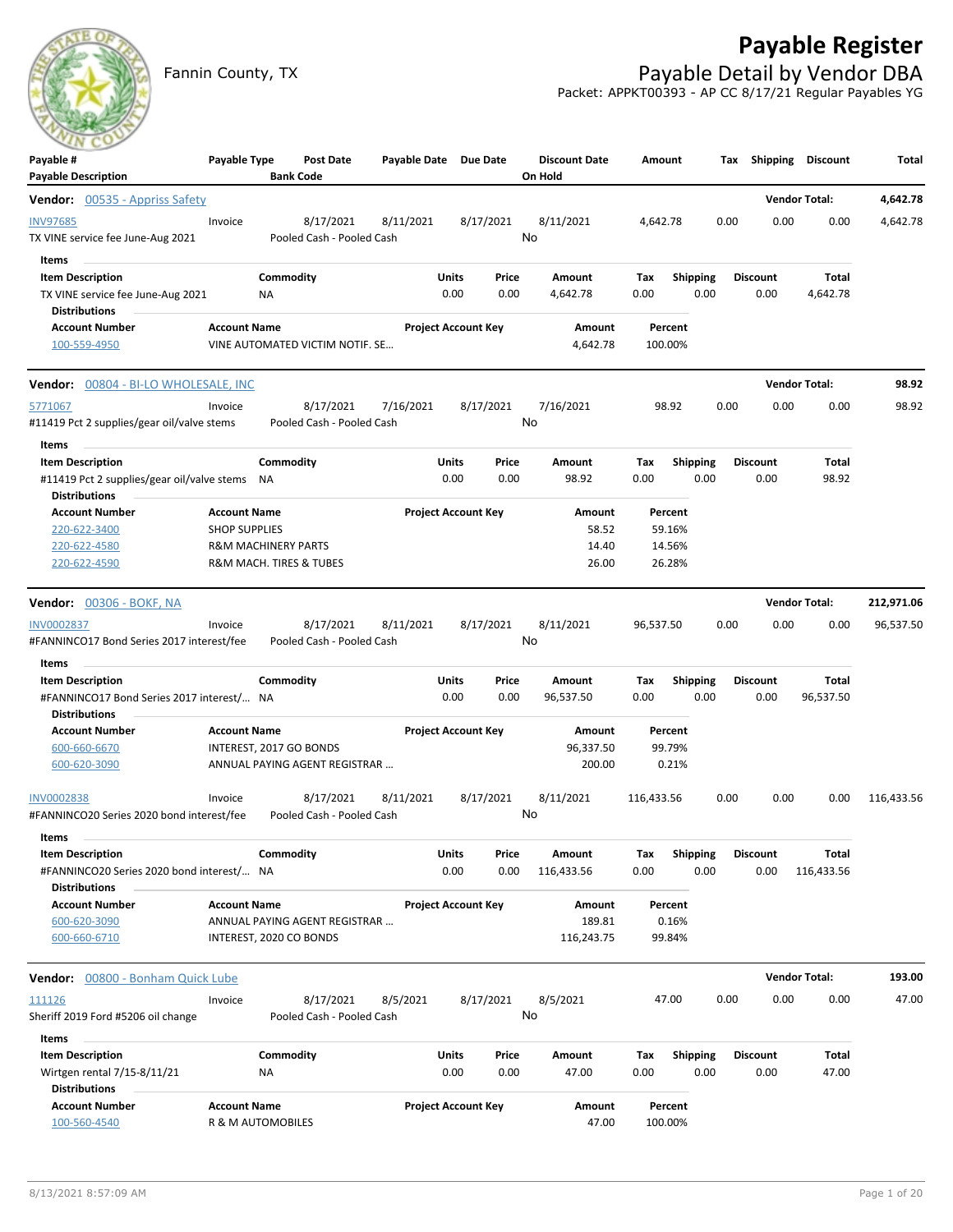|         |                                                                                                                                                                                                                         | Post Date                                                                                                                                                                                                   |                                                                                                                                                                                                                          |                                                                                                                                                                                                     |                                                             | <b>Discount Date</b>                                                                                                                                                                                                                                                                  |                                                                                                                                     |                           |                                                                                                                                                                                        |                                                                                                                                                                                |                                                                                                                                        | Total                                                                                                                                                                                                           |
|---------|-------------------------------------------------------------------------------------------------------------------------------------------------------------------------------------------------------------------------|-------------------------------------------------------------------------------------------------------------------------------------------------------------------------------------------------------------|--------------------------------------------------------------------------------------------------------------------------------------------------------------------------------------------------------------------------|-----------------------------------------------------------------------------------------------------------------------------------------------------------------------------------------------------|-------------------------------------------------------------|---------------------------------------------------------------------------------------------------------------------------------------------------------------------------------------------------------------------------------------------------------------------------------------|-------------------------------------------------------------------------------------------------------------------------------------|---------------------------|----------------------------------------------------------------------------------------------------------------------------------------------------------------------------------------|--------------------------------------------------------------------------------------------------------------------------------------------------------------------------------|----------------------------------------------------------------------------------------------------------------------------------------|-----------------------------------------------------------------------------------------------------------------------------------------------------------------------------------------------------------------|
| Invoice |                                                                                                                                                                                                                         | 8/17/2021                                                                                                                                                                                                   | 8/9/2021                                                                                                                                                                                                                 |                                                                                                                                                                                                     |                                                             | 8/9/2021                                                                                                                                                                                                                                                                              |                                                                                                                                     |                           | 0.00                                                                                                                                                                                   | 0.00                                                                                                                                                                           | 0.00                                                                                                                                   | 52.00                                                                                                                                                                                                           |
|         |                                                                                                                                                                                                                         |                                                                                                                                                                                                             |                                                                                                                                                                                                                          |                                                                                                                                                                                                     |                                                             |                                                                                                                                                                                                                                                                                       |                                                                                                                                     |                           |                                                                                                                                                                                        |                                                                                                                                                                                |                                                                                                                                        |                                                                                                                                                                                                                 |
|         | ΝA                                                                                                                                                                                                                      |                                                                                                                                                                                                             |                                                                                                                                                                                                                          | 0.00                                                                                                                                                                                                | Price<br>0.00                                               | Amount<br>52.00                                                                                                                                                                                                                                                                       | Tax<br>0.00                                                                                                                         |                           |                                                                                                                                                                                        | 0.00                                                                                                                                                                           | Total<br>52.00                                                                                                                         |                                                                                                                                                                                                                 |
|         |                                                                                                                                                                                                                         |                                                                                                                                                                                                             |                                                                                                                                                                                                                          |                                                                                                                                                                                                     |                                                             |                                                                                                                                                                                                                                                                                       |                                                                                                                                     |                           |                                                                                                                                                                                        |                                                                                                                                                                                |                                                                                                                                        |                                                                                                                                                                                                                 |
|         |                                                                                                                                                                                                                         |                                                                                                                                                                                                             |                                                                                                                                                                                                                          |                                                                                                                                                                                                     |                                                             | 52.00                                                                                                                                                                                                                                                                                 |                                                                                                                                     |                           |                                                                                                                                                                                        |                                                                                                                                                                                |                                                                                                                                        |                                                                                                                                                                                                                 |
| Invoice |                                                                                                                                                                                                                         | 8/17/2021                                                                                                                                                                                                   | 8/9/2021                                                                                                                                                                                                                 |                                                                                                                                                                                                     |                                                             | 8/9/2021                                                                                                                                                                                                                                                                              |                                                                                                                                     |                           | 0.00                                                                                                                                                                                   | 0.00                                                                                                                                                                           | 0.00                                                                                                                                   | 47.00                                                                                                                                                                                                           |
|         |                                                                                                                                                                                                                         |                                                                                                                                                                                                             |                                                                                                                                                                                                                          |                                                                                                                                                                                                     |                                                             |                                                                                                                                                                                                                                                                                       |                                                                                                                                     |                           |                                                                                                                                                                                        |                                                                                                                                                                                |                                                                                                                                        |                                                                                                                                                                                                                 |
|         |                                                                                                                                                                                                                         |                                                                                                                                                                                                             |                                                                                                                                                                                                                          |                                                                                                                                                                                                     |                                                             |                                                                                                                                                                                                                                                                                       |                                                                                                                                     |                           |                                                                                                                                                                                        |                                                                                                                                                                                |                                                                                                                                        |                                                                                                                                                                                                                 |
|         |                                                                                                                                                                                                                         |                                                                                                                                                                                                             |                                                                                                                                                                                                                          |                                                                                                                                                                                                     | Price                                                       |                                                                                                                                                                                                                                                                                       |                                                                                                                                     |                           |                                                                                                                                                                                        |                                                                                                                                                                                |                                                                                                                                        |                                                                                                                                                                                                                 |
|         | <b>NA</b>                                                                                                                                                                                                               |                                                                                                                                                                                                             |                                                                                                                                                                                                                          | 0.00                                                                                                                                                                                                | 0.00                                                        | 47.00                                                                                                                                                                                                                                                                                 | 0.00                                                                                                                                |                           |                                                                                                                                                                                        | 0.00                                                                                                                                                                           | 47.00                                                                                                                                  |                                                                                                                                                                                                                 |
|         |                                                                                                                                                                                                                         |                                                                                                                                                                                                             |                                                                                                                                                                                                                          |                                                                                                                                                                                                     |                                                             | Amount<br>47.00                                                                                                                                                                                                                                                                       |                                                                                                                                     |                           |                                                                                                                                                                                        |                                                                                                                                                                                |                                                                                                                                        |                                                                                                                                                                                                                 |
|         |                                                                                                                                                                                                                         |                                                                                                                                                                                                             |                                                                                                                                                                                                                          |                                                                                                                                                                                                     |                                                             |                                                                                                                                                                                                                                                                                       |                                                                                                                                     |                           |                                                                                                                                                                                        |                                                                                                                                                                                |                                                                                                                                        |                                                                                                                                                                                                                 |
| Invoice |                                                                                                                                                                                                                         | 8/17/2021                                                                                                                                                                                                   | 8/11/2021                                                                                                                                                                                                                |                                                                                                                                                                                                     |                                                             | 8/11/2021                                                                                                                                                                                                                                                                             |                                                                                                                                     |                           | 0.00                                                                                                                                                                                   | 0.00                                                                                                                                                                           | 0.00                                                                                                                                   | 47.00                                                                                                                                                                                                           |
|         |                                                                                                                                                                                                                         |                                                                                                                                                                                                             |                                                                                                                                                                                                                          |                                                                                                                                                                                                     |                                                             |                                                                                                                                                                                                                                                                                       |                                                                                                                                     |                           |                                                                                                                                                                                        |                                                                                                                                                                                |                                                                                                                                        |                                                                                                                                                                                                                 |
|         | ΝA                                                                                                                                                                                                                      |                                                                                                                                                                                                             |                                                                                                                                                                                                                          | 0.00                                                                                                                                                                                                | Price<br>0.00                                               | Amount<br>47.00                                                                                                                                                                                                                                                                       | Tax<br>0.00                                                                                                                         |                           |                                                                                                                                                                                        | 0.00                                                                                                                                                                           | Total<br>47.00                                                                                                                         |                                                                                                                                                                                                                 |
|         |                                                                                                                                                                                                                         |                                                                                                                                                                                                             |                                                                                                                                                                                                                          |                                                                                                                                                                                                     |                                                             | Amount<br>47.00                                                                                                                                                                                                                                                                       |                                                                                                                                     |                           |                                                                                                                                                                                        |                                                                                                                                                                                |                                                                                                                                        |                                                                                                                                                                                                                 |
|         |                                                                                                                                                                                                                         |                                                                                                                                                                                                             |                                                                                                                                                                                                                          |                                                                                                                                                                                                     |                                                             |                                                                                                                                                                                                                                                                                       |                                                                                                                                     |                           |                                                                                                                                                                                        |                                                                                                                                                                                |                                                                                                                                        | 61,666.67                                                                                                                                                                                                       |
|         |                                                                                                                                                                                                                         |                                                                                                                                                                                                             |                                                                                                                                                                                                                          |                                                                                                                                                                                                     |                                                             |                                                                                                                                                                                                                                                                                       |                                                                                                                                     |                           |                                                                                                                                                                                        |                                                                                                                                                                                |                                                                                                                                        | 61,666.67                                                                                                                                                                                                       |
|         |                                                                                                                                                                                                                         |                                                                                                                                                                                                             |                                                                                                                                                                                                                          |                                                                                                                                                                                                     |                                                             |                                                                                                                                                                                                                                                                                       |                                                                                                                                     |                           |                                                                                                                                                                                        |                                                                                                                                                                                |                                                                                                                                        |                                                                                                                                                                                                                 |
|         |                                                                                                                                                                                                                         |                                                                                                                                                                                                             |                                                                                                                                                                                                                          |                                                                                                                                                                                                     |                                                             |                                                                                                                                                                                                                                                                                       |                                                                                                                                     |                           |                                                                                                                                                                                        |                                                                                                                                                                                |                                                                                                                                        |                                                                                                                                                                                                                 |
|         | ΝA                                                                                                                                                                                                                      |                                                                                                                                                                                                             |                                                                                                                                                                                                                          | 0.00                                                                                                                                                                                                | 0.00                                                        | 61,666.67                                                                                                                                                                                                                                                                             | 0.00                                                                                                                                |                           |                                                                                                                                                                                        | 0.00                                                                                                                                                                           | 61,666.67                                                                                                                              |                                                                                                                                                                                                                 |
|         |                                                                                                                                                                                                                         |                                                                                                                                                                                                             |                                                                                                                                                                                                                          |                                                                                                                                                                                                     |                                                             | Amount<br>61,666.67                                                                                                                                                                                                                                                                   |                                                                                                                                     |                           |                                                                                                                                                                                        |                                                                                                                                                                                |                                                                                                                                        |                                                                                                                                                                                                                 |
|         |                                                                                                                                                                                                                         |                                                                                                                                                                                                             |                                                                                                                                                                                                                          |                                                                                                                                                                                                     |                                                             |                                                                                                                                                                                                                                                                                       |                                                                                                                                     |                           |                                                                                                                                                                                        |                                                                                                                                                                                |                                                                                                                                        | 14,461.25                                                                                                                                                                                                       |
|         |                                                                                                                                                                                                                         |                                                                                                                                                                                                             |                                                                                                                                                                                                                          |                                                                                                                                                                                                     |                                                             |                                                                                                                                                                                                                                                                                       |                                                                                                                                     |                           |                                                                                                                                                                                        |                                                                                                                                                                                |                                                                                                                                        | 14,461.25                                                                                                                                                                                                       |
|         |                                                                                                                                                                                                                         |                                                                                                                                                                                                             |                                                                                                                                                                                                                          |                                                                                                                                                                                                     |                                                             |                                                                                                                                                                                                                                                                                       |                                                                                                                                     |                           |                                                                                                                                                                                        |                                                                                                                                                                                |                                                                                                                                        |                                                                                                                                                                                                                 |
|         |                                                                                                                                                                                                                         |                                                                                                                                                                                                             |                                                                                                                                                                                                                          |                                                                                                                                                                                                     |                                                             |                                                                                                                                                                                                                                                                                       |                                                                                                                                     |                           |                                                                                                                                                                                        |                                                                                                                                                                                |                                                                                                                                        |                                                                                                                                                                                                                 |
|         |                                                                                                                                                                                                                         |                                                                                                                                                                                                             |                                                                                                                                                                                                                          |                                                                                                                                                                                                     |                                                             |                                                                                                                                                                                                                                                                                       |                                                                                                                                     |                           |                                                                                                                                                                                        |                                                                                                                                                                                |                                                                                                                                        |                                                                                                                                                                                                                 |
|         |                                                                                                                                                                                                                         |                                                                                                                                                                                                             |                                                                                                                                                                                                                          |                                                                                                                                                                                                     |                                                             |                                                                                                                                                                                                                                                                                       |                                                                                                                                     |                           |                                                                                                                                                                                        |                                                                                                                                                                                |                                                                                                                                        |                                                                                                                                                                                                                 |
|         |                                                                                                                                                                                                                         |                                                                                                                                                                                                             |                                                                                                                                                                                                                          |                                                                                                                                                                                                     |                                                             |                                                                                                                                                                                                                                                                                       |                                                                                                                                     |                           |                                                                                                                                                                                        |                                                                                                                                                                                |                                                                                                                                        |                                                                                                                                                                                                                 |
|         |                                                                                                                                                                                                                         |                                                                                                                                                                                                             |                                                                                                                                                                                                                          |                                                                                                                                                                                                     |                                                             | 14,461.25                                                                                                                                                                                                                                                                             |                                                                                                                                     |                           |                                                                                                                                                                                        |                                                                                                                                                                                |                                                                                                                                        |                                                                                                                                                                                                                 |
|         |                                                                                                                                                                                                                         |                                                                                                                                                                                                             |                                                                                                                                                                                                                          |                                                                                                                                                                                                     |                                                             |                                                                                                                                                                                                                                                                                       |                                                                                                                                     |                           |                                                                                                                                                                                        |                                                                                                                                                                                |                                                                                                                                        | 82,686.73                                                                                                                                                                                                       |
| Invoice |                                                                                                                                                                                                                         | 8/17/2021                                                                                                                                                                                                   | 8/17/2021                                                                                                                                                                                                                |                                                                                                                                                                                                     |                                                             | 8/17/2021                                                                                                                                                                                                                                                                             |                                                                                                                                     |                           | 0.00                                                                                                                                                                                   | 0.00                                                                                                                                                                           | 0.00                                                                                                                                   | 82,686.73                                                                                                                                                                                                       |
|         |                                                                                                                                                                                                                         |                                                                                                                                                                                                             |                                                                                                                                                                                                                          |                                                                                                                                                                                                     |                                                             |                                                                                                                                                                                                                                                                                       |                                                                                                                                     |                           |                                                                                                                                                                                        |                                                                                                                                                                                |                                                                                                                                        |                                                                                                                                                                                                                 |
|         |                                                                                                                                                                                                                         |                                                                                                                                                                                                             |                                                                                                                                                                                                                          |                                                                                                                                                                                                     | Price                                                       | Amount                                                                                                                                                                                                                                                                                | Tax                                                                                                                                 |                           |                                                                                                                                                                                        |                                                                                                                                                                                | <b>Total</b>                                                                                                                           |                                                                                                                                                                                                                 |
|         | ΝA                                                                                                                                                                                                                      |                                                                                                                                                                                                             |                                                                                                                                                                                                                          | 0.00                                                                                                                                                                                                | 0.00                                                        | 82,686.73                                                                                                                                                                                                                                                                             | 0.00                                                                                                                                |                           |                                                                                                                                                                                        | 0.00                                                                                                                                                                           | 82,686.73                                                                                                                              |                                                                                                                                                                                                                 |
|         |                                                                                                                                                                                                                         |                                                                                                                                                                                                             |                                                                                                                                                                                                                          |                                                                                                                                                                                                     |                                                             |                                                                                                                                                                                                                                                                                       |                                                                                                                                     |                           |                                                                                                                                                                                        |                                                                                                                                                                                |                                                                                                                                        |                                                                                                                                                                                                                 |
|         | Sheriff 2019 Ford #5206 mount 4 tires<br>Sheriff 2019 Ford #5206 mount 4 tires<br>Sheriff 2019 Ford #4616 oil change<br><b>Vendor:</b> 00046 - BONHAM, CITY OF<br>Invoice<br>Invoice<br>Vendor: 00508 - Bryco-Bryant Co | Payable Type<br><b>Account Name</b><br><b>Account Name</b><br><b>Account Name</b><br><b>Account Name</b><br><b>EMS SERVICE</b><br>Vendor: 00296 - BRYAN & BRYAN ASPHALT LLC<br>Goods<br><b>Account Name</b> | <b>Bank Code</b><br>Commodity<br>R & M AUTOMOBILES<br>Commodity<br>R&M MACHINERY GAS & OIL<br>Commodity<br>R & M AUTOMOBILES<br>8/17/2021<br>Commodity<br>8/17/2021<br>Commodity<br>R&B MAT. ASPHALT/RD OIL<br>Commodity | Pooled Cash - Pooled Cash<br>Pooled Cash - Pooled Cash<br>Pooled Cash - Pooled Cash<br>8/11/2021<br>Pooled Cash - Pooled Cash<br>8/3/2021<br>Pooled Cash - Pooled Cash<br>Pooled Cash - Pooled Cash | Units<br>Units<br>Units<br>Units<br>Units<br>25.15<br>Units | Payable Date Due Date<br>8/17/2021<br><b>Project Account Key</b><br>8/17/2021<br><b>Project Account Key</b><br>8/17/2021<br><b>Project Account Key</b><br>8/17/2021<br>Price<br><b>Project Account Key</b><br>8/17/2021<br>Price<br>575.00<br><b>Project Account Key</b><br>8/17/2021 | On Hold<br>No<br>Amount<br>No<br>Amount<br>No<br>8/11/2021<br>No<br>Amount<br>8/3/2021<br>No<br>Amount<br>14,461.25<br>Amount<br>No | Tax<br>Тах<br>Tax<br>0.00 | Amount<br>52.00<br>Percent<br>100.00%<br>47.00<br>Percent<br>100.00%<br>47.00<br>Percent<br>100.00%<br>61,666.67<br>Percent<br>100.00%<br>14,461.25<br>Percent<br>100.00%<br>82,686.73 | <b>Shipping</b><br>0.00<br><b>Shipping</b><br>0.00<br><b>Shipping</b><br>0.00<br>0.00<br><b>Shipping</b><br>0.00<br>0.00<br><b>Shipping</b><br>0.00<br><b>Shipping</b><br>0.00 | <b>Discount</b><br><b>Discount</b><br><b>Discount</b><br>0.00<br><b>Discount</b><br>0.00<br><b>Discount</b><br>0.00<br><b>Discount</b> | Packet: APPKT00393 - AP CC 8/17/21 Regular Payables YG<br>Tax Shipping Discount<br>Total<br><b>Vendor Total:</b><br>0.00<br>Total<br><b>Vendor Total:</b><br>0.00<br>Total<br>14,461.25<br><b>Vendor Total:</b> |

**Vendor:** 00581 - CINTAS CORPORATION #163 **Vendor Total: 216.35**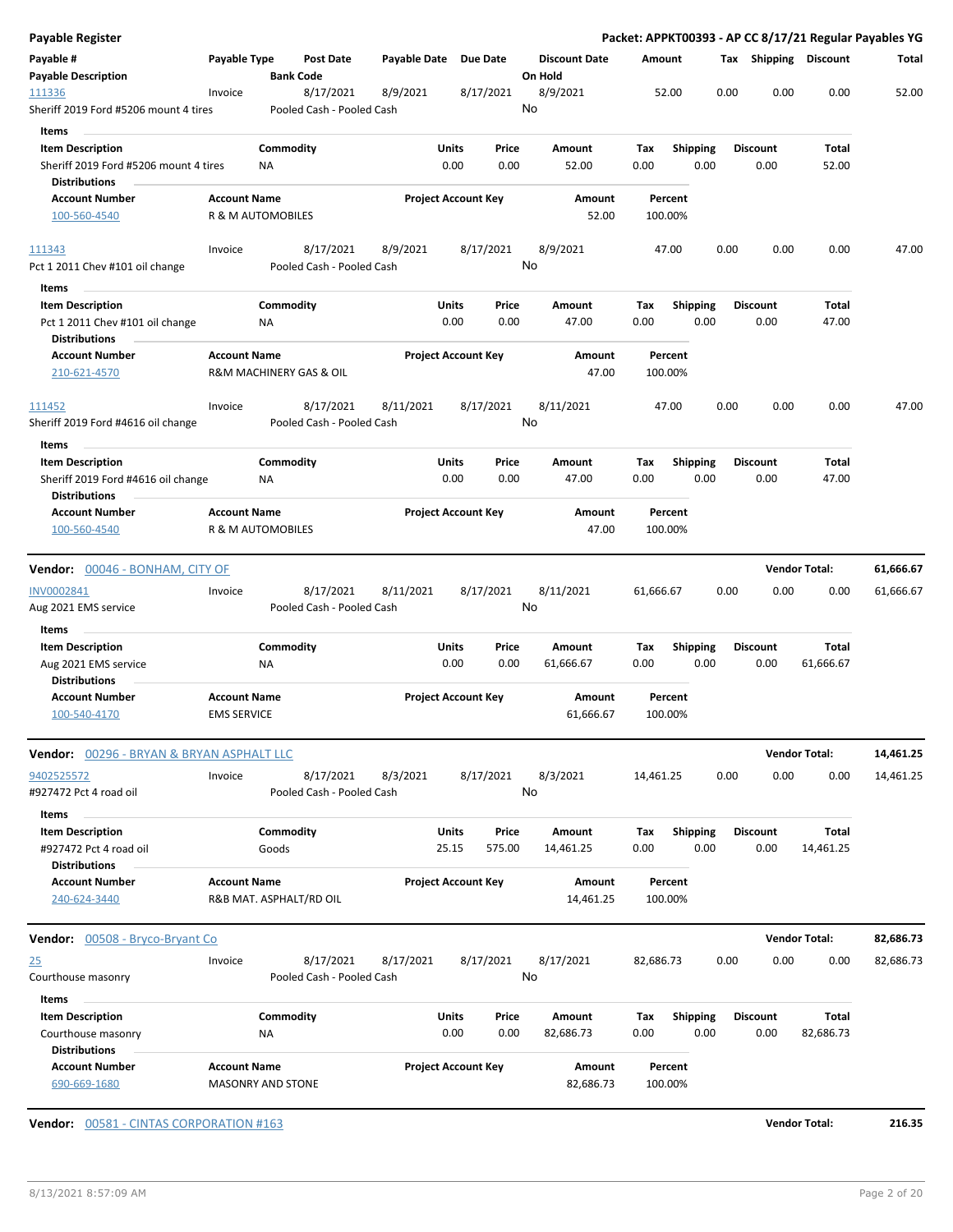| <b>Payable Register</b>                                     |                                                       |                  |                                        |                       |                            |               |         |                      |             |                    |      |      |                         |               | Packet: APPKT00393 - AP CC 8/17/21 Regular Payables YG |
|-------------------------------------------------------------|-------------------------------------------------------|------------------|----------------------------------------|-----------------------|----------------------------|---------------|---------|----------------------|-------------|--------------------|------|------|-------------------------|---------------|--------------------------------------------------------|
| Payable #                                                   | Payable Type                                          |                  | <b>Post Date</b>                       | Payable Date Due Date |                            |               |         | <b>Discount Date</b> | Amount      |                    |      |      | Tax Shipping Discount   |               | Total                                                  |
| <b>Payable Description</b>                                  |                                                       | <b>Bank Code</b> |                                        |                       |                            |               | On Hold |                      |             |                    |      |      |                         |               |                                                        |
| 4089287628                                                  | Invoice                                               |                  | 8/17/2021                              | 7/7/2021              |                            | 8/17/2021     |         | 7/7/2021             |             | 111.35             |      | 0.00 | 0.00                    | 0.00          | 111.35                                                 |
| Pct 4 uniforms                                              |                                                       |                  | Pooled Cash - Pooled Cash              |                       |                            |               | No      |                      |             |                    |      |      |                         |               |                                                        |
| Items                                                       |                                                       |                  |                                        |                       |                            |               |         |                      |             |                    |      |      |                         |               |                                                        |
| <b>Item Description</b>                                     |                                                       | Commodity        |                                        |                       | Units                      | Price         |         | Amount               | Tax         | <b>Shipping</b>    |      |      | <b>Discount</b>         | Total         |                                                        |
| Pct 4 uniforms                                              |                                                       | ΝA               |                                        |                       | 0.00                       | 0.00          |         | 111.35               | 0.00        |                    | 0.00 |      | 0.00                    | 111.35        |                                                        |
| <b>Distributions</b>                                        |                                                       |                  |                                        |                       |                            |               |         |                      |             |                    |      |      |                         |               |                                                        |
| <b>Account Number</b>                                       | <b>Account Name</b>                                   |                  |                                        |                       | <b>Project Account Key</b> |               |         | Amount               |             | Percent            |      |      |                         |               |                                                        |
| 240-624-3950                                                | <b>UNIFORMS</b>                                       |                  |                                        |                       |                            |               |         | 111.35               |             | 100.00%            |      |      |                         |               |                                                        |
| 4089974739                                                  | Invoice                                               |                  | 8/17/2021                              | 7/14/2021             |                            | 8/17/2021     |         | 7/14/2021            |             | 35.00              |      | 0.00 | 0.00                    | 0.00          | 35.00                                                  |
| Pct 4 uniforms                                              |                                                       |                  | Pooled Cash - Pooled Cash              |                       |                            |               | No      |                      |             |                    |      |      |                         |               |                                                        |
| Items                                                       |                                                       |                  |                                        |                       |                            |               |         |                      |             |                    |      |      |                         |               |                                                        |
| <b>Item Description</b>                                     |                                                       | Commodity        |                                        |                       | Units                      | Price         |         | Amount               | Tax         | <b>Shipping</b>    |      |      | <b>Discount</b>         | Total         |                                                        |
| Pct 4 uniforms                                              |                                                       | NA               |                                        |                       | 0.00                       | 0.00          |         | 35.00                | 0.00        |                    | 0.00 |      | 0.00                    | 35.00         |                                                        |
| <b>Distributions</b>                                        |                                                       |                  |                                        |                       |                            |               |         |                      |             |                    |      |      |                         |               |                                                        |
| <b>Account Number</b>                                       | <b>Account Name</b>                                   |                  |                                        |                       | <b>Project Account Key</b> |               |         | Amount               |             | Percent            |      |      |                         |               |                                                        |
| 240-624-3950                                                | <b>UNIFORMS</b>                                       |                  |                                        |                       |                            |               |         | 35.00                |             | 100.00%            |      |      |                         |               |                                                        |
| 4090572867                                                  | Invoice                                               |                  | 8/17/2021                              | 7/21/2021             |                            | 8/17/2021     |         | 7/21/2021            |             | 35.00              |      | 0.00 | 0.00                    | 0.00          | 35.00                                                  |
| Pct 4 uniforms                                              |                                                       |                  | Pooled Cash - Pooled Cash              |                       |                            |               | No      |                      |             |                    |      |      |                         |               |                                                        |
| Items                                                       |                                                       |                  |                                        |                       |                            |               |         |                      |             |                    |      |      |                         |               |                                                        |
| <b>Item Description</b>                                     |                                                       | Commodity        |                                        |                       | Units                      | Price         |         | Amount               | Tax         | <b>Shipping</b>    |      |      | <b>Discount</b>         | Total         |                                                        |
| Pct 4 uniforms                                              |                                                       | NA               |                                        |                       | 0.00                       | 0.00          |         | 35.00                | 0.00        |                    | 0.00 |      | 0.00                    | 35.00         |                                                        |
| <b>Distributions</b>                                        |                                                       |                  |                                        |                       |                            |               |         |                      |             |                    |      |      |                         |               |                                                        |
| <b>Account Number</b>                                       | <b>Account Name</b>                                   |                  |                                        |                       | <b>Project Account Key</b> |               |         | Amount               |             | Percent            |      |      |                         |               |                                                        |
| 240-624-3950                                                | <b>UNIFORMS</b>                                       |                  |                                        |                       |                            |               |         | 35.00                |             | 100.00%            |      |      |                         |               |                                                        |
| 4091243275                                                  | Invoice                                               |                  | 8/17/2021                              | 7/28/2021             |                            | 8/17/2021     |         | 7/28/2021            |             | 35.00              |      | 0.00 | 0.00                    | 0.00          | 35.00                                                  |
| Pct 4 uniforms                                              |                                                       |                  | Pooled Cash - Pooled Cash              |                       |                            |               | No      |                      |             |                    |      |      |                         |               |                                                        |
| Items                                                       |                                                       |                  |                                        |                       |                            |               |         |                      |             |                    |      |      |                         |               |                                                        |
| <b>Item Description</b>                                     |                                                       | Commodity        |                                        |                       | Units                      | Price         |         | Amount               | Tax         | <b>Shipping</b>    |      |      | <b>Discount</b>         | Total         |                                                        |
| Pct 4 uniforms                                              |                                                       | NA               |                                        |                       | 0.00                       | 0.00          |         | 35.00                | 0.00        |                    | 0.00 |      | 0.00                    | 35.00         |                                                        |
| <b>Distributions</b>                                        |                                                       |                  |                                        |                       |                            |               |         |                      |             |                    |      |      |                         |               |                                                        |
| <b>Account Number</b>                                       | <b>Account Name</b>                                   |                  |                                        |                       | <b>Project Account Key</b> |               |         | Amount               |             | Percent            |      |      |                         |               |                                                        |
| 240-624-3950                                                | <b>UNIFORMS</b>                                       |                  |                                        |                       |                            |               |         | 35.00                |             | 100.00%            |      |      |                         |               |                                                        |
|                                                             |                                                       |                  |                                        |                       |                            |               |         |                      |             |                    |      |      |                         |               |                                                        |
| Vendor: 00610 - CIRCLE STAR QUICK LUBE & TIRE               |                                                       |                  |                                        |                       |                            |               |         |                      |             |                    |      |      | <b>Vendor Total:</b>    |               | 1,819.03                                               |
| 11-0189914                                                  | Invoice                                               |                  | 8/17/2021<br>Pooled Cash - Pooled Cash | 7/29/2021             |                            | 8/17/2021     | No      | 7/29/2021            |             | 7.00               |      | 0.00 | 0.00                    | 0.00          | 7.00                                                   |
| Pct 2 2014 Chev #2314 inspection                            |                                                       |                  |                                        |                       |                            |               |         |                      |             |                    |      |      |                         |               |                                                        |
| Items                                                       |                                                       |                  |                                        |                       |                            |               |         |                      |             |                    |      |      |                         |               |                                                        |
| <b>Item Description</b>                                     |                                                       | Commodity        |                                        |                       | <b>Units</b>               | Price         |         | Amount               | Tax         | <b>Shipping</b>    |      |      | <b>Discount</b>         | Total         |                                                        |
| Pct 2 2014 Chev #2314 inspection                            |                                                       | NA               |                                        |                       | 0.00                       | 0.00          |         | 7.00                 | 0.00        |                    | 0.00 |      | 0.00                    | 7.00          |                                                        |
| <b>Distributions</b>                                        |                                                       |                  |                                        |                       |                            |               |         |                      |             |                    |      |      |                         |               |                                                        |
| <b>Account Number</b><br>220-622-4580                       | <b>Account Name</b><br><b>R&amp;M MACHINERY PARTS</b> |                  |                                        |                       | <b>Project Account Key</b> |               |         | Amount<br>7.00       |             | Percent<br>100.00% |      |      |                         |               |                                                        |
|                                                             |                                                       |                  |                                        |                       |                            |               |         |                      |             |                    |      |      |                         |               |                                                        |
| 11-0189918                                                  | Invoice                                               |                  | 8/17/2021                              | 7/29/2021             |                            | 8/17/2021     |         | 7/29/2021            |             | 7.00               |      | 0.00 | 0.00                    | 0.00          | 7.00                                                   |
| Pct 2 2018 Pete #0855 inspection                            |                                                       |                  | Pooled Cash - Pooled Cash              |                       |                            |               | No      |                      |             |                    |      |      |                         |               |                                                        |
|                                                             |                                                       |                  |                                        |                       |                            |               |         |                      |             |                    |      |      |                         |               |                                                        |
| Items                                                       |                                                       |                  |                                        |                       |                            |               |         |                      |             |                    |      |      |                         |               |                                                        |
| <b>Item Description</b><br>Pct 2 2018 Pete #0855 inspection |                                                       | Commodity<br>NA  |                                        |                       | Units<br>0.00              | Price<br>0.00 |         | Amount<br>7.00       | Tax<br>0.00 | <b>Shipping</b>    | 0.00 |      | <b>Discount</b><br>0.00 | Total<br>7.00 |                                                        |
| Distributions                                               |                                                       |                  |                                        |                       |                            |               |         |                      |             |                    |      |      |                         |               |                                                        |
| <b>Account Number</b><br>220-622-4580                       | <b>Account Name</b><br><b>R&amp;M MACHINERY PARTS</b> |                  |                                        |                       | <b>Project Account Key</b> |               |         | Amount<br>7.00       |             | Percent<br>100.00% |      |      |                         |               |                                                        |
|                                                             |                                                       |                  |                                        |                       |                            |               |         |                      |             |                    |      |      |                         |               |                                                        |
| 11-0190286                                                  | Invoice                                               |                  | 8/17/2021                              | 8/4/2021              |                            | 8/17/2021     |         | 8/4/2021             |             | 534.55             |      | 0.00 | 0.00                    | 0.00          | 534.55                                                 |
| Sheriff 2019 Ford #5299 front alignment                     |                                                       |                  | Pooled Cash - Pooled Cash              |                       |                            |               | No      |                      |             |                    |      |      |                         |               |                                                        |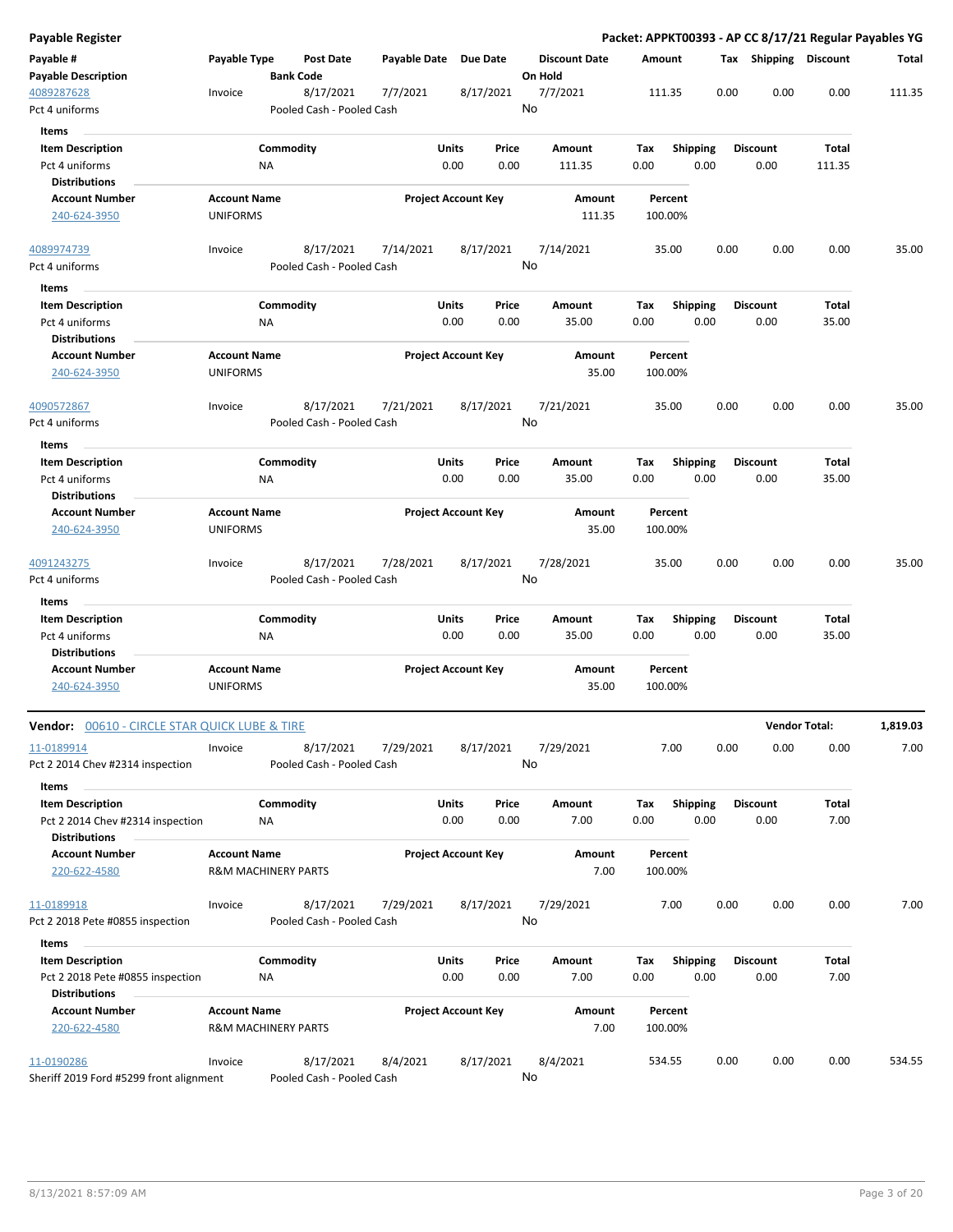| <b>Payable Register</b>                                              |                                         |                        |                                        |                       |                            |                 |                                 |             |                         |      |                         |                 | Packet: APPKT00393 - AP CC 8/17/21 Regular Payables YG |
|----------------------------------------------------------------------|-----------------------------------------|------------------------|----------------------------------------|-----------------------|----------------------------|-----------------|---------------------------------|-------------|-------------------------|------|-------------------------|-----------------|--------------------------------------------------------|
| Payable #<br><b>Payable Description</b>                              | Payable Type                            | <b>Bank Code</b>       | <b>Post Date</b>                       | Payable Date Due Date |                            |                 | <b>Discount Date</b><br>On Hold | Amount      |                         |      | Tax Shipping Discount   |                 | Total                                                  |
| Items                                                                |                                         |                        |                                        |                       |                            |                 |                                 |             |                         |      |                         |                 |                                                        |
| <b>Item Description</b><br>Sheriff 2019 Ford #5299 front alignment   |                                         | Commodity<br><b>NA</b> |                                        |                       | Units<br>0.00              | Price<br>0.00   | Amount<br>534.55                | Tax<br>0.00 | <b>Shipping</b><br>0.00 |      | <b>Discount</b><br>0.00 | Total<br>534.55 |                                                        |
| <b>Distributions</b>                                                 |                                         |                        |                                        |                       |                            |                 |                                 |             |                         |      |                         |                 |                                                        |
| <b>Account Number</b><br>100-560-4540                                | <b>Account Name</b>                     | R & M AUTOMOBILES      |                                        |                       | <b>Project Account Key</b> |                 | Amount<br>534.55                |             | Percent<br>100.00%      |      |                         |                 |                                                        |
| 11-0190460                                                           | Invoice                                 |                        | 8/17/2021                              | 8/9/2021              |                            | 8/17/2021       | 8/9/2021                        | 1,270.48    |                         | 0.00 | 0.00                    | 0.00            | 1,270.48                                               |
| Sheriff 2018 Ford #4599 front alignment/parts                        |                                         |                        | Pooled Cash - Pooled Cash              |                       |                            | No              |                                 |             |                         |      |                         |                 |                                                        |
|                                                                      |                                         |                        |                                        |                       |                            |                 |                                 |             |                         |      |                         |                 |                                                        |
| Items<br><b>Item Description</b>                                     |                                         | Commodity              |                                        |                       | Units                      | Price           | Amount                          | Tax         | <b>Shipping</b>         |      | <b>Discount</b>         | Total           |                                                        |
| Sheriff 2018 Ford #4599 front alignment/ NA                          |                                         |                        |                                        |                       | 0.00                       | 0.00            | 1,270.48                        | 0.00        | 0.00                    |      | 0.00                    | 1,270.48        |                                                        |
| <b>Distributions</b>                                                 |                                         |                        |                                        |                       |                            |                 |                                 |             |                         |      |                         |                 |                                                        |
| <b>Account Number</b>                                                | <b>Account Name</b>                     |                        |                                        |                       | <b>Project Account Key</b> |                 | Amount                          |             | Percent                 |      |                         |                 |                                                        |
| 100-560-4540                                                         |                                         | R & M AUTOMOBILES      |                                        |                       |                            |                 | 1,270.48                        |             | 100.00%                 |      |                         |                 |                                                        |
| <b>Vendor:</b> VEN02316 - Classic Chevrolet of Texoma                |                                         |                        |                                        |                       |                            |                 |                                 |             |                         |      | <b>Vendor Total:</b>    |                 | 2,093.20                                               |
| 130454C                                                              | Invoice                                 |                        | 8/17/2021                              | 7/31/2021             |                            | 8/17/2021       | 7/31/2021                       | 2,093.20    |                         | 0.00 | 0.00                    | 0.00            | 2,093.20                                               |
| Sheriff 2018 Chev #1408 AC repair                                    |                                         |                        | Pooled Cash - Pooled Cash              |                       |                            | No              |                                 |             |                         |      |                         |                 |                                                        |
| Items<br><b>Item Description</b>                                     |                                         | Commodity              |                                        |                       | Units                      | Price           | Amount                          | Tax         | Shipping                |      | <b>Discount</b>         | Total           |                                                        |
| Sheriff 2018 Chev #1408 AC repair<br><b>Distributions</b>            |                                         | NA                     |                                        |                       | 0.00                       | 0.00            | 2,093.20                        | 0.00        | 0.00                    |      | 0.00                    | 2,093.20        |                                                        |
| <b>Account Number</b><br>100-560-4540                                | <b>Account Name</b>                     | R & M AUTOMOBILES      |                                        |                       | <b>Project Account Key</b> |                 | Amount<br>2,093.20              |             | Percent<br>100.00%      |      |                         |                 |                                                        |
|                                                                      |                                         |                        |                                        |                       |                            |                 |                                 |             |                         |      |                         |                 |                                                        |
| Vendor: 00068 - CLEMONS, BOB                                         |                                         |                        |                                        |                       |                            |                 |                                 |             |                         |      | <b>Vendor Total:</b>    |                 | 147.04                                                 |
| INV0002819<br>8/23-24/21 Legislative update miles/meals              | Invoice                                 |                        | 8/17/2021<br>Pooled Cash - Pooled Cash | 7/28/2021             |                            | 8/17/2021<br>No | 7/28/2021                       |             | 147.04                  | 0.00 | 0.00                    | 0.00            | 147.04                                                 |
| Items                                                                |                                         |                        |                                        |                       |                            |                 |                                 |             |                         |      |                         |                 |                                                        |
| <b>Item Description</b>                                              |                                         | Commodity              |                                        |                       | Units                      | Price           | Amount                          | Tax         | Shipping                |      | <b>Discount</b>         | Total           |                                                        |
| 8/23-24/21 Legislative update miles/meals NA<br><b>Distributions</b> |                                         |                        |                                        |                       | 0.00                       | 0.00            | 147.04                          | 0.00        | 0.00                    |      | 0.00                    | 147.04          |                                                        |
| <b>Account Number</b>                                                | <b>Account Name</b>                     |                        |                                        |                       | <b>Project Account Key</b> |                 | Amount                          |             | Percent                 |      |                         |                 |                                                        |
| 100-456-4270                                                         |                                         |                        | OUT OF COUNTY TRAVEL/TRAINING          |                       |                            |                 | 147.04                          |             | 100.00%                 |      |                         |                 |                                                        |
| Vendor: 00163 - COOPER-SORRELLS FUNERAL HOME                         |                                         |                        |                                        |                       |                            |                 |                                 |             |                         |      | <b>Vendor Total:</b>    |                 | 1,277.75                                               |
| $C21-19$                                                             | Invoice                                 |                        | 8/17/2021                              | 8/5/2021              |                            | 8/17/2021       | 8/5/2021                        |             | 375.00                  | 0.00 | 0.00                    | 0.00            | 375.00                                                 |
| <b>Bailey removal</b>                                                |                                         |                        | Pooled Cash - Pooled Cash              |                       |                            | No              |                                 |             |                         |      |                         |                 |                                                        |
| Items                                                                |                                         |                        |                                        |                       |                            |                 |                                 |             |                         |      |                         |                 |                                                        |
| <b>Item Description</b>                                              |                                         | Commodity              |                                        |                       | <b>Units</b>               | Price           | Amount                          | Tax         | <b>Shipping</b>         |      | <b>Discount</b>         | Total           |                                                        |
| <b>Bailey removal</b>                                                |                                         | ΝA                     |                                        |                       | 0.00                       | 0.00            | 375.00                          | 0.00        | 0.00                    |      | 0.00                    | 375.00          |                                                        |
| <b>Distributions</b>                                                 |                                         |                        |                                        |                       | <b>Project Account Key</b> |                 |                                 |             |                         |      |                         |                 |                                                        |
| <b>Account Number</b><br>100-425-4660                                | <b>Account Name</b><br><b>AUTOPSIES</b> |                        |                                        |                       |                            |                 | Amount<br>375.00                |             | Percent<br>100.00%      |      |                         |                 |                                                        |
| $C21-20$                                                             | Invoice                                 |                        | 8/17/2021                              | 8/5/2021              |                            | 8/17/2021       | 8/5/2021                        |             | 902.75                  | 0.00 | 0.00                    | 0.00            | 902.75                                                 |
| Campbell removal/pouch/transport                                     |                                         |                        | Pooled Cash - Pooled Cash              |                       |                            | No              |                                 |             |                         |      |                         |                 |                                                        |
| Items<br><b>Item Description</b>                                     |                                         |                        |                                        |                       | <b>Units</b>               | Price           |                                 |             |                         |      | <b>Discount</b>         | Total           |                                                        |
| Campbell removal/pouch/transport<br><b>Distributions</b>             |                                         | Commodity<br>NA        |                                        |                       | 0.00                       | 0.00            | Amount<br>902.75                | Tax<br>0.00 | <b>Shipping</b><br>0.00 |      | 0.00                    | 902.75          |                                                        |
| <b>Account Number</b>                                                | <b>Account Name</b>                     |                        |                                        |                       | <b>Project Account Key</b> |                 | Amount                          |             | Percent                 |      |                         |                 |                                                        |
| 100-425-4660                                                         | <b>AUTOPSIES</b>                        |                        |                                        |                       |                            |                 | 902.75                          |             | 100.00%                 |      |                         |                 |                                                        |
| <b>Vendor: 00056 - DALLAS COUNTY TREASURER</b>                       |                                         |                        |                                        |                       |                            |                 |                                 |             |                         |      | <b>Vendor Total:</b>    |                 | 4,300.00                                               |
| 481658                                                               | Invoice                                 |                        | 8/17/2021                              | 8/3/2021              |                            | 8/17/2021       | 8/3/2021                        | 4,300.00    |                         | 0.00 | 0.00                    | 0.00            | 4,300.00                                               |
| Goodwin/Dambrogio autopsies                                          |                                         |                        | Pooled Cash - Pooled Cash              |                       |                            | No              |                                 |             |                         |      |                         |                 |                                                        |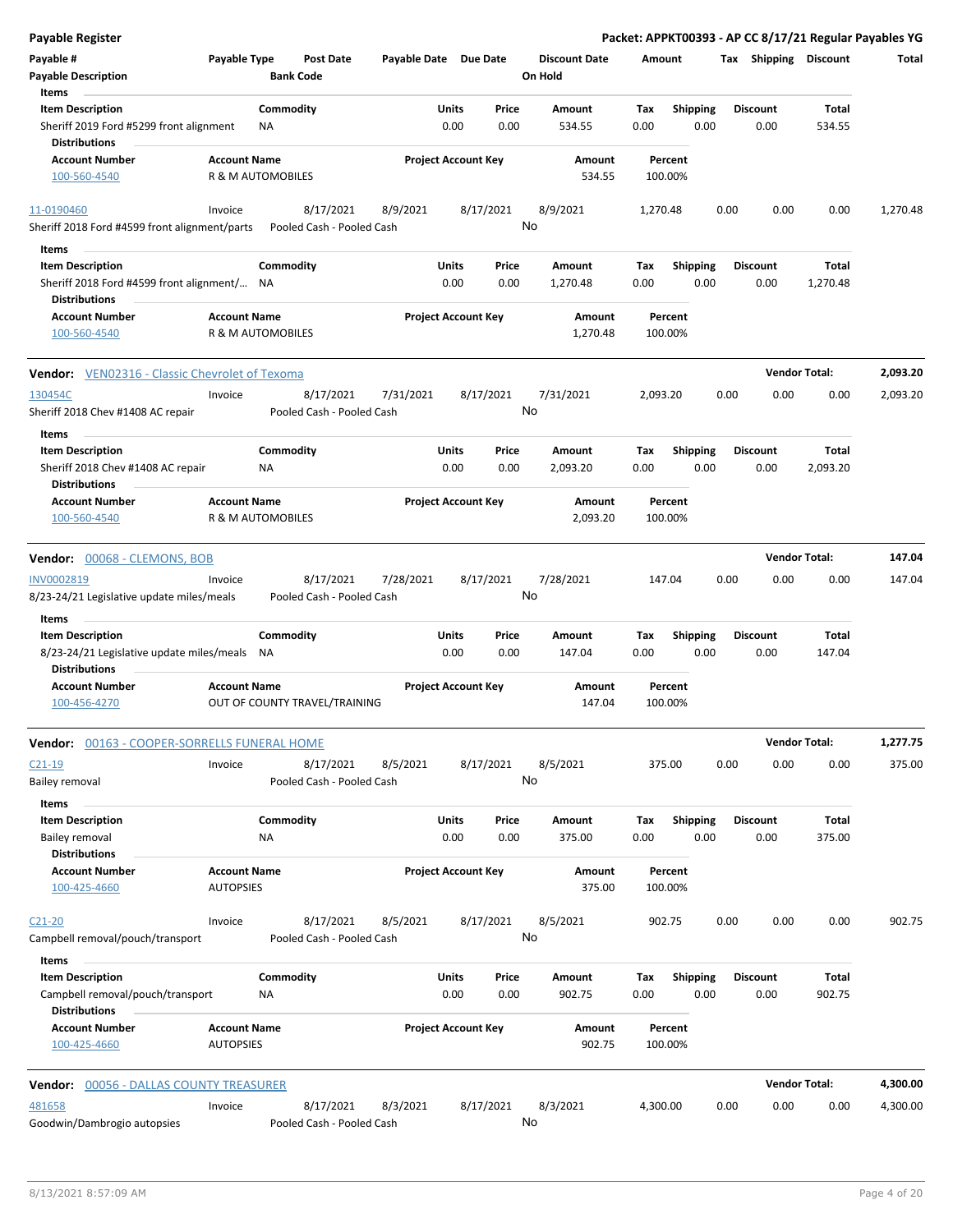| <b>Payable Register</b>                                                        |                                               |                                        |                       |                            |               |                                 |             |                         |      |                         |                          | Packet: APPKT00393 - AP CC 8/17/21 Regular Payables YG |
|--------------------------------------------------------------------------------|-----------------------------------------------|----------------------------------------|-----------------------|----------------------------|---------------|---------------------------------|-------------|-------------------------|------|-------------------------|--------------------------|--------------------------------------------------------|
| Payable #<br><b>Payable Description</b>                                        | Payable Type                                  | <b>Post Date</b><br><b>Bank Code</b>   | Payable Date Due Date |                            |               | <b>Discount Date</b><br>On Hold | Amount      |                         |      | Tax Shipping Discount   |                          | Total                                                  |
| Items                                                                          |                                               |                                        |                       |                            |               |                                 |             |                         |      |                         |                          |                                                        |
| <b>Item Description</b><br>Goodwin/Dambrogio autopsies                         | NA                                            | Commodity                              |                       | Units<br>0.00              | Price<br>0.00 | Amount<br>4,300.00              | Tax<br>0.00 | Shipping<br>0.00        |      | <b>Discount</b><br>0.00 | <b>Total</b><br>4,300.00 |                                                        |
| <b>Distributions</b>                                                           |                                               |                                        |                       |                            |               |                                 |             |                         |      |                         |                          |                                                        |
| <b>Account Number</b><br>100-425-4660                                          | <b>Account Name</b><br><b>AUTOPSIES</b>       |                                        |                       | <b>Project Account Key</b> |               | Amount<br>4,300.00              |             | Percent<br>100.00%      |      |                         |                          |                                                        |
| Vendor: 00200 - DOLESE BROS. CO.                                               |                                               |                                        |                       |                            |               |                                 |             |                         |      |                         | <b>Vendor Total:</b>     | 2,870.53                                               |
| AG21080084<br>#FAN582 Pct 2 Rock & Gravel                                      | Invoice                                       | 8/17/2021<br>Pooled Cash - Pooled Cash | 7/1/2021              | 8/17/2021                  | No            | 7/1/2021                        |             | 688.94                  | 0.00 | 0.00                    | 0.00                     | 688.94                                                 |
| Items                                                                          |                                               |                                        |                       |                            |               |                                 |             |                         |      |                         |                          |                                                        |
| <b>Item Description</b>                                                        |                                               | Commodity                              |                       | Units                      | Price         | Amount                          | Tax         | <b>Shipping</b>         |      | <b>Discount</b>         | Total                    |                                                        |
| #FAN582 Pct 2 Rock & Gravel<br><b>Distributions</b>                            | ΝA                                            |                                        |                       | 0.00                       | 0.00          | 688.94                          | 0.00        | 0.00                    |      | 0.00                    | 688.94                   |                                                        |
| <b>Account Number</b><br>220-622-3410                                          | <b>Account Name</b><br>R&B MAT. ROCK & GRAVEL |                                        |                       | <b>Project Account Key</b> |               | Amount<br>688.94                |             | Percent<br>100.00%      |      |                         |                          |                                                        |
| AG21088585<br>#FAN582 Pct 2 Rock & Gravel                                      | Invoice                                       | 8/17/2021<br>Pooled Cash - Pooled Cash | 7/20/2021             | 8/17/2021                  | No            | 7/20/2021                       |             | 234.07                  | 0.00 | 0.00                    | 0.00                     | 234.07                                                 |
| Items                                                                          |                                               |                                        |                       |                            |               |                                 |             |                         |      |                         |                          |                                                        |
| <b>Item Description</b>                                                        |                                               | Commodity                              |                       | Units                      | Price         | Amount                          | Tax         | <b>Shipping</b>         |      | <b>Discount</b>         | Total                    |                                                        |
| #FAN582 Pct 2 Rock & Gravel<br><b>Distributions</b>                            | ΝA                                            |                                        |                       | 0.00                       | 0.00          | 234.07                          | 0.00        | 0.00                    |      | 0.00                    | 234.07                   |                                                        |
| <b>Account Number</b>                                                          | <b>Account Name</b>                           |                                        |                       | <b>Project Account Key</b> |               | Amount                          |             | Percent                 |      |                         |                          |                                                        |
| 220-622-3410                                                                   | R&B MAT. ROCK & GRAVEL                        |                                        |                       |                            |               | 234.07                          |             | 100.00%                 |      |                         |                          |                                                        |
| AG21089311<br>#FAN582 Pct 2 Rock & Gravel                                      | Invoice                                       | 8/17/2021<br>Pooled Cash - Pooled Cash | 7/21/2021             | 8/17/2021                  |               | 7/21/2021<br>No                 |             | 194.24                  | 0.00 | 0.00                    | 0.00                     | 194.24                                                 |
| Items                                                                          |                                               |                                        |                       |                            |               |                                 |             |                         |      |                         |                          |                                                        |
| <b>Item Description</b><br>#FAN582 Pct 2 Rock & Gravel<br><b>Distributions</b> | ΝA                                            | Commodity                              |                       | Units<br>0.00              | Price<br>0.00 | Amount<br>194.24                | Tax<br>0.00 | <b>Shipping</b><br>0.00 |      | <b>Discount</b><br>0.00 | Total<br>194.24          |                                                        |
| <b>Account Number</b><br>220-622-3410                                          | <b>Account Name</b><br>R&B MAT. ROCK & GRAVEL |                                        |                       | <b>Project Account Key</b> |               | Amount<br>194.24                |             | Percent<br>100.00%      |      |                         |                          |                                                        |
| AG21091495<br>#FAN582 Pct 2 Rock & Gravel                                      | Invoice                                       | 8/17/2021<br>Pooled Cash - Pooled Cash | 7/26/2021             | 8/17/2021                  |               | 7/26/2021<br>No                 |             | 582.00                  | 0.00 | 0.00                    | 0.00                     | 582.00                                                 |
| Items                                                                          |                                               |                                        |                       |                            |               |                                 |             |                         |      |                         |                          |                                                        |
| <b>Item Description</b><br>#FAN582 Pct 2 Rock & Gravel<br><b>Distributions</b> | ΝA                                            | Commodity                              |                       | Units<br>0.00              | Price<br>0.00 | Amount<br>582.00                | Tax<br>0.00 | <b>Shipping</b><br>0.00 |      | <b>Discount</b><br>0.00 | Total<br>582.00          |                                                        |
| <b>Account Number</b><br>220-622-3410                                          | <b>Account Name</b><br>R&B MAT. ROCK & GRAVEL |                                        |                       | <b>Project Account Key</b> |               | Amount<br>582.00                |             | Percent<br>100.00%      |      |                         |                          |                                                        |
| AG21092773                                                                     | Invoice                                       | 8/17/2021                              | 7/28/2021             | 8/17/2021                  |               | 7/28/2021                       |             | 581.04                  | 0.00 | 0.00                    | 0.00                     | 581.04                                                 |
| #FAN582 Pct 2 Rock & Gravel                                                    |                                               | Pooled Cash - Pooled Cash              |                       |                            | No            |                                 |             |                         |      |                         |                          |                                                        |
| Items                                                                          |                                               |                                        |                       |                            |               |                                 |             |                         |      |                         |                          |                                                        |
| <b>Item Description</b>                                                        |                                               | Commodity                              |                       | Units                      | Price         | Amount                          | Tax         | Shipping                |      | <b>Discount</b>         | Total                    |                                                        |
| #FAN582 Pct 2 Rock & Gravel                                                    | NA                                            |                                        |                       | 0.00                       | 0.00          | 581.04                          | 0.00        | 0.00                    |      | 0.00                    | 581.04                   |                                                        |
| <b>Distributions</b><br><b>Account Number</b>                                  | <b>Account Name</b>                           |                                        |                       | <b>Project Account Key</b> |               | Amount                          |             | Percent                 |      |                         |                          |                                                        |
| 220-622-3410                                                                   | R&B MAT. ROCK & GRAVEL                        |                                        |                       |                            |               | 581.04                          |             | 100.00%                 |      |                         |                          |                                                        |
| AG21093457<br>#FAN582 Pct 2 Rock & Gravel                                      | Invoice                                       | 8/17/2021<br>Pooled Cash - Pooled Cash | 7/29/2021             | 8/17/2021                  |               | 7/29/2021<br>No                 |             | 590.24                  | 0.00 | 0.00                    | 0.00                     | 590.24                                                 |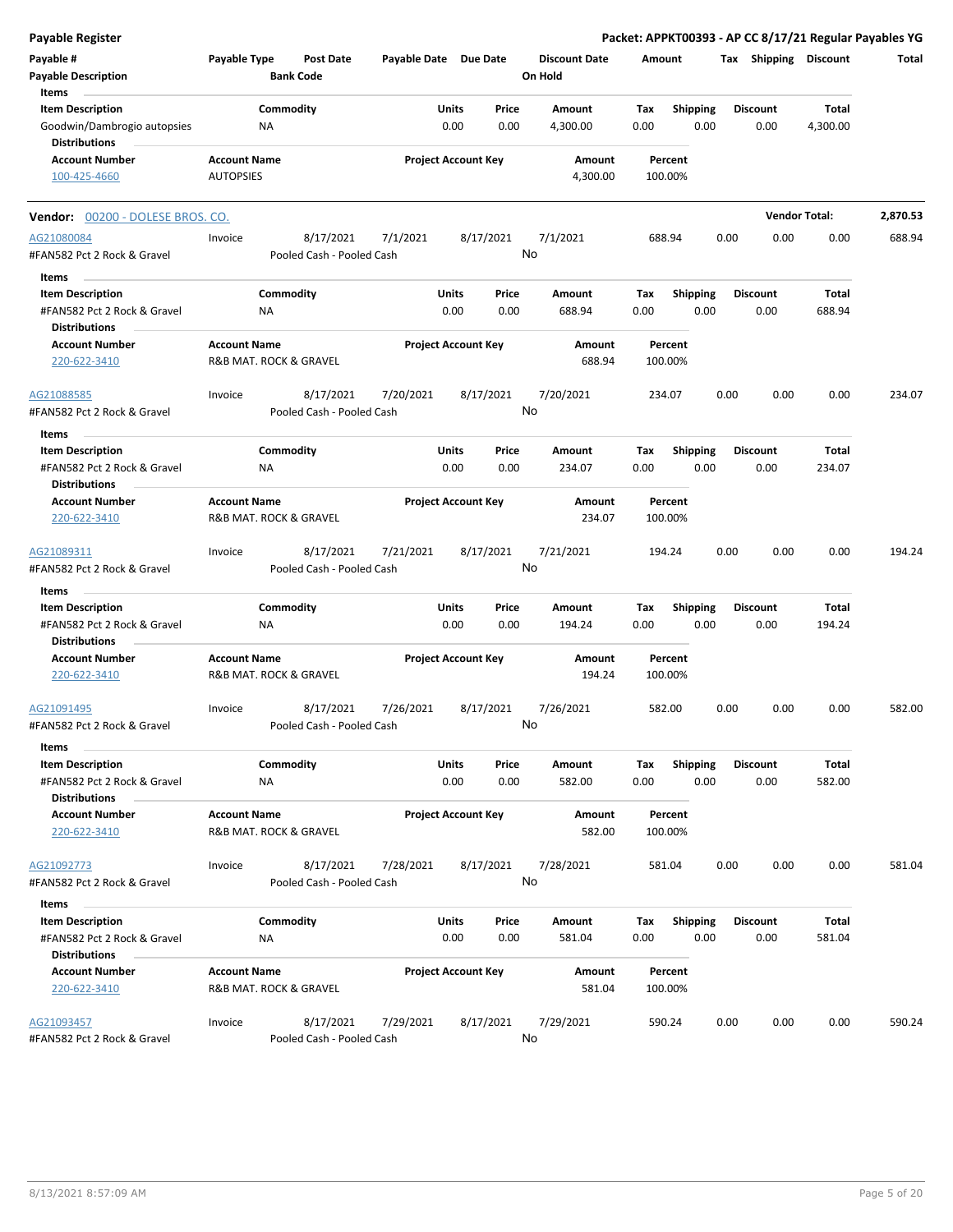| <b>Payable Register</b>                                                |                                                       |                                        |                       |                            |               |                      |             |                         |      |                         | Packet: APPKT00393 - AP CC 8/17/21 Regular Payables YG |          |
|------------------------------------------------------------------------|-------------------------------------------------------|----------------------------------------|-----------------------|----------------------------|---------------|----------------------|-------------|-------------------------|------|-------------------------|--------------------------------------------------------|----------|
| Payable #                                                              | Payable Type                                          | <b>Post Date</b>                       | Payable Date Due Date |                            |               | <b>Discount Date</b> | Amount      |                         |      | Tax Shipping Discount   |                                                        | Total    |
| <b>Payable Description</b>                                             |                                                       | <b>Bank Code</b>                       |                       |                            |               | On Hold              |             |                         |      |                         |                                                        |          |
| Items                                                                  |                                                       |                                        |                       |                            |               |                      |             |                         |      |                         |                                                        |          |
| <b>Item Description</b>                                                |                                                       | Commodity                              |                       | Units                      | Price         | Amount               | Tax         | <b>Shipping</b>         |      | <b>Discount</b>         | Total                                                  |          |
| #FAN582 Pct 2 Rock & Gravel<br><b>Distributions</b>                    | ΝA                                                    |                                        |                       | 0.00                       | 0.00          | 590.24               | 0.00        | 0.00                    |      | 0.00                    | 590.24                                                 |          |
| <b>Account Number</b>                                                  | <b>Account Name</b>                                   |                                        |                       | <b>Project Account Key</b> |               | Amount               |             | Percent                 |      |                         |                                                        |          |
| 220-622-3410                                                           | R&B MAT. ROCK & GRAVEL                                |                                        |                       |                            |               | 590.24               |             | 100.00%                 |      |                         |                                                        |          |
| <b>Vendor:</b> VEN02097 - Ellison, Kristy                              |                                                       |                                        |                       |                            |               |                      |             |                         |      | <b>Vendor Total:</b>    |                                                        | 433.28   |
| <b>INV0002822</b>                                                      | Invoice                                               | 8/17/2021                              | 6/10/2021             | 8/17/2021                  |               | 6/10/2021            |             | 433.28                  | 0.00 | 0.00                    | 0.00                                                   | 433.28   |
| 8/25-27/21 Probate conf. miles/meals                                   |                                                       | Pooled Cash - Pooled Cash              |                       |                            | No            |                      |             |                         |      |                         |                                                        |          |
| Items<br><b>Item Description</b>                                       |                                                       | Commodity                              |                       | Units                      | Price         | Amount               | Tax         | <b>Shipping</b>         |      | <b>Discount</b>         | Total                                                  |          |
| 8/25-27/21 Probate conf. miles/meals<br><b>Distributions</b>           | ΝA                                                    |                                        |                       | 0.00                       | 0.00          | 433.28               | 0.00        | 0.00                    |      | 0.00                    | 433.28                                                 |          |
| <b>Account Number</b>                                                  | <b>Account Name</b>                                   |                                        |                       | <b>Project Account Key</b> |               | Amount               |             | Percent                 |      |                         |                                                        |          |
| 100-403-4270                                                           |                                                       | OUT OF COUNTY TRAVEL/TRAINING          |                       |                            |               | 433.28               |             | 100.00%                 |      |                         |                                                        |          |
| Vendor: 00335 - FANNIN COUNTY ELEC. CO-OP, INC                         |                                                       |                                        |                       |                            |               |                      |             |                         |      | <b>Vendor Total:</b>    |                                                        | 230.99   |
| <b>INV0002832</b>                                                      | Invoice                                               | 8/17/2021                              | 8/9/2021              | 8/17/2021                  |               | 8/9/2021             |             | 230.99                  | 0.00 | 0.00                    | 0.00                                                   | 230.99   |
| Pct 3 electric 7/7-8/7/21                                              |                                                       | Pooled Cash - Pooled Cash              |                       |                            | No            |                      |             |                         |      |                         |                                                        |          |
| Items                                                                  |                                                       |                                        |                       |                            |               |                      |             |                         |      |                         |                                                        |          |
| <b>Item Description</b>                                                |                                                       | Commodity                              |                       | Units                      | Price         | Amount               | Tax         | <b>Shipping</b>         |      | <b>Discount</b>         | Total                                                  |          |
| Pct 3 electric 7/7-8/7/21                                              | ΝA                                                    |                                        |                       | 0.00                       | 0.00          | 230.99               | 0.00        | 0.00                    |      | 0.00                    | 230.99                                                 |          |
| <b>Distributions</b>                                                   |                                                       |                                        |                       |                            |               |                      |             |                         |      |                         |                                                        |          |
| <b>Account Number</b><br>230-623-4400                                  | <b>Account Name</b><br>UTILITY ELECTRICITY            |                                        |                       | <b>Project Account Key</b> |               | Amount<br>230.99     |             | Percent<br>100.00%      |      |                         |                                                        |          |
| Vendor: 00797 - FANNIN COUNTY TAX ASSESSOR-COL                         |                                                       |                                        |                       |                            |               |                      |             |                         |      |                         | <b>Vendor Total:</b>                                   | 15.00    |
| INV0002835                                                             | Invoice                                               | 8/17/2021                              | 8/12/2021             | 8/17/2021                  |               | 8/12/2021            |             | 7.50                    | 0.00 | 0.00                    | 0.00                                                   | 7.50     |
| Pct 2 2018 Pete #0855 Plate 1334588 regist                             |                                                       | Pooled Cash - Pooled Cash              |                       |                            | No            |                      |             |                         |      |                         |                                                        |          |
|                                                                        |                                                       |                                        |                       |                            |               |                      |             |                         |      |                         |                                                        |          |
| Items<br><b>Item Description</b>                                       |                                                       | Commodity                              |                       | Units                      | Price         | Amount               | Tax         | <b>Shipping</b>         |      | <b>Discount</b>         | Total                                                  |          |
| Pct 2 2018 Pete #0855 Plate 1334588 regist NA                          |                                                       |                                        |                       | 0.00                       | 0.00          | 7.50                 | 0.00        | 0.00                    |      | 0.00                    | 7.50                                                   |          |
| <b>Distributions</b>                                                   |                                                       |                                        |                       |                            |               |                      |             |                         |      |                         |                                                        |          |
| <b>Account Number</b>                                                  | <b>Account Name</b>                                   |                                        |                       | <b>Project Account Key</b> |               | Amount               |             | Percent                 |      |                         |                                                        |          |
| 220-622-4580                                                           | <b>R&amp;M MACHINERY PARTS</b>                        |                                        |                       |                            |               | 7.50                 |             | 100.00%                 |      |                         |                                                        |          |
| <b>INV0002836</b>                                                      | Invoice                                               | 8/17/2021                              | 8/12/2021             | 8/17/2021                  |               | 8/12/2021            |             | 7.50                    | 0.00 | 0.00                    | 0.00                                                   | 7.50     |
| Pct 2 2014 Chev #2314 Plate 1146782 regist                             |                                                       | Pooled Cash - Pooled Cash              |                       |                            |               | No                   |             |                         |      |                         |                                                        |          |
| Items                                                                  |                                                       |                                        |                       |                            |               |                      |             |                         |      |                         |                                                        |          |
| <b>Item Description</b><br>Pct 2 2014 Chev #2314 Plate 1146782 regi NA |                                                       | Commodity                              |                       | <b>Units</b><br>0.00       | Price<br>0.00 | Amount<br>7.50       | Tax<br>0.00 | <b>Shipping</b><br>0.00 |      | <b>Discount</b><br>0.00 | Total<br>7.50                                          |          |
| <b>Distributions</b>                                                   |                                                       |                                        |                       |                            |               |                      |             |                         |      |                         |                                                        |          |
| <b>Account Number</b><br>220-622-4580                                  | <b>Account Name</b><br><b>R&amp;M MACHINERY PARTS</b> |                                        |                       | <b>Project Account Key</b> |               | Amount<br>7.50       |             | Percent<br>100.00%      |      |                         |                                                        |          |
|                                                                        |                                                       |                                        |                       |                            |               |                      |             |                         |      |                         | <b>Vendor Total:</b>                                   | 2,349.67 |
| <b>Vendor: 00215 - FIRST UNITED METHODIST CHURCH</b>                   |                                                       |                                        |                       |                            |               |                      |             |                         |      |                         |                                                        |          |
| 55<br>Utilities 200 W 8th April 2021                                   | Invoice                                               | 8/17/2021<br>Pooled Cash - Pooled Cash | 8/10/2021             | 8/17/2021                  |               | 8/10/2021<br>No      |             | 449.44                  | 0.00 | 0.00                    | 0.00                                                   | 449.44   |
|                                                                        |                                                       |                                        |                       |                            |               |                      |             |                         |      |                         |                                                        |          |
| Items                                                                  |                                                       |                                        |                       |                            |               |                      |             |                         |      |                         |                                                        |          |
| <b>Item Description</b>                                                | NA                                                    | Commodity                              |                       | <b>Units</b><br>0.00       | Price<br>0.00 | Amount<br>449.44     | Tax<br>0.00 | <b>Shipping</b><br>0.00 |      | <b>Discount</b><br>0.00 | Total<br>449.44                                        |          |
| Utilities 200 W 8th April 2021<br><b>Distributions</b>                 |                                                       |                                        |                       |                            |               |                      |             |                         |      |                         |                                                        |          |
| <b>Account Number</b>                                                  | <b>Account Name</b>                                   |                                        |                       | <b>Project Account Key</b> |               | Amount               |             | Percent                 |      |                         |                                                        |          |
| 100-518-4420                                                           | UTILITIES WATER                                       |                                        |                       |                            |               | 106.32               |             | 23.66%                  |      |                         |                                                        |          |
| 100-518-4430                                                           | <b>TRASH PICKUP SERVICE</b>                           |                                        |                       |                            |               | 67.99                |             | 15.13%                  |      |                         |                                                        |          |
| 100-518-4410                                                           | UTILITIES GAS                                         |                                        |                       |                            |               | 92.06                |             | 20.48%                  |      |                         |                                                        |          |
| 100-518-4400                                                           | UTILITIES ELECTRICITY                                 |                                        |                       |                            |               | 183.07               |             | 40.73%                  |      |                         |                                                        |          |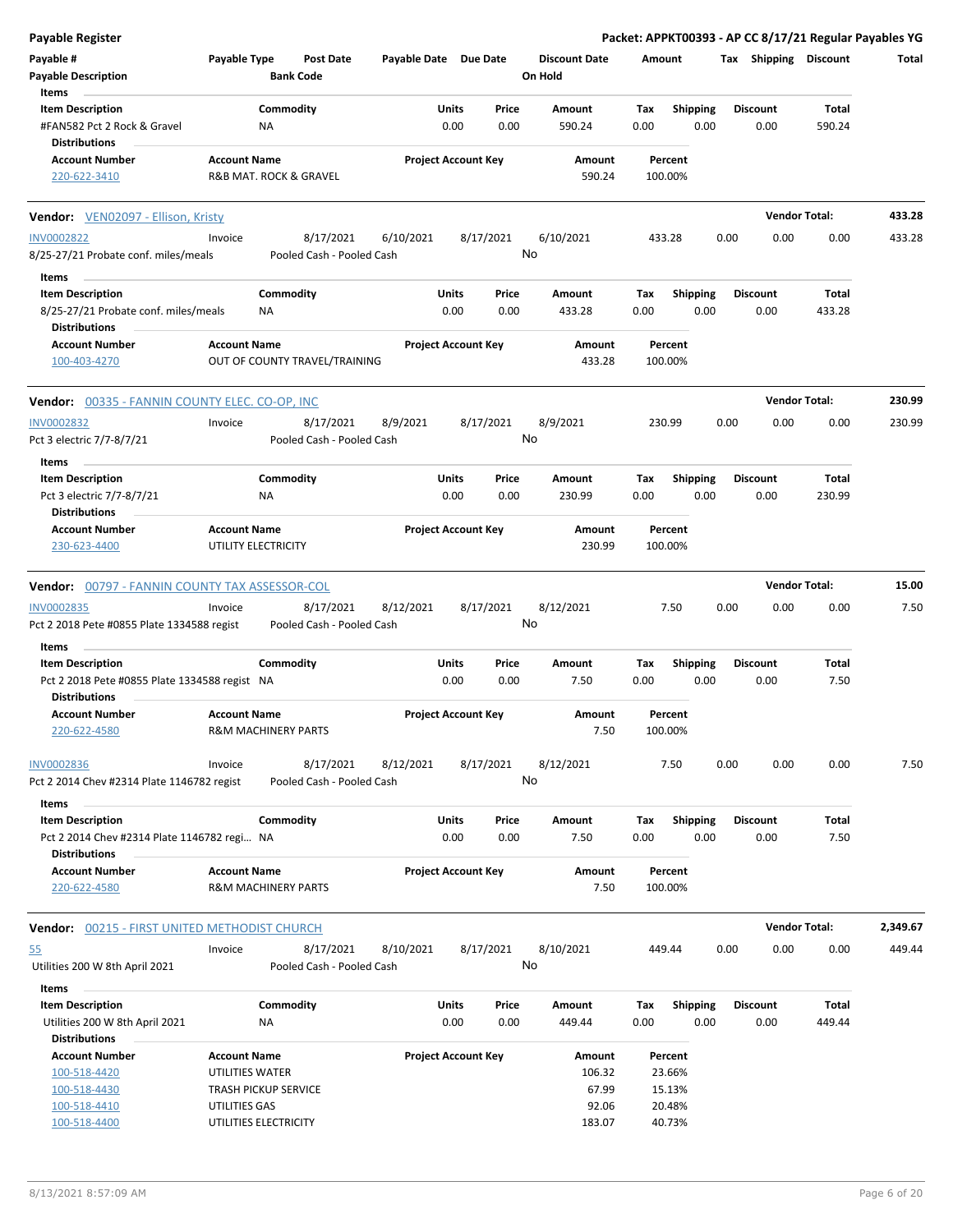| Payable Register                                                       |                      |                                        |                       |                                |                                 | Packet: APPKT00393 - AP CC 8/17/21 Regular Payables YG |                         |      |                         |                        |          |
|------------------------------------------------------------------------|----------------------|----------------------------------------|-----------------------|--------------------------------|---------------------------------|--------------------------------------------------------|-------------------------|------|-------------------------|------------------------|----------|
| Payable #<br><b>Payable Description</b>                                | Payable Type         | Post Date<br><b>Bank Code</b>          | Payable Date Due Date |                                | <b>Discount Date</b><br>On Hold | Amount                                                 |                         |      | Tax Shipping Discount   |                        | Total    |
| <u>56</u><br>Utilities 200 W 8th May 2021                              | Invoice              | 8/17/2021<br>Pooled Cash - Pooled Cash | 8/10/2021             | 8/17/2021                      | 8/10/2021<br>No                 | 700.27                                                 |                         | 0.00 | 0.00                    | 0.00                   | 700.27   |
| Items                                                                  |                      |                                        |                       |                                |                                 |                                                        |                         |      |                         |                        |          |
| <b>Item Description</b>                                                |                      | Commodity                              |                       | <b>Units</b><br>Price          | Amount                          | Tax                                                    | <b>Shipping</b>         |      | <b>Discount</b>         | Total                  |          |
| Utilities 200 W 8th May 2021                                           |                      | ΝA                                     |                       | 0.00<br>0.00                   | 700.27                          | 0.00                                                   | 0.00                    |      | 0.00                    | 700.27                 |          |
| <b>Distributions</b>                                                   |                      |                                        |                       |                                |                                 |                                                        |                         |      |                         |                        |          |
| <b>Account Number</b>                                                  | <b>Account Name</b>  |                                        |                       | <b>Project Account Key</b>     | Amount                          | Percent                                                |                         |      |                         |                        |          |
| 100-518-4420                                                           | UTILITIES WATER      |                                        |                       |                                | 106.32                          | 15.18%                                                 |                         |      |                         |                        |          |
| 100-518-4430                                                           |                      | <b>TRASH PICKUP SERVICE</b>            |                       |                                | 67.99                           | 9.71%                                                  |                         |      |                         |                        |          |
| 100-518-4410                                                           | UTILITIES GAS        |                                        |                       |                                | 65.54                           | 9.36%                                                  |                         |      |                         |                        |          |
| 100-518-4400                                                           |                      | UTILITIES ELECTRICITY                  |                       |                                | 460.42                          | 65.75%                                                 |                         |      |                         |                        |          |
| <u>57</u>                                                              | Invoice              | 8/17/2021                              | 8/10/2021             | 8/17/2021                      | 8/10/2021                       | 1,199.96                                               |                         | 0.00 | 0.00                    | 0.00                   | 1,199.96 |
| Utilities 200 W 8th June 2021                                          |                      | Pooled Cash - Pooled Cash              |                       |                                | No                              |                                                        |                         |      |                         |                        |          |
| Items                                                                  |                      |                                        |                       |                                |                                 |                                                        |                         |      |                         |                        |          |
| <b>Item Description</b>                                                |                      | Commodity                              |                       | Units<br>Price                 | <b>Amount</b>                   | Tax                                                    | <b>Shipping</b>         |      | <b>Discount</b>         | <b>Total</b>           |          |
| Utilities 200 W 8th June 2021                                          |                      | NA                                     |                       | 0.00<br>0.00                   | 1,199.96                        | 0.00                                                   | 0.00                    |      | 0.00                    | 1,199.96               |          |
| <b>Distributions</b>                                                   |                      |                                        |                       |                                |                                 |                                                        |                         |      |                         |                        |          |
| <b>Account Number</b>                                                  | <b>Account Name</b>  |                                        |                       | <b>Project Account Key</b>     | Amount                          | Percent                                                |                         |      |                         |                        |          |
| 100-518-4420                                                           | UTILITIES WATER      |                                        |                       |                                | 106.32                          | 8.86%                                                  |                         |      |                         |                        |          |
| 100-518-4430                                                           |                      | <b>TRASH PICKUP SERVICE</b>            |                       |                                | 67.99                           | 5.67%                                                  |                         |      |                         |                        |          |
| 100-518-4410                                                           | UTILITIES GAS        |                                        |                       |                                | 118.80                          | 9.90%                                                  |                         |      |                         |                        |          |
| 100-518-4400                                                           |                      | UTILITIES ELECTRICITY                  |                       |                                | 906.85                          | 75.57%                                                 |                         |      |                         |                        |          |
| Vendor: 00010 - HOLLAND, JORDAN PLLC                                   |                      |                                        |                       |                                |                                 |                                                        |                         |      |                         | <b>Vendor Total:</b>   | 909.50   |
|                                                                        |                      | 8/17/2021                              |                       |                                | 7/15/2021                       |                                                        |                         | 0.00 | 0.00                    |                        | 909.50   |
| INV0002833<br>CR-20-27743 Snow Dst Ct 3/23-6/16/21                     | Invoice              | Pooled Cash - Pooled Cash              | 7/15/2021             | 8/17/2021                      | No                              | 909.50                                                 |                         |      |                         | 0.00                   |          |
| Items                                                                  |                      |                                        |                       |                                |                                 |                                                        |                         |      |                         |                        |          |
| <b>Item Description</b><br>CR-20-27743 Snow Dst Ct 3/23-6/16/21        |                      | Commodity<br>ΝA                        |                       | Units<br>Price<br>0.00<br>0.00 | Amount<br>909.50                | Tax<br>0.00                                            | <b>Shipping</b><br>0.00 |      | <b>Discount</b><br>0.00 | <b>Total</b><br>909.50 |          |
| <b>Distributions</b>                                                   |                      |                                        |                       |                                |                                 |                                                        |                         |      |                         |                        |          |
| <b>Account Number</b>                                                  | <b>Account Name</b>  |                                        |                       | <b>Project Account Key</b>     | Amount                          | Percent                                                |                         |      |                         |                        |          |
| 100-435-4370                                                           | <b>ATTORNEY FEES</b> |                                        |                       |                                | 909.50                          | 100.00%                                                |                         |      |                         |                        |          |
| <b>Vendor:</b> 00397 - JESSICA MCDONALD & ASSOC.                       |                      |                                        |                       |                                |                                 |                                                        |                         |      |                         | <b>Vendor Total:</b>   | 445.00   |
| 116                                                                    | Invoice              | 8/17/2021                              | 8/6/2021              | 8/17/2021                      | 8/6/2021                        | 100.00                                                 |                         | 0.00 | 0.00                    | 0.00                   | 100.00   |
| FA-20-44865 FG Dst Ct 8/4-6/21                                         |                      | Pooled Cash - Pooled Cash              |                       |                                | No                              |                                                        |                         |      |                         |                        |          |
| Items                                                                  |                      |                                        |                       |                                |                                 |                                                        |                         |      |                         |                        |          |
| <b>Item Description</b>                                                |                      | Commodity                              |                       | Units<br>Price                 | Amount                          | Tax                                                    | <b>Shipping</b>         |      | <b>Discount</b>         | Total                  |          |
| FA-20-44865 FG Dst Ct 8/4-6/21                                         |                      | NA                                     |                       | 0.00<br>0.00                   | 100.00                          | 0.00                                                   | 0.00                    |      | 0.00                    | 100.00                 |          |
| <b>Distributions</b>                                                   |                      |                                        |                       |                                |                                 |                                                        |                         |      |                         |                        |          |
| <b>Account Number</b>                                                  | <b>Account Name</b>  |                                        |                       | <b>Project Account Key</b>     | Amount                          | Percent                                                |                         |      |                         |                        |          |
| 100-435-4360                                                           |                      | ATTORNEY FEES- CPS CASES               |                       |                                | 100.00                          | 100.00%                                                |                         |      |                         |                        |          |
| 3428                                                                   | Invoice              | 8/17/2021                              | 4/29/2021             | 8/17/2021                      | 4/29/2021                       | 345.00                                                 |                         | 0.00 | 0.00                    | 0.00                   | 345.00   |
| FA-20-44707 Powell/Reed Dst Ct -mediator 1/8 Pooled Cash - Pooled Cash |                      |                                        |                       |                                | No                              |                                                        |                         |      |                         |                        |          |
| Items                                                                  |                      |                                        |                       |                                |                                 |                                                        |                         |      |                         |                        |          |
| <b>Item Description</b>                                                |                      | Commodity                              |                       | Units<br>Price                 | Amount                          | Tax                                                    | <b>Shipping</b>         |      | <b>Discount</b>         | Total                  |          |
| FA-20-44707 Powell/Reed Dst Ct -mediato NA                             |                      |                                        |                       | 0.00<br>0.00                   | 345.00                          | 0.00                                                   | 0.00                    |      | 0.00                    | 345.00                 |          |
| <b>Distributions</b>                                                   |                      |                                        |                       |                                |                                 |                                                        |                         |      |                         |                        |          |
| <b>Account Number</b>                                                  | <b>Account Name</b>  |                                        |                       | <b>Project Account Key</b>     | Amount                          | Percent                                                |                         |      |                         |                        |          |
| 100-435-4420                                                           |                      | OTHER PROFESSIONAL SERV.               |                       |                                | 345.00                          | 100.00%                                                |                         |      |                         |                        |          |
|                                                                        |                      |                                        |                       |                                |                                 |                                                        |                         |      |                         |                        |          |
| Vendor: VEN02729 - Johnson, Mark                                       |                      |                                        |                       |                                |                                 |                                                        |                         |      |                         | <b>Vendor Total:</b>   | 120.00   |
| INV0002843                                                             | Invoice              | 8/17/2021                              | 8/10/2021             | 8/17/2021                      | 8/10/2021                       | 120.00                                                 |                         | 0.00 | 0.00                    | 0.00                   | 120.00   |
| 7/19-23/21 training meals Johnson & Franz                              |                      | Pooled Cash - Pooled Cash              |                       |                                | No                              |                                                        |                         |      |                         |                        |          |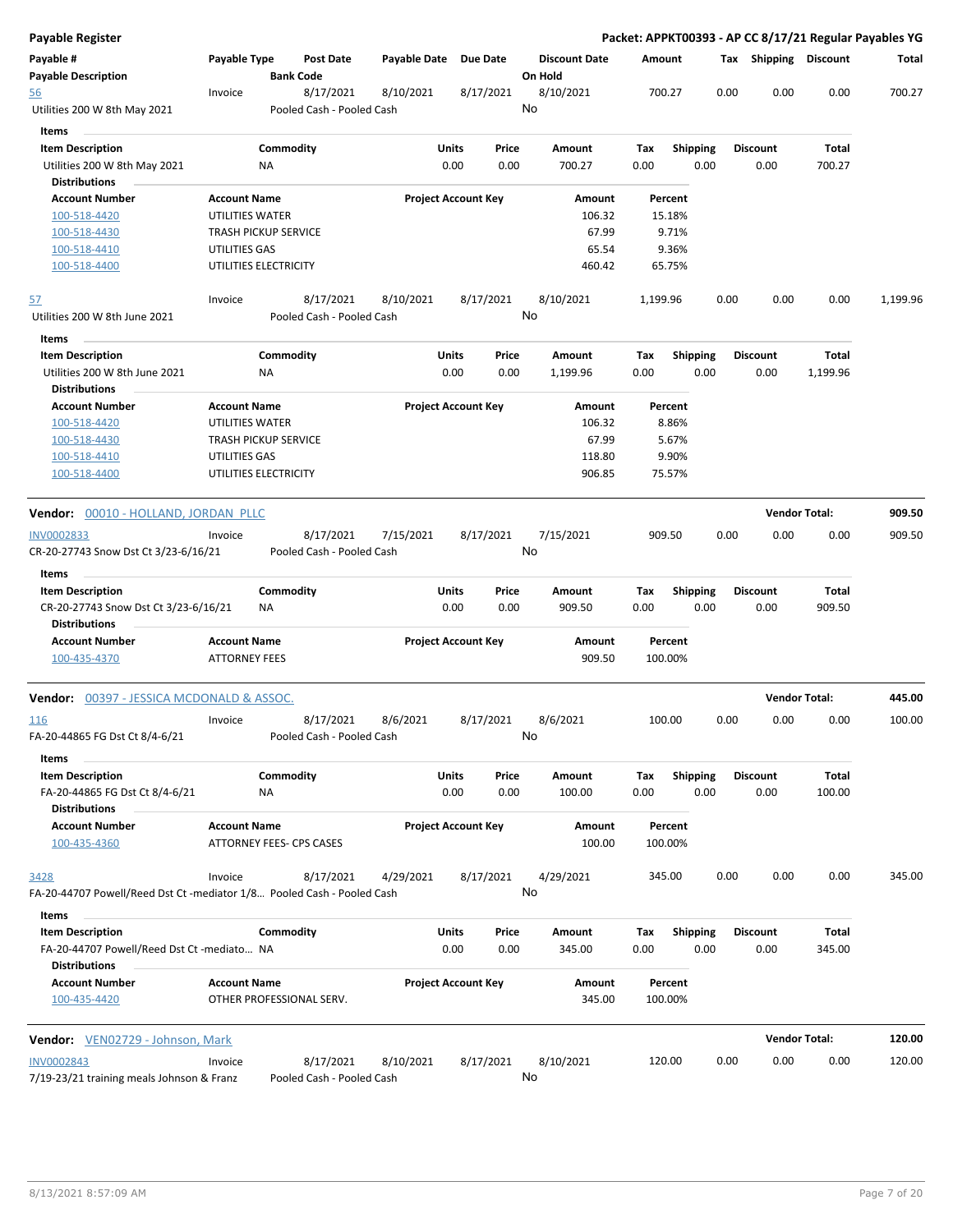| Payable Register                                                                            |                                             |                                      |                       |                                    |                                 |             |                         | Packet: APPKT00393 - AP CC 8/17/21 Regular Payables YG |                      |          |
|---------------------------------------------------------------------------------------------|---------------------------------------------|--------------------------------------|-----------------------|------------------------------------|---------------------------------|-------------|-------------------------|--------------------------------------------------------|----------------------|----------|
| Payable #<br><b>Payable Description</b>                                                     | Payable Type                                | <b>Post Date</b><br><b>Bank Code</b> | Payable Date Due Date |                                    | <b>Discount Date</b><br>On Hold | Amount      |                         | Tax Shipping Discount                                  |                      | Total    |
| Items<br><b>Item Description</b>                                                            |                                             | Commodity                            | Units                 | Price                              | Amount                          | Tax         | <b>Shipping</b>         | <b>Discount</b>                                        | Total                |          |
| 7/19-23/21 training meals Johnson & Franz NA<br><b>Distributions</b>                        |                                             |                                      |                       | 0.00<br>0.00                       | 120.00                          | 0.00        | 0.00                    | 0.00                                                   | 120.00               |          |
| <b>Account Number</b><br>100-560-4270                                                       | <b>Account Name</b>                         | OUT OF COUNTY TRAVEL/TRAINING        |                       | <b>Project Account Key</b>         | Amount<br>120.00                |             | Percent<br>100.00%      |                                                        |                      |          |
| Vendor: 00378 - JPMORGAN CHASE BANK NA                                                      |                                             |                                      |                       |                                    |                                 |             |                         |                                                        | <b>Vendor Total:</b> | 3,247.82 |
| <b>INV0002830</b>                                                                           | Invoice                                     | 8/17/2021                            | 8/5/2021              | 8/17/2021                          | 8/5/2021                        | 3,247.82    |                         | 0.00<br>0.00                                           | 0.00                 | 3,247.82 |
| Aug 2021 credit card                                                                        |                                             | Pooled Cash - Pooled Cash            |                       |                                    | No                              |             |                         |                                                        |                      |          |
| Items                                                                                       |                                             |                                      |                       |                                    |                                 |             |                         |                                                        |                      |          |
| <b>Item Description</b><br>Aug 2021 credit card transport gas/meals<br><b>Distributions</b> |                                             | Commodity<br>ΝA                      | Units                 | Price<br>0.00<br>0.00              | Amount<br>224.24                | Tax<br>0.00 | <b>Shipping</b><br>0.00 | <b>Discount</b><br>0.00                                | Total<br>224.24      |          |
| <b>Account Number</b><br>100-560-4280                                                       | <b>Account Name</b>                         | PRISONER TRANSPORT                   |                       | <b>Project Account Key</b>         | Amount<br>224.24                |             | Percent<br>100.00%      |                                                        |                      |          |
| Items                                                                                       |                                             |                                      |                       |                                    |                                 |             |                         |                                                        |                      |          |
| <b>Item Description</b><br>Aug 2021 credit card Pct 3 supply-Walmart NA                     |                                             | Commodity                            |                       | Units<br>Price<br>0.00<br>0.00     | Amount<br>112.92                | Tax<br>0.00 | <b>Shipping</b><br>0.00 | <b>Discount</b><br>0.00                                | Total<br>112.92      |          |
| <b>Distributions</b><br><b>Account Number</b><br>230-623-3400                               | <b>Account Name</b><br><b>SHOP SUPPLIES</b> |                                      |                       | <b>Project Account Key</b>         | Amount<br>112.92                |             | Percent<br>100.00%      |                                                        |                      |          |
| Items                                                                                       |                                             |                                      |                       |                                    |                                 |             |                         |                                                        |                      |          |
| <b>Item Description</b>                                                                     |                                             | Commodity                            |                       | Units<br>Price                     | Amount                          | Tax         | <b>Shipping</b>         | <b>Discount</b>                                        | Total                |          |
| Aug 2021 credit card Pct 3 parts-Hotsy Eq NA<br><b>Distributions</b>                        |                                             |                                      |                       | 0.00<br>0.00                       | 274.48                          | 0.00        | 0.00                    | 0.00                                                   | 274.48               |          |
| <b>Account Number</b><br>230-623-4580                                                       | <b>Account Name</b>                         | <b>R&amp;M MACHINERY PARTS</b>       |                       | <b>Project Account Key</b>         | Amount<br>274.48                |             | Percent<br>100.00%      |                                                        |                      |          |
| Items<br><b>Item Description</b>                                                            |                                             | Commodity                            | Units                 | Price                              | Amount                          | Tax         |                         | <b>Discount</b>                                        | Total                |          |
| Aug 2021 credit card Sheriff training<br><b>Distributions</b>                               |                                             | NA.                                  |                       | 0.00<br>0.00                       | 225.00                          | 0.00        | <b>Shipping</b><br>0.00 | 0.00                                                   | 225.00               |          |
| <b>Account Number</b><br>310-560-4270                                                       | <b>Account Name</b>                         | OUT OF COUNTY TRAVEL/TRAINING        |                       | <b>Project Account Key</b>         | Amount<br>225.00                |             | Percent<br>100.00%      |                                                        |                      |          |
| Items                                                                                       |                                             |                                      |                       |                                    |                                 |             |                         |                                                        |                      |          |
| <b>Item Description</b><br>Aug 2021 credit card Wellness<br><b>Distributions</b>            |                                             | Commodity<br>ΝA                      | Units                 | Price<br>0.00<br>0.00              | <b>Amount</b><br>897.15         | Tax<br>0.00 | Shipping<br>0.00        | <b>Discount</b><br>0.00                                | Total<br>897.15      |          |
| <b>Account Number</b><br>100-409-4080                                                       | <b>Account Name</b>                         | COUNTY WELLNESS PROGRAM              |                       | <b>Project Account Key</b>         | Amount<br>897.15                |             | Percent<br>100.00%      |                                                        |                      |          |
| Items<br><b>Item Description</b><br>Aug 2021 credit card Dst Clk training-hotel NA          |                                             | Commodity                            |                       | Units<br>Price<br>0.00             | Amount                          | Tax         | <b>Shipping</b>         | <b>Discount</b><br>0.00                                | Total                |          |
| <b>Distributions</b><br><b>Account Number</b>                                               | <b>Account Name</b>                         |                                      |                       | 0.00<br><b>Project Account Key</b> | 291.54<br>Amount                | 0.00        | 0.00<br>Percent         |                                                        | 291.54               |          |
| 100-450-4270                                                                                |                                             | OUT OF COUNTY TRAVEL/TRAINING        |                       |                                    | 291.54                          |             | 100.00%                 |                                                        |                      |          |
| Items<br><b>Item Description</b>                                                            |                                             | Commodity                            |                       | Units<br>Price                     | Amount                          | Tax         | Shipping                | <b>Discount</b>                                        | Total                |          |
| Aug 2021 credit card Lake Fannin Franchi NA<br><b>Distributions</b>                         |                                             |                                      |                       | 0.00<br>0.00                       | 153.00                          | 0.00        | 0.00                    | 0.00                                                   | 153.00               |          |
| <b>Account Number</b><br>850-520-1402                                                       | <b>Account Name</b><br><b>FRANCHISE TAX</b> |                                      |                       | <b>Project Account Key</b>         | Amount<br>153.00                |             | Percent<br>100.00%      |                                                        |                      |          |
| Items                                                                                       |                                             |                                      |                       |                                    |                                 |             |                         |                                                        |                      |          |
| <b>Item Description</b><br>Aug 2021 credit card PFC Franchise tax<br><b>Distributions</b>   |                                             | Commodity<br>NA                      |                       | Units<br>Price<br>0.00<br>0.00     | Amount<br>51.00                 | Tax<br>0.00 | Shipping<br>0.00        | <b>Discount</b><br>0.00                                | Total<br>51.00       |          |
| <b>Account Number</b><br>100-409-4260                                                       | <b>Account Name</b>                         | PROFESSIONAL FEES                    |                       | <b>Project Account Key</b>         | Amount<br>51.00                 |             | Percent<br>100.00%      |                                                        |                      |          |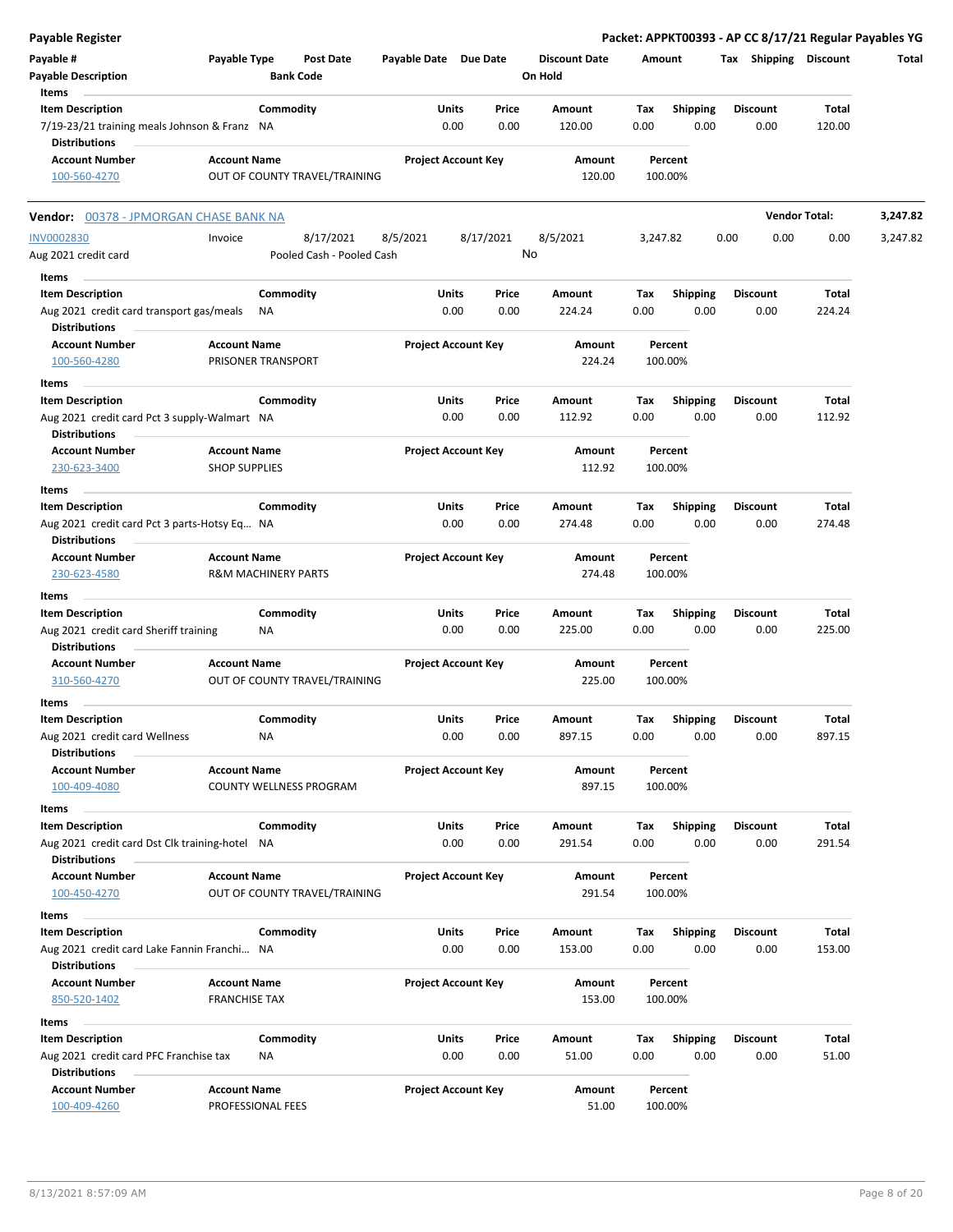**Payable Register Packet: APPKT00393 - AP CC 8/17/21 Regular Payables YG**

| <b>Payable Description</b><br>Items                                   |                                             |                 | <b>Bank Code</b>                       |                            |                            |               | On Hold          |             |                         |                         |                      |
|-----------------------------------------------------------------------|---------------------------------------------|-----------------|----------------------------------------|----------------------------|----------------------------|---------------|------------------|-------------|-------------------------|-------------------------|----------------------|
| <b>Item Description</b>                                               |                                             | Commodity       |                                        | Units                      |                            | Price         | Amount           | Tax         | <b>Shipping</b>         | <b>Discount</b>         | Total                |
| Aug 2021 credit card Auditor training regi NA<br><b>Distributions</b> |                                             |                 |                                        | 0.00                       |                            | 0.00          | 275.00           | 0.00        | 0.00                    | 0.00                    | 275.00               |
| <b>Account Number</b><br>100-495-4270                                 | <b>Account Name</b>                         |                 | OUT OF COUNTY TRAVEL/TRAINING          | <b>Project Account Key</b> |                            |               | Amount<br>275.00 |             | Percent<br>100.00%      |                         |                      |
| Items                                                                 |                                             |                 |                                        |                            |                            |               |                  |             |                         |                         |                      |
| <b>Item Description</b>                                               |                                             | Commodity       |                                        | Units                      |                            | Price         | Amount           | Tax         | <b>Shipping</b>         | <b>Discount</b>         | Total                |
| Aug 2021 credit card Pct 2 shop water<br>Distributions                |                                             | ΝA              |                                        | 0.00                       |                            | 0.00          | 9.50             | 0.00        | 0.00                    | 0.00                    | 9.50                 |
| <b>Account Number</b><br>220-622-3400                                 | <b>Account Name</b><br><b>SHOP SUPPLIES</b> |                 |                                        | <b>Project Account Key</b> |                            |               | Amount<br>9.50   |             | Percent<br>100.00%      |                         |                      |
| Items                                                                 |                                             |                 |                                        |                            |                            |               |                  |             |                         |                         |                      |
| <b>Item Description</b><br>Aug 2021 credit card Election postage      |                                             | Commodity<br>ΝA |                                        | Units<br>0.00              |                            | Price<br>0.00 | Amount<br>36.00  | Tax<br>0.00 | <b>Shipping</b><br>0.00 | <b>Discount</b><br>0.00 | Total<br>36.00       |
| <b>Distributions</b><br><b>Account Number</b>                         | <b>Account Name</b>                         |                 |                                        |                            | <b>Project Account Key</b> |               | Amount           |             | Percent                 |                         |                      |
| 100-404-3110                                                          | POSTAGE                                     |                 |                                        |                            |                            |               | 36.00            |             | 100.00%                 |                         |                      |
| Items                                                                 |                                             |                 |                                        |                            |                            |               |                  |             |                         |                         |                      |
| <b>Item Description</b><br>Aug 2021 credit card Miradore              |                                             | Commodity<br>ΝA |                                        | Units<br>0.00              |                            | Price<br>0.00 | Amount<br>3.00   | Tax<br>0.00 | <b>Shipping</b><br>0.00 | <b>Discount</b><br>0.00 | Total<br>3.00        |
| <b>Distributions</b><br><b>Account Number</b>                         | <b>Account Name</b>                         |                 |                                        | <b>Project Account Key</b> |                            |               | Amount           |             | Percent                 |                         |                      |
| 100-503-5740                                                          |                                             |                 | COMPUTER/WEB SOFTWARE                  |                            |                            |               | 3.00             |             | 100.00%                 |                         |                      |
| Items<br><b>Item Description</b>                                      |                                             | Commodity       |                                        | Units                      |                            | Price         | Amount           | Tax         | <b>Shipping</b>         | <b>Discount</b>         | Total                |
| Aug 2021 credit card Pct 3 training regist<br><b>Distributions</b>    |                                             | ΝA              |                                        | 0.00                       |                            | 0.00          | 230.00           | 0.00        | 0.00                    | 0.00                    | 230.00               |
| <b>Account Number</b>                                                 | <b>Account Name</b>                         |                 |                                        | <b>Project Account Key</b> |                            |               | Amount           |             | Percent                 |                         |                      |
| 230-623-4270                                                          |                                             |                 | OUT OF COUNTY TRAVEL/TRAINING          |                            |                            |               | 230.00           |             | 100.00%                 |                         |                      |
| <b>Items</b><br><b>Item Description</b>                               |                                             | Commodity       |                                        | Units                      |                            | Price         | Amount           | Tax         | <b>Shipping</b>         | <b>Discount</b>         | Total                |
| Aug 2021 credit card Pct 2 Express Labs<br><b>Distributions</b>       |                                             | NA              |                                        | 0.00                       |                            | 0.00          | 160.00           | 0.00        | 0.00                    | 0.00                    | 160.00               |
| <b>Account Number</b>                                                 | <b>Account Name</b>                         |                 |                                        | <b>Project Account Key</b> |                            |               | Amount           |             | Percent                 |                         |                      |
| 220-622-3140                                                          |                                             |                 | EMPLOYEE PHYSICALS/DOT TESTING         |                            |                            |               | 160.00           |             | 100.00%                 |                         |                      |
| Items                                                                 |                                             |                 |                                        |                            |                            |               |                  |             |                         |                         |                      |
| Item Description                                                      |                                             | Commodity       |                                        | Units                      |                            | Price         | Amount           | Тах         | Shipping                | Discount                | Total                |
| Aug 2021 credit card Pct 3 Express Labs<br><b>Distributions</b>       |                                             | ΝA              |                                        | 0.00                       |                            | 0.00          | 80.00            | 0.00        | 0.00                    | 0.00                    | 80.00                |
| <b>Account Number</b>                                                 | <b>Account Name</b>                         |                 |                                        | <b>Project Account Key</b> |                            |               | Amount           |             | Percent                 |                         |                      |
| 230-623-3140                                                          |                                             |                 | EMPLOYEE PHYSICALS/DOT TESTING         |                            |                            |               | 80.00            |             | 100.00%                 |                         |                      |
| Items                                                                 |                                             |                 |                                        |                            |                            |               |                  |             |                         |                         |                      |
| <b>Item Description</b>                                               |                                             | Commodity       |                                        | Units                      |                            | Price         | Amount           | Tax         | <b>Shipping</b>         | <b>Discount</b>         | Total                |
| Aug 2021 credit card Pct 4 Express Labs<br><b>Distributions</b>       |                                             | ΝA              |                                        | 0.00                       |                            | 0.00          | 160.00           | 0.00        | 0.00                    | 0.00                    | 160.00               |
| <b>Account Number</b>                                                 | <b>Account Name</b>                         |                 |                                        |                            | <b>Project Account Key</b> |               | Amount           |             | Percent                 |                         |                      |
| 240-624-3140                                                          |                                             |                 | EMPLOYEE PHYSICALS/DOT TESTING         |                            |                            |               | 160.00           |             | 100.00%                 |                         |                      |
| Items                                                                 |                                             |                 |                                        |                            |                            |               |                  |             |                         |                         |                      |
| <b>Item Description</b><br>Aug 2021 credit card Zoom7/19-8/18/21      |                                             | Commodity<br>ΝA |                                        | Units<br>0.00              |                            | Price<br>0.00 | Amount<br>64.99  | Tax<br>0.00 | Shipping<br>0.00        | <b>Discount</b><br>0.00 | Total<br>64.99       |
| <b>Distributions</b><br><b>Account Number</b>                         | <b>Account Name</b>                         |                 |                                        | <b>Project Account Key</b> |                            |               | Amount           |             | Percent                 |                         |                      |
| 413-413-5740                                                          | <b>TECHNOLOGY</b>                           |                 |                                        |                            |                            |               | 64.99            |             | 100.00%                 |                         |                      |
| <b>Vendor:</b> 00541 - KIRBY, SHELLY                                  |                                             |                 |                                        |                            |                            |               |                  |             |                         |                         | <b>Vendor Total:</b> |
| 069477<br>Windom mowing 8/7/21                                        | Invoice                                     |                 | 8/17/2021<br>Pooled Cash - Pooled Cash | 8/7/2021                   | 8/17/2021                  |               | 8/7/2021<br>No   |             | 60.00                   | 0.00<br>0.00            | 0.00                 |

 $\qquad \qquad$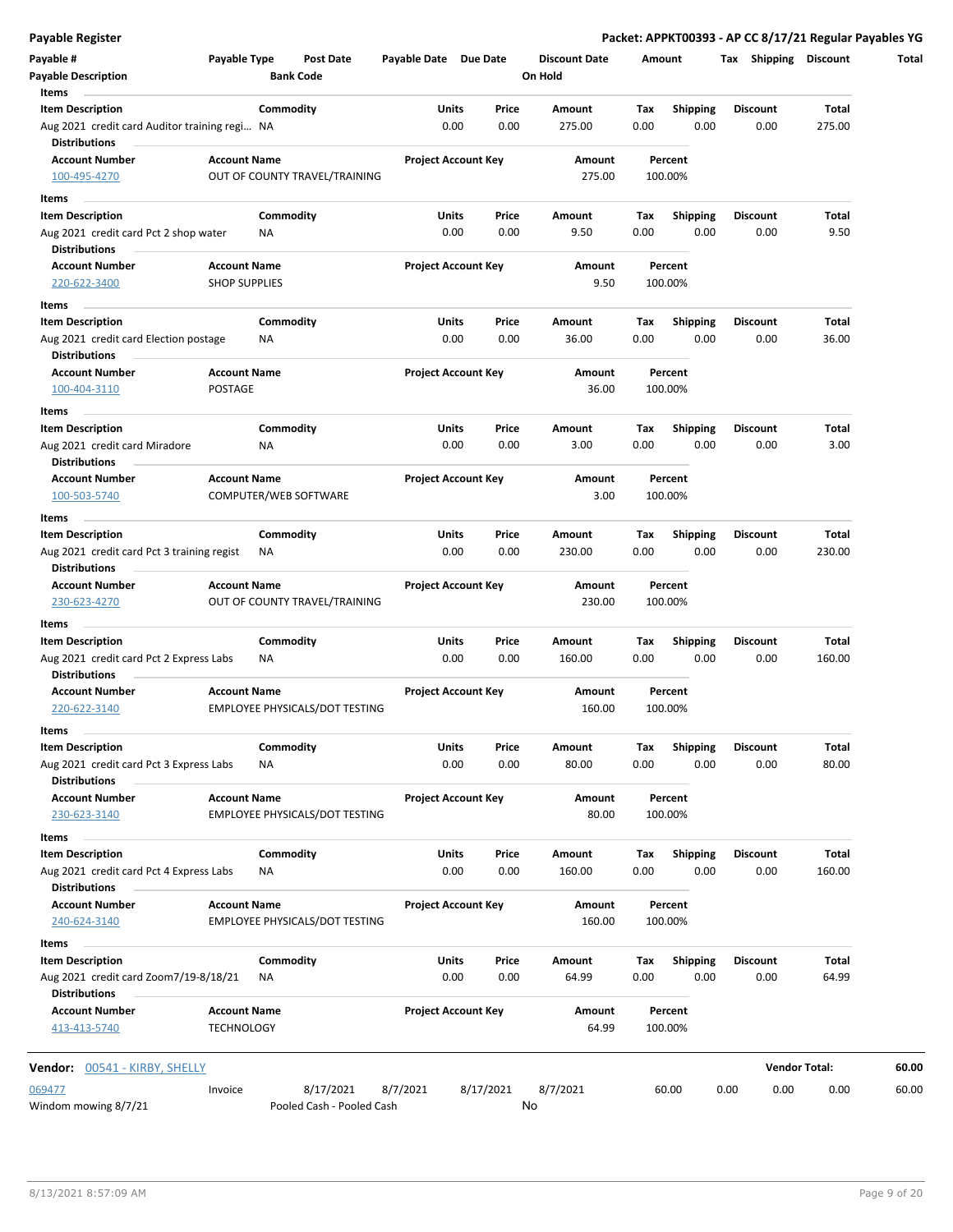| Payable Register                               |                                                       |                                      |                            |       |           |                                 |          |                    |      |                       |                      | Packet: APPKT00393 - AP CC 8/17/21 Regular Payables YG |
|------------------------------------------------|-------------------------------------------------------|--------------------------------------|----------------------------|-------|-----------|---------------------------------|----------|--------------------|------|-----------------------|----------------------|--------------------------------------------------------|
| Payable #<br><b>Payable Description</b>        | Payable Type                                          | <b>Post Date</b><br><b>Bank Code</b> | Payable Date Due Date      |       |           | <b>Discount Date</b><br>On Hold | Amount   |                    |      | Tax Shipping Discount |                      | Total                                                  |
| Items<br><b>Item Description</b>               |                                                       | Commodity                            |                            | Units | Price     | Amount                          | Tax      | <b>Shipping</b>    |      | <b>Discount</b>       | Total                |                                                        |
| Windom mowing 8/7/21<br><b>Distributions</b>   | NA                                                    |                                      |                            | 0.00  | 0.00      | 60.00                           | 0.00     | 0.00               |      | 0.00                  | 60.00                |                                                        |
| <b>Account Number</b>                          | <b>Account Name</b>                                   |                                      | <b>Project Account Key</b> |       |           | Amount                          |          | Percent            |      |                       |                      |                                                        |
| 100-515-4502                                   | LAWN MAINTENANCE                                      |                                      |                            |       |           | 60.00                           |          | 100.00%            |      |                       |                      |                                                        |
| Vendor: 00444 - KONICA MINOLTA PREMIER FINANCE |                                                       |                                      |                            |       |           |                                 |          |                    |      |                       | <b>Vendor Total:</b> | 888.45                                                 |
| 73455279                                       | Invoice                                               | 8/17/2021                            | 8/9/2021                   |       | 8/17/2021 | 8/9/2021                        |          | 888.45             | 0.00 | 0.00                  | 0.00                 | 888.45                                                 |
| Copier rental 8/15-9/14/21                     |                                                       | Pooled Cash - Pooled Cash            |                            |       |           | No                              |          |                    |      |                       |                      |                                                        |
| Items                                          |                                                       |                                      |                            |       |           |                                 |          |                    |      |                       |                      |                                                        |
| <b>Item Description</b>                        |                                                       | Commodity                            |                            | Units | Price     | Amount                          | Tax      | <b>Shipping</b>    |      | <b>Discount</b>       | <b>Total</b>         |                                                        |
| Copier rental 8/15-9/14/21                     | Service                                               |                                      |                            | 0.00  | 0.00      | 888.45                          | 0.00     | 0.00               |      | 0.00                  | 888.45               |                                                        |
| <b>Distributions</b>                           |                                                       |                                      |                            |       |           |                                 |          |                    |      |                       |                      |                                                        |
| <b>Account Number</b>                          | <b>Account Name</b>                                   |                                      | <b>Project Account Key</b> |       |           | <b>Amount</b>                   |          | Percent            |      |                       |                      |                                                        |
| 100-590-3150                                   | <b>COPIER RENTAL</b>                                  |                                      |                            |       |           | 73.29<br>97.72                  |          | 8.25%              |      |                       |                      |                                                        |
| 100-410-3150<br>100-510-3150                   | <b>COPIER RENTAL</b><br><b>COPIER RENTAL</b>          |                                      |                            |       |           | 314.27                          |          | 11.00%<br>35.37%   |      |                       |                      |                                                        |
| 100-513-3150                                   | <b>COPIER RENTAL</b>                                  |                                      |                            |       |           | 97.72                           |          | 11.00%             |      |                       |                      |                                                        |
| 100-499-3150                                   | <b>COPIER EXPENSE</b>                                 |                                      |                            |       |           | 89.75                           |          | 10.10%             |      |                       |                      |                                                        |
| 100-665-3150                                   | <b>COPIER RENTAL</b>                                  |                                      |                            |       |           | 89.75                           |          | 10.10%             |      |                       |                      |                                                        |
| 100-475-3150                                   | <b>COPIER EXPENSE</b>                                 |                                      |                            |       |           | 101.52                          |          | 11.43%             |      |                       |                      |                                                        |
| 100-575-3150                                   | <b>COPIER RENTAL</b>                                  |                                      |                            |       |           | 24.43                           |          | 2.75%              |      |                       |                      |                                                        |
| Vendor: 00239 - L & L A/C-ELECTRICAL           |                                                       |                                      |                            |       |           |                                 |          |                    |      |                       | <b>Vendor Total:</b> | 141.50                                                 |
| 3450                                           | Invoice                                               | 8/17/2021                            | 8/10/2021                  |       | 8/17/2021 | 8/10/2021                       |          | 141.50             | 0.00 | 0.00                  | 0.00                 | 141.50                                                 |
| S Annex AC service call                        |                                                       | Pooled Cash - Pooled Cash            |                            |       |           | No                              |          |                    |      |                       |                      |                                                        |
| Items                                          |                                                       |                                      |                            |       |           |                                 |          |                    |      |                       |                      |                                                        |
| <b>Item Description</b>                        |                                                       | Commodity                            |                            | Units | Price     | Amount                          | Tax      | <b>Shipping</b>    |      | <b>Discount</b>       | <b>Total</b>         |                                                        |
| S Annex AC service call                        | NA                                                    |                                      |                            | 0.00  | 0.00      | 141.50                          | 0.00     | 0.00               |      | 0.00                  | 141.50               |                                                        |
| <b>Distributions</b>                           |                                                       |                                      |                            |       |           |                                 |          |                    |      |                       |                      |                                                        |
| <b>Account Number</b>                          | <b>Account Name</b>                                   |                                      | <b>Project Account Key</b> |       |           | Amount                          |          | Percent            |      |                       |                      |                                                        |
| 100-513-4500                                   | <b>R&amp;M BUILDING</b>                               |                                      |                            |       |           | 141.50                          |          | 100.00%            |      |                       |                      |                                                        |
| <b>Vendor: 00182 - M.E.N.D.S., INC</b>         |                                                       |                                      |                            |       |           |                                 |          |                    |      |                       | <b>Vendor Total:</b> | 150.00                                                 |
| 44712                                          | Invoice                                               | 8/17/2021                            | 8/5/2021                   |       | 8/17/2021 | 8/5/2021                        |          | 150.00             | 0.00 | 0.00                  | 0.00                 | 150.00                                                 |
| Pct 2 drive shaft                              |                                                       | Pooled Cash - Pooled Cash            |                            |       |           | No                              |          |                    |      |                       |                      |                                                        |
| Items                                          |                                                       |                                      |                            |       |           |                                 |          |                    |      |                       |                      |                                                        |
| <b>Item Description</b>                        |                                                       | Commodity                            |                            | Units | Price     | Amount                          | Tax      | <b>Shipping</b>    |      | <b>Discount</b>       | Total                |                                                        |
| Pct 2 drive shaft                              | Goods                                                 |                                      |                            | 1.00  | 150.00    | 150.00                          | 0.00     | 0.00               |      | 0.00                  | 150.00               |                                                        |
| <b>Distributions</b>                           |                                                       |                                      |                            |       |           |                                 |          |                    |      |                       |                      |                                                        |
| <b>Account Number</b><br>220-622-4580          | <b>Account Name</b><br><b>R&amp;M MACHINERY PARTS</b> |                                      | <b>Project Account Key</b> |       |           | Amount<br>150.00                |          | Percent<br>100.00% |      |                       |                      |                                                        |
| Vendor: 00111 - MCCRAW OIL CO.                 |                                                       |                                      |                            |       |           |                                 |          |                    |      |                       | <b>Vendor Total:</b> | 30,872.75                                              |
| 472749                                         | Invoice                                               | 8/17/2021                            | 7/27/2021                  |       | 8/17/2021 | 7/27/2021                       | 2,761.30 |                    | 0.00 | 0.00                  | 0.00                 | 2,761.30                                               |
| #23040023 Pct 1 gas/oil July 2021              |                                                       | Pooled Cash - Pooled Cash            |                            |       |           | No                              |          |                    |      |                       |                      |                                                        |
| Items                                          |                                                       |                                      |                            |       |           |                                 |          |                    |      |                       |                      |                                                        |
| <b>Item Description</b>                        |                                                       | Commodity                            |                            | Units | Price     | Amount                          | Tax      | <b>Shipping</b>    |      | <b>Discount</b>       | Total                |                                                        |
| #23040023 Pct 1 gas/oil July 2021              | ΝA                                                    |                                      |                            | 0.00  | 0.00      | 2,761.30                        | 0.00     | 0.00               |      | 0.00                  | 2,761.30             |                                                        |
| <b>Distributions</b>                           |                                                       |                                      |                            |       |           |                                 |          |                    |      |                       |                      |                                                        |
| <b>Account Number</b>                          | <b>Account Name</b>                                   |                                      | <b>Project Account Key</b> |       |           | Amount                          |          | Percent            |      |                       |                      |                                                        |
| 210-621-4570                                   | R&M MACHINERY GAS & OIL                               |                                      |                            |       |           | 2,761.30                        |          | 100.00%            |      |                       |                      |                                                        |
| 472813                                         | Invoice                                               | 8/17/2021                            | 7/27/2021                  |       | 8/17/2021 | 7/27/2021                       | 2,865.50 |                    | 0.00 | 0.00                  | 0.00                 | 2,865.50                                               |
| #23040025 Pct 2 gas/oil July 2021              |                                                       | Pooled Cash - Pooled Cash            |                            |       |           | No                              |          |                    |      |                       |                      |                                                        |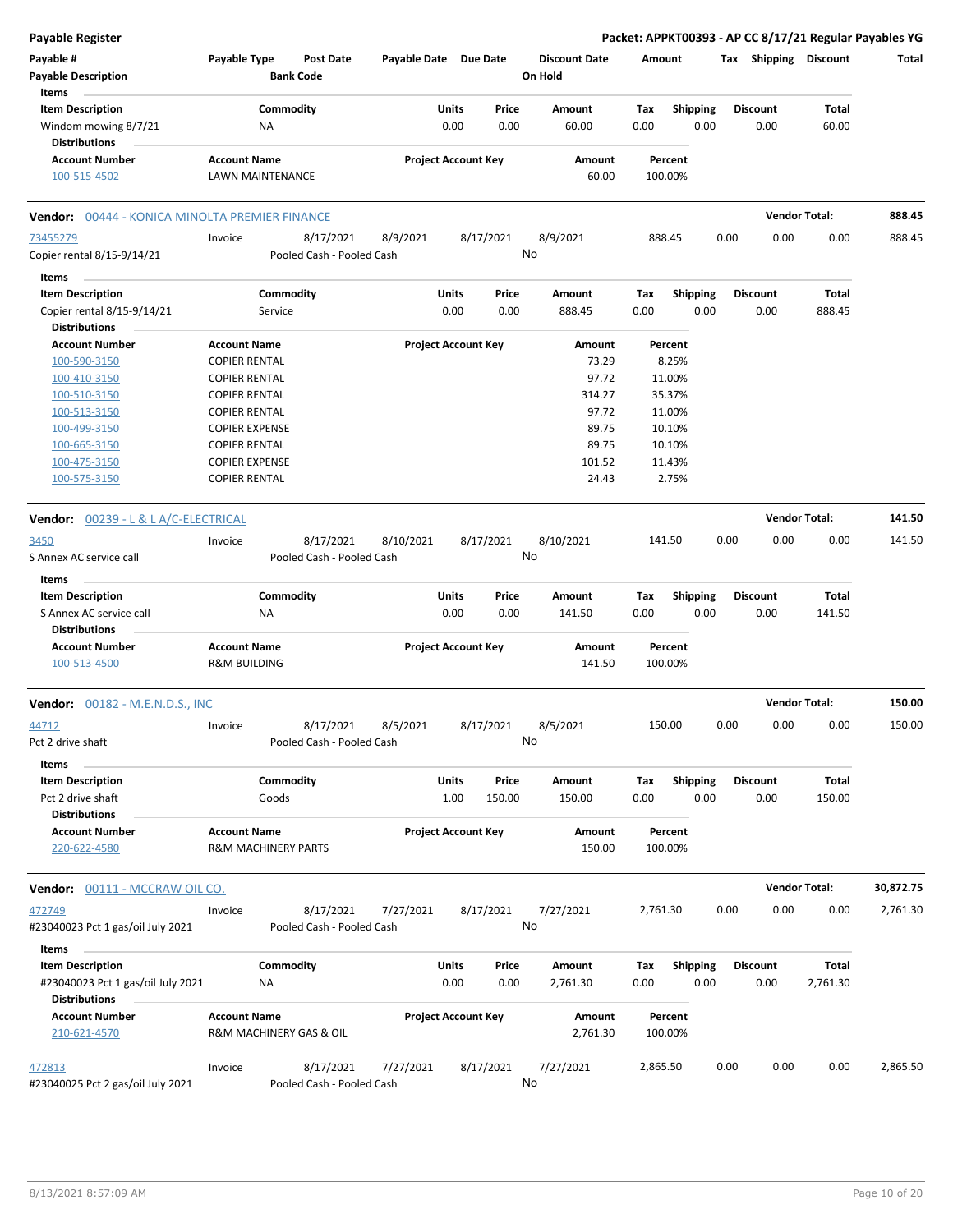| Payable #<br>Payable Type<br>Payable Date Due Date<br><b>Discount Date</b><br>Tax Shipping Discount<br><b>Post Date</b><br>Amount<br>Total<br><b>Bank Code</b><br>On Hold<br><b>Payable Description</b><br>Items<br><b>Item Description</b><br>Commodity<br>Units<br>Amount<br><b>Shipping</b><br><b>Discount</b><br>Total<br>Price<br>Tax<br>0.00<br>0.00<br>#23040025 Pct 2 gas/oil July 2021<br><b>NA</b><br>0.00<br>2,865.50<br>0.00<br>0.00<br>2,865.50<br><b>Distributions</b><br><b>Account Name</b><br><b>Project Account Key</b><br><b>Account Number</b><br>Amount<br>Percent<br>R&M MACHINERY GAS & OIL<br>2,865.50<br>220-622-4570<br>100.00%<br>P42022<br>8/17/2021<br>7/13/2021<br>8/17/2021<br>7/13/2021<br>0.00<br>0.00<br>0.00<br>5,397.79<br>Invoice<br>5,397.79<br>No<br>#23040023 Pct 1 gas/oil July 2021<br>Pooled Cash - Pooled Cash<br>Items<br>Commodity<br>Units<br><b>Shipping</b><br><b>Discount</b><br>Total<br><b>Item Description</b><br>Price<br>Amount<br>Tax<br>#23040023 Pct 1 gas/oil July 2021<br>0.00<br>0.00<br>5,397.79<br>0.00<br>0.00<br>0.00<br>5,397.79<br>NA<br><b>Distributions</b><br><b>Account Name</b><br><b>Project Account Key</b><br><b>Account Number</b><br>Amount<br>Percent<br>R&M MACHINERY GAS & OIL<br>5,397.79<br>100.00%<br>210-621-4570<br>8/17/2021<br>0.00<br>8/17/2021<br>7/8/2021<br>7/8/2021<br>0.00<br>0.00<br>1,691.75<br>P42037<br>Invoice<br>1,691.75<br>No<br>#23040045 Sheriff auto gas July 2021<br>Pooled Cash - Pooled Cash<br>Items<br>Commodity<br>Units<br><b>Shipping</b><br>Total<br><b>Item Description</b><br>Price<br>Amount<br>Tax<br><b>Discount</b><br>#23040045 Sheriff auto gas July 2021<br>0.00<br>0.00<br>0.00<br>0.00<br>0.00<br>1,691.75<br>ΝA<br>1,691.75<br><b>Distributions</b><br><b>Project Account Key</b><br><b>Account Number</b><br><b>Account Name</b><br>Amount<br>Percent<br>100-560-3300<br>AUTO EXPENSE GAS & OIL<br>1,691.75<br>100.00%<br>8/17/2021<br>7/15/2021<br>8/17/2021<br>7/15/2021<br>0.00<br>0.00<br>0.00<br>1,938.60<br>P42082<br>Invoice<br>1,938.60<br>No<br>#23040045 Sheriff auto gas July 2021<br>Pooled Cash - Pooled Cash<br>Items<br>Commodity<br><b>Item Description</b><br>Units<br><b>Shipping</b><br><b>Discount</b><br>Price<br>Amount<br>Tax<br>Total<br>0.00<br>0.00<br>0.00<br>0.00<br>0.00<br>1,938.60<br>#23040045 Sheriff auto gas July 2021<br>NA<br>1,938.60<br><b>Distributions</b><br><b>Account Number</b><br><b>Account Name</b><br><b>Project Account Key</b><br>Amount<br>Percent<br>100-560-3300<br>AUTO EXPENSE GAS & OIL<br>1,938.60<br>100.00%<br>0.00<br>0.00<br>0.00<br>8,115.17<br>8/17/2021<br>7/21/2021<br>8/17/2021<br>7/21/2021<br>8,115.17<br>P42084<br>Invoice<br>No<br>#23040034 Pct 3 gas/oil July 2021<br>Pooled Cash - Pooled Cash<br>Items<br><b>Item Description</b><br>Commodity<br>Units<br>Price<br><b>Shipping</b><br><b>Discount</b><br>Total<br>Amount<br>Tax<br>#23040034 Pct 3 gas/oil July 2021<br><b>NA</b><br>0.00<br>0.00<br>8,115.17<br>0.00<br>0.00<br>0.00<br>8,115.17<br><b>Distributions</b><br><b>Account Number</b><br><b>Account Name</b><br><b>Project Account Key</b><br>Amount<br>Percent<br>R&M MACHINERY GAS & OIL<br>8,115.17<br>230-623-4570<br>100.00%<br>8/17/2021<br>7/22/2021<br>8/17/2021<br>7/22/2021<br>0.00<br>0.00<br>0.00<br>1,821.90<br>P42092<br>Invoice<br>1,821.90<br>No<br>#23040045 Sheriff auto gas July 2021<br>Pooled Cash - Pooled Cash<br>Items<br>Commodity<br>Units<br><b>Shipping</b><br><b>Discount</b><br>Total<br><b>Item Description</b><br>Price<br>Amount<br>Tax<br>0.00<br>#23040045 Sheriff auto gas July 2021<br>NA<br>0.00<br>1,821.90<br>0.00<br>0.00<br>0.00<br>1,821.90<br><b>Distributions</b><br><b>Account Number</b><br><b>Project Account Key</b><br><b>Account Name</b><br>Amount<br>Percent<br>AUTO EXPENSE GAS & OIL<br>1,821.90<br>100.00%<br>100-560-3300<br>7/30/2021<br>P42121<br>8/17/2021<br>7/30/2021<br>8/17/2021<br>3,772.92<br>0.00<br>0.00<br>0.00<br>3,772.92<br>Invoice<br>No<br>#23040036 Pct 4 gas/oil July 2021<br>Pooled Cash - Pooled Cash<br>Items<br><b>Item Description</b><br>Commodity<br>Units<br>Price<br>Amount<br><b>Discount</b><br>Total<br>Tax<br><b>Shipping</b><br>#23040036 Pct 4 gas/oil July 2021<br>0.00<br>0.00<br>3,772.92<br>0.00<br>0.00<br>0.00<br>3,772.92<br>ΝA<br><b>Distributions</b><br><b>Account Name</b><br><b>Project Account Key</b><br><b>Account Number</b><br>Amount<br>Percent<br>240-624-4570<br>R&M MACHINERY GAS & OIL<br>3,772.92<br>100.00% | <b>Payable Register</b> |  |  |  |  |  | Packet: APPKT00393 - AP CC 8/17/21 Regular Payables YG |
|-------------------------------------------------------------------------------------------------------------------------------------------------------------------------------------------------------------------------------------------------------------------------------------------------------------------------------------------------------------------------------------------------------------------------------------------------------------------------------------------------------------------------------------------------------------------------------------------------------------------------------------------------------------------------------------------------------------------------------------------------------------------------------------------------------------------------------------------------------------------------------------------------------------------------------------------------------------------------------------------------------------------------------------------------------------------------------------------------------------------------------------------------------------------------------------------------------------------------------------------------------------------------------------------------------------------------------------------------------------------------------------------------------------------------------------------------------------------------------------------------------------------------------------------------------------------------------------------------------------------------------------------------------------------------------------------------------------------------------------------------------------------------------------------------------------------------------------------------------------------------------------------------------------------------------------------------------------------------------------------------------------------------------------------------------------------------------------------------------------------------------------------------------------------------------------------------------------------------------------------------------------------------------------------------------------------------------------------------------------------------------------------------------------------------------------------------------------------------------------------------------------------------------------------------------------------------------------------------------------------------------------------------------------------------------------------------------------------------------------------------------------------------------------------------------------------------------------------------------------------------------------------------------------------------------------------------------------------------------------------------------------------------------------------------------------------------------------------------------------------------------------------------------------------------------------------------------------------------------------------------------------------------------------------------------------------------------------------------------------------------------------------------------------------------------------------------------------------------------------------------------------------------------------------------------------------------------------------------------------------------------------------------------------------------------------------------------------------------------------------------------------------------------------------------------------------------------------------------------------------------------------------------------------------------------------------------------------------------------------------------------------------------------------------------------------------------------------------------------------------------------------------------------------------------------------------------------------------------------------------------------------------------------------------------------------------------------------------------------------------------------------------------------------------------------------------------------------------------------------------------------------------------------------------------------|-------------------------|--|--|--|--|--|--------------------------------------------------------|
|                                                                                                                                                                                                                                                                                                                                                                                                                                                                                                                                                                                                                                                                                                                                                                                                                                                                                                                                                                                                                                                                                                                                                                                                                                                                                                                                                                                                                                                                                                                                                                                                                                                                                                                                                                                                                                                                                                                                                                                                                                                                                                                                                                                                                                                                                                                                                                                                                                                                                                                                                                                                                                                                                                                                                                                                                                                                                                                                                                                                                                                                                                                                                                                                                                                                                                                                                                                                                                                                                                                                                                                                                                                                                                                                                                                                                                                                                                                                                                                                                                                                                                                                                                                                                                                                                                                                                                                                                                                                                                                                                       |                         |  |  |  |  |  |                                                        |
|                                                                                                                                                                                                                                                                                                                                                                                                                                                                                                                                                                                                                                                                                                                                                                                                                                                                                                                                                                                                                                                                                                                                                                                                                                                                                                                                                                                                                                                                                                                                                                                                                                                                                                                                                                                                                                                                                                                                                                                                                                                                                                                                                                                                                                                                                                                                                                                                                                                                                                                                                                                                                                                                                                                                                                                                                                                                                                                                                                                                                                                                                                                                                                                                                                                                                                                                                                                                                                                                                                                                                                                                                                                                                                                                                                                                                                                                                                                                                                                                                                                                                                                                                                                                                                                                                                                                                                                                                                                                                                                                                       |                         |  |  |  |  |  |                                                        |
|                                                                                                                                                                                                                                                                                                                                                                                                                                                                                                                                                                                                                                                                                                                                                                                                                                                                                                                                                                                                                                                                                                                                                                                                                                                                                                                                                                                                                                                                                                                                                                                                                                                                                                                                                                                                                                                                                                                                                                                                                                                                                                                                                                                                                                                                                                                                                                                                                                                                                                                                                                                                                                                                                                                                                                                                                                                                                                                                                                                                                                                                                                                                                                                                                                                                                                                                                                                                                                                                                                                                                                                                                                                                                                                                                                                                                                                                                                                                                                                                                                                                                                                                                                                                                                                                                                                                                                                                                                                                                                                                                       |                         |  |  |  |  |  |                                                        |
|                                                                                                                                                                                                                                                                                                                                                                                                                                                                                                                                                                                                                                                                                                                                                                                                                                                                                                                                                                                                                                                                                                                                                                                                                                                                                                                                                                                                                                                                                                                                                                                                                                                                                                                                                                                                                                                                                                                                                                                                                                                                                                                                                                                                                                                                                                                                                                                                                                                                                                                                                                                                                                                                                                                                                                                                                                                                                                                                                                                                                                                                                                                                                                                                                                                                                                                                                                                                                                                                                                                                                                                                                                                                                                                                                                                                                                                                                                                                                                                                                                                                                                                                                                                                                                                                                                                                                                                                                                                                                                                                                       |                         |  |  |  |  |  |                                                        |
|                                                                                                                                                                                                                                                                                                                                                                                                                                                                                                                                                                                                                                                                                                                                                                                                                                                                                                                                                                                                                                                                                                                                                                                                                                                                                                                                                                                                                                                                                                                                                                                                                                                                                                                                                                                                                                                                                                                                                                                                                                                                                                                                                                                                                                                                                                                                                                                                                                                                                                                                                                                                                                                                                                                                                                                                                                                                                                                                                                                                                                                                                                                                                                                                                                                                                                                                                                                                                                                                                                                                                                                                                                                                                                                                                                                                                                                                                                                                                                                                                                                                                                                                                                                                                                                                                                                                                                                                                                                                                                                                                       |                         |  |  |  |  |  |                                                        |
|                                                                                                                                                                                                                                                                                                                                                                                                                                                                                                                                                                                                                                                                                                                                                                                                                                                                                                                                                                                                                                                                                                                                                                                                                                                                                                                                                                                                                                                                                                                                                                                                                                                                                                                                                                                                                                                                                                                                                                                                                                                                                                                                                                                                                                                                                                                                                                                                                                                                                                                                                                                                                                                                                                                                                                                                                                                                                                                                                                                                                                                                                                                                                                                                                                                                                                                                                                                                                                                                                                                                                                                                                                                                                                                                                                                                                                                                                                                                                                                                                                                                                                                                                                                                                                                                                                                                                                                                                                                                                                                                                       |                         |  |  |  |  |  |                                                        |
|                                                                                                                                                                                                                                                                                                                                                                                                                                                                                                                                                                                                                                                                                                                                                                                                                                                                                                                                                                                                                                                                                                                                                                                                                                                                                                                                                                                                                                                                                                                                                                                                                                                                                                                                                                                                                                                                                                                                                                                                                                                                                                                                                                                                                                                                                                                                                                                                                                                                                                                                                                                                                                                                                                                                                                                                                                                                                                                                                                                                                                                                                                                                                                                                                                                                                                                                                                                                                                                                                                                                                                                                                                                                                                                                                                                                                                                                                                                                                                                                                                                                                                                                                                                                                                                                                                                                                                                                                                                                                                                                                       |                         |  |  |  |  |  |                                                        |
|                                                                                                                                                                                                                                                                                                                                                                                                                                                                                                                                                                                                                                                                                                                                                                                                                                                                                                                                                                                                                                                                                                                                                                                                                                                                                                                                                                                                                                                                                                                                                                                                                                                                                                                                                                                                                                                                                                                                                                                                                                                                                                                                                                                                                                                                                                                                                                                                                                                                                                                                                                                                                                                                                                                                                                                                                                                                                                                                                                                                                                                                                                                                                                                                                                                                                                                                                                                                                                                                                                                                                                                                                                                                                                                                                                                                                                                                                                                                                                                                                                                                                                                                                                                                                                                                                                                                                                                                                                                                                                                                                       |                         |  |  |  |  |  |                                                        |
|                                                                                                                                                                                                                                                                                                                                                                                                                                                                                                                                                                                                                                                                                                                                                                                                                                                                                                                                                                                                                                                                                                                                                                                                                                                                                                                                                                                                                                                                                                                                                                                                                                                                                                                                                                                                                                                                                                                                                                                                                                                                                                                                                                                                                                                                                                                                                                                                                                                                                                                                                                                                                                                                                                                                                                                                                                                                                                                                                                                                                                                                                                                                                                                                                                                                                                                                                                                                                                                                                                                                                                                                                                                                                                                                                                                                                                                                                                                                                                                                                                                                                                                                                                                                                                                                                                                                                                                                                                                                                                                                                       |                         |  |  |  |  |  |                                                        |
|                                                                                                                                                                                                                                                                                                                                                                                                                                                                                                                                                                                                                                                                                                                                                                                                                                                                                                                                                                                                                                                                                                                                                                                                                                                                                                                                                                                                                                                                                                                                                                                                                                                                                                                                                                                                                                                                                                                                                                                                                                                                                                                                                                                                                                                                                                                                                                                                                                                                                                                                                                                                                                                                                                                                                                                                                                                                                                                                                                                                                                                                                                                                                                                                                                                                                                                                                                                                                                                                                                                                                                                                                                                                                                                                                                                                                                                                                                                                                                                                                                                                                                                                                                                                                                                                                                                                                                                                                                                                                                                                                       |                         |  |  |  |  |  |                                                        |
|                                                                                                                                                                                                                                                                                                                                                                                                                                                                                                                                                                                                                                                                                                                                                                                                                                                                                                                                                                                                                                                                                                                                                                                                                                                                                                                                                                                                                                                                                                                                                                                                                                                                                                                                                                                                                                                                                                                                                                                                                                                                                                                                                                                                                                                                                                                                                                                                                                                                                                                                                                                                                                                                                                                                                                                                                                                                                                                                                                                                                                                                                                                                                                                                                                                                                                                                                                                                                                                                                                                                                                                                                                                                                                                                                                                                                                                                                                                                                                                                                                                                                                                                                                                                                                                                                                                                                                                                                                                                                                                                                       |                         |  |  |  |  |  |                                                        |
|                                                                                                                                                                                                                                                                                                                                                                                                                                                                                                                                                                                                                                                                                                                                                                                                                                                                                                                                                                                                                                                                                                                                                                                                                                                                                                                                                                                                                                                                                                                                                                                                                                                                                                                                                                                                                                                                                                                                                                                                                                                                                                                                                                                                                                                                                                                                                                                                                                                                                                                                                                                                                                                                                                                                                                                                                                                                                                                                                                                                                                                                                                                                                                                                                                                                                                                                                                                                                                                                                                                                                                                                                                                                                                                                                                                                                                                                                                                                                                                                                                                                                                                                                                                                                                                                                                                                                                                                                                                                                                                                                       |                         |  |  |  |  |  |                                                        |
|                                                                                                                                                                                                                                                                                                                                                                                                                                                                                                                                                                                                                                                                                                                                                                                                                                                                                                                                                                                                                                                                                                                                                                                                                                                                                                                                                                                                                                                                                                                                                                                                                                                                                                                                                                                                                                                                                                                                                                                                                                                                                                                                                                                                                                                                                                                                                                                                                                                                                                                                                                                                                                                                                                                                                                                                                                                                                                                                                                                                                                                                                                                                                                                                                                                                                                                                                                                                                                                                                                                                                                                                                                                                                                                                                                                                                                                                                                                                                                                                                                                                                                                                                                                                                                                                                                                                                                                                                                                                                                                                                       |                         |  |  |  |  |  |                                                        |
|                                                                                                                                                                                                                                                                                                                                                                                                                                                                                                                                                                                                                                                                                                                                                                                                                                                                                                                                                                                                                                                                                                                                                                                                                                                                                                                                                                                                                                                                                                                                                                                                                                                                                                                                                                                                                                                                                                                                                                                                                                                                                                                                                                                                                                                                                                                                                                                                                                                                                                                                                                                                                                                                                                                                                                                                                                                                                                                                                                                                                                                                                                                                                                                                                                                                                                                                                                                                                                                                                                                                                                                                                                                                                                                                                                                                                                                                                                                                                                                                                                                                                                                                                                                                                                                                                                                                                                                                                                                                                                                                                       |                         |  |  |  |  |  |                                                        |
|                                                                                                                                                                                                                                                                                                                                                                                                                                                                                                                                                                                                                                                                                                                                                                                                                                                                                                                                                                                                                                                                                                                                                                                                                                                                                                                                                                                                                                                                                                                                                                                                                                                                                                                                                                                                                                                                                                                                                                                                                                                                                                                                                                                                                                                                                                                                                                                                                                                                                                                                                                                                                                                                                                                                                                                                                                                                                                                                                                                                                                                                                                                                                                                                                                                                                                                                                                                                                                                                                                                                                                                                                                                                                                                                                                                                                                                                                                                                                                                                                                                                                                                                                                                                                                                                                                                                                                                                                                                                                                                                                       |                         |  |  |  |  |  |                                                        |
|                                                                                                                                                                                                                                                                                                                                                                                                                                                                                                                                                                                                                                                                                                                                                                                                                                                                                                                                                                                                                                                                                                                                                                                                                                                                                                                                                                                                                                                                                                                                                                                                                                                                                                                                                                                                                                                                                                                                                                                                                                                                                                                                                                                                                                                                                                                                                                                                                                                                                                                                                                                                                                                                                                                                                                                                                                                                                                                                                                                                                                                                                                                                                                                                                                                                                                                                                                                                                                                                                                                                                                                                                                                                                                                                                                                                                                                                                                                                                                                                                                                                                                                                                                                                                                                                                                                                                                                                                                                                                                                                                       |                         |  |  |  |  |  |                                                        |
|                                                                                                                                                                                                                                                                                                                                                                                                                                                                                                                                                                                                                                                                                                                                                                                                                                                                                                                                                                                                                                                                                                                                                                                                                                                                                                                                                                                                                                                                                                                                                                                                                                                                                                                                                                                                                                                                                                                                                                                                                                                                                                                                                                                                                                                                                                                                                                                                                                                                                                                                                                                                                                                                                                                                                                                                                                                                                                                                                                                                                                                                                                                                                                                                                                                                                                                                                                                                                                                                                                                                                                                                                                                                                                                                                                                                                                                                                                                                                                                                                                                                                                                                                                                                                                                                                                                                                                                                                                                                                                                                                       |                         |  |  |  |  |  |                                                        |
|                                                                                                                                                                                                                                                                                                                                                                                                                                                                                                                                                                                                                                                                                                                                                                                                                                                                                                                                                                                                                                                                                                                                                                                                                                                                                                                                                                                                                                                                                                                                                                                                                                                                                                                                                                                                                                                                                                                                                                                                                                                                                                                                                                                                                                                                                                                                                                                                                                                                                                                                                                                                                                                                                                                                                                                                                                                                                                                                                                                                                                                                                                                                                                                                                                                                                                                                                                                                                                                                                                                                                                                                                                                                                                                                                                                                                                                                                                                                                                                                                                                                                                                                                                                                                                                                                                                                                                                                                                                                                                                                                       |                         |  |  |  |  |  |                                                        |
|                                                                                                                                                                                                                                                                                                                                                                                                                                                                                                                                                                                                                                                                                                                                                                                                                                                                                                                                                                                                                                                                                                                                                                                                                                                                                                                                                                                                                                                                                                                                                                                                                                                                                                                                                                                                                                                                                                                                                                                                                                                                                                                                                                                                                                                                                                                                                                                                                                                                                                                                                                                                                                                                                                                                                                                                                                                                                                                                                                                                                                                                                                                                                                                                                                                                                                                                                                                                                                                                                                                                                                                                                                                                                                                                                                                                                                                                                                                                                                                                                                                                                                                                                                                                                                                                                                                                                                                                                                                                                                                                                       |                         |  |  |  |  |  |                                                        |
|                                                                                                                                                                                                                                                                                                                                                                                                                                                                                                                                                                                                                                                                                                                                                                                                                                                                                                                                                                                                                                                                                                                                                                                                                                                                                                                                                                                                                                                                                                                                                                                                                                                                                                                                                                                                                                                                                                                                                                                                                                                                                                                                                                                                                                                                                                                                                                                                                                                                                                                                                                                                                                                                                                                                                                                                                                                                                                                                                                                                                                                                                                                                                                                                                                                                                                                                                                                                                                                                                                                                                                                                                                                                                                                                                                                                                                                                                                                                                                                                                                                                                                                                                                                                                                                                                                                                                                                                                                                                                                                                                       |                         |  |  |  |  |  |                                                        |
|                                                                                                                                                                                                                                                                                                                                                                                                                                                                                                                                                                                                                                                                                                                                                                                                                                                                                                                                                                                                                                                                                                                                                                                                                                                                                                                                                                                                                                                                                                                                                                                                                                                                                                                                                                                                                                                                                                                                                                                                                                                                                                                                                                                                                                                                                                                                                                                                                                                                                                                                                                                                                                                                                                                                                                                                                                                                                                                                                                                                                                                                                                                                                                                                                                                                                                                                                                                                                                                                                                                                                                                                                                                                                                                                                                                                                                                                                                                                                                                                                                                                                                                                                                                                                                                                                                                                                                                                                                                                                                                                                       |                         |  |  |  |  |  |                                                        |
|                                                                                                                                                                                                                                                                                                                                                                                                                                                                                                                                                                                                                                                                                                                                                                                                                                                                                                                                                                                                                                                                                                                                                                                                                                                                                                                                                                                                                                                                                                                                                                                                                                                                                                                                                                                                                                                                                                                                                                                                                                                                                                                                                                                                                                                                                                                                                                                                                                                                                                                                                                                                                                                                                                                                                                                                                                                                                                                                                                                                                                                                                                                                                                                                                                                                                                                                                                                                                                                                                                                                                                                                                                                                                                                                                                                                                                                                                                                                                                                                                                                                                                                                                                                                                                                                                                                                                                                                                                                                                                                                                       |                         |  |  |  |  |  |                                                        |
|                                                                                                                                                                                                                                                                                                                                                                                                                                                                                                                                                                                                                                                                                                                                                                                                                                                                                                                                                                                                                                                                                                                                                                                                                                                                                                                                                                                                                                                                                                                                                                                                                                                                                                                                                                                                                                                                                                                                                                                                                                                                                                                                                                                                                                                                                                                                                                                                                                                                                                                                                                                                                                                                                                                                                                                                                                                                                                                                                                                                                                                                                                                                                                                                                                                                                                                                                                                                                                                                                                                                                                                                                                                                                                                                                                                                                                                                                                                                                                                                                                                                                                                                                                                                                                                                                                                                                                                                                                                                                                                                                       |                         |  |  |  |  |  |                                                        |
|                                                                                                                                                                                                                                                                                                                                                                                                                                                                                                                                                                                                                                                                                                                                                                                                                                                                                                                                                                                                                                                                                                                                                                                                                                                                                                                                                                                                                                                                                                                                                                                                                                                                                                                                                                                                                                                                                                                                                                                                                                                                                                                                                                                                                                                                                                                                                                                                                                                                                                                                                                                                                                                                                                                                                                                                                                                                                                                                                                                                                                                                                                                                                                                                                                                                                                                                                                                                                                                                                                                                                                                                                                                                                                                                                                                                                                                                                                                                                                                                                                                                                                                                                                                                                                                                                                                                                                                                                                                                                                                                                       |                         |  |  |  |  |  |                                                        |
|                                                                                                                                                                                                                                                                                                                                                                                                                                                                                                                                                                                                                                                                                                                                                                                                                                                                                                                                                                                                                                                                                                                                                                                                                                                                                                                                                                                                                                                                                                                                                                                                                                                                                                                                                                                                                                                                                                                                                                                                                                                                                                                                                                                                                                                                                                                                                                                                                                                                                                                                                                                                                                                                                                                                                                                                                                                                                                                                                                                                                                                                                                                                                                                                                                                                                                                                                                                                                                                                                                                                                                                                                                                                                                                                                                                                                                                                                                                                                                                                                                                                                                                                                                                                                                                                                                                                                                                                                                                                                                                                                       |                         |  |  |  |  |  |                                                        |
|                                                                                                                                                                                                                                                                                                                                                                                                                                                                                                                                                                                                                                                                                                                                                                                                                                                                                                                                                                                                                                                                                                                                                                                                                                                                                                                                                                                                                                                                                                                                                                                                                                                                                                                                                                                                                                                                                                                                                                                                                                                                                                                                                                                                                                                                                                                                                                                                                                                                                                                                                                                                                                                                                                                                                                                                                                                                                                                                                                                                                                                                                                                                                                                                                                                                                                                                                                                                                                                                                                                                                                                                                                                                                                                                                                                                                                                                                                                                                                                                                                                                                                                                                                                                                                                                                                                                                                                                                                                                                                                                                       |                         |  |  |  |  |  |                                                        |
|                                                                                                                                                                                                                                                                                                                                                                                                                                                                                                                                                                                                                                                                                                                                                                                                                                                                                                                                                                                                                                                                                                                                                                                                                                                                                                                                                                                                                                                                                                                                                                                                                                                                                                                                                                                                                                                                                                                                                                                                                                                                                                                                                                                                                                                                                                                                                                                                                                                                                                                                                                                                                                                                                                                                                                                                                                                                                                                                                                                                                                                                                                                                                                                                                                                                                                                                                                                                                                                                                                                                                                                                                                                                                                                                                                                                                                                                                                                                                                                                                                                                                                                                                                                                                                                                                                                                                                                                                                                                                                                                                       |                         |  |  |  |  |  |                                                        |
|                                                                                                                                                                                                                                                                                                                                                                                                                                                                                                                                                                                                                                                                                                                                                                                                                                                                                                                                                                                                                                                                                                                                                                                                                                                                                                                                                                                                                                                                                                                                                                                                                                                                                                                                                                                                                                                                                                                                                                                                                                                                                                                                                                                                                                                                                                                                                                                                                                                                                                                                                                                                                                                                                                                                                                                                                                                                                                                                                                                                                                                                                                                                                                                                                                                                                                                                                                                                                                                                                                                                                                                                                                                                                                                                                                                                                                                                                                                                                                                                                                                                                                                                                                                                                                                                                                                                                                                                                                                                                                                                                       |                         |  |  |  |  |  |                                                        |
|                                                                                                                                                                                                                                                                                                                                                                                                                                                                                                                                                                                                                                                                                                                                                                                                                                                                                                                                                                                                                                                                                                                                                                                                                                                                                                                                                                                                                                                                                                                                                                                                                                                                                                                                                                                                                                                                                                                                                                                                                                                                                                                                                                                                                                                                                                                                                                                                                                                                                                                                                                                                                                                                                                                                                                                                                                                                                                                                                                                                                                                                                                                                                                                                                                                                                                                                                                                                                                                                                                                                                                                                                                                                                                                                                                                                                                                                                                                                                                                                                                                                                                                                                                                                                                                                                                                                                                                                                                                                                                                                                       |                         |  |  |  |  |  |                                                        |
|                                                                                                                                                                                                                                                                                                                                                                                                                                                                                                                                                                                                                                                                                                                                                                                                                                                                                                                                                                                                                                                                                                                                                                                                                                                                                                                                                                                                                                                                                                                                                                                                                                                                                                                                                                                                                                                                                                                                                                                                                                                                                                                                                                                                                                                                                                                                                                                                                                                                                                                                                                                                                                                                                                                                                                                                                                                                                                                                                                                                                                                                                                                                                                                                                                                                                                                                                                                                                                                                                                                                                                                                                                                                                                                                                                                                                                                                                                                                                                                                                                                                                                                                                                                                                                                                                                                                                                                                                                                                                                                                                       |                         |  |  |  |  |  |                                                        |
|                                                                                                                                                                                                                                                                                                                                                                                                                                                                                                                                                                                                                                                                                                                                                                                                                                                                                                                                                                                                                                                                                                                                                                                                                                                                                                                                                                                                                                                                                                                                                                                                                                                                                                                                                                                                                                                                                                                                                                                                                                                                                                                                                                                                                                                                                                                                                                                                                                                                                                                                                                                                                                                                                                                                                                                                                                                                                                                                                                                                                                                                                                                                                                                                                                                                                                                                                                                                                                                                                                                                                                                                                                                                                                                                                                                                                                                                                                                                                                                                                                                                                                                                                                                                                                                                                                                                                                                                                                                                                                                                                       |                         |  |  |  |  |  |                                                        |
|                                                                                                                                                                                                                                                                                                                                                                                                                                                                                                                                                                                                                                                                                                                                                                                                                                                                                                                                                                                                                                                                                                                                                                                                                                                                                                                                                                                                                                                                                                                                                                                                                                                                                                                                                                                                                                                                                                                                                                                                                                                                                                                                                                                                                                                                                                                                                                                                                                                                                                                                                                                                                                                                                                                                                                                                                                                                                                                                                                                                                                                                                                                                                                                                                                                                                                                                                                                                                                                                                                                                                                                                                                                                                                                                                                                                                                                                                                                                                                                                                                                                                                                                                                                                                                                                                                                                                                                                                                                                                                                                                       |                         |  |  |  |  |  |                                                        |
|                                                                                                                                                                                                                                                                                                                                                                                                                                                                                                                                                                                                                                                                                                                                                                                                                                                                                                                                                                                                                                                                                                                                                                                                                                                                                                                                                                                                                                                                                                                                                                                                                                                                                                                                                                                                                                                                                                                                                                                                                                                                                                                                                                                                                                                                                                                                                                                                                                                                                                                                                                                                                                                                                                                                                                                                                                                                                                                                                                                                                                                                                                                                                                                                                                                                                                                                                                                                                                                                                                                                                                                                                                                                                                                                                                                                                                                                                                                                                                                                                                                                                                                                                                                                                                                                                                                                                                                                                                                                                                                                                       |                         |  |  |  |  |  |                                                        |
|                                                                                                                                                                                                                                                                                                                                                                                                                                                                                                                                                                                                                                                                                                                                                                                                                                                                                                                                                                                                                                                                                                                                                                                                                                                                                                                                                                                                                                                                                                                                                                                                                                                                                                                                                                                                                                                                                                                                                                                                                                                                                                                                                                                                                                                                                                                                                                                                                                                                                                                                                                                                                                                                                                                                                                                                                                                                                                                                                                                                                                                                                                                                                                                                                                                                                                                                                                                                                                                                                                                                                                                                                                                                                                                                                                                                                                                                                                                                                                                                                                                                                                                                                                                                                                                                                                                                                                                                                                                                                                                                                       |                         |  |  |  |  |  |                                                        |
|                                                                                                                                                                                                                                                                                                                                                                                                                                                                                                                                                                                                                                                                                                                                                                                                                                                                                                                                                                                                                                                                                                                                                                                                                                                                                                                                                                                                                                                                                                                                                                                                                                                                                                                                                                                                                                                                                                                                                                                                                                                                                                                                                                                                                                                                                                                                                                                                                                                                                                                                                                                                                                                                                                                                                                                                                                                                                                                                                                                                                                                                                                                                                                                                                                                                                                                                                                                                                                                                                                                                                                                                                                                                                                                                                                                                                                                                                                                                                                                                                                                                                                                                                                                                                                                                                                                                                                                                                                                                                                                                                       |                         |  |  |  |  |  |                                                        |
|                                                                                                                                                                                                                                                                                                                                                                                                                                                                                                                                                                                                                                                                                                                                                                                                                                                                                                                                                                                                                                                                                                                                                                                                                                                                                                                                                                                                                                                                                                                                                                                                                                                                                                                                                                                                                                                                                                                                                                                                                                                                                                                                                                                                                                                                                                                                                                                                                                                                                                                                                                                                                                                                                                                                                                                                                                                                                                                                                                                                                                                                                                                                                                                                                                                                                                                                                                                                                                                                                                                                                                                                                                                                                                                                                                                                                                                                                                                                                                                                                                                                                                                                                                                                                                                                                                                                                                                                                                                                                                                                                       |                         |  |  |  |  |  |                                                        |
|                                                                                                                                                                                                                                                                                                                                                                                                                                                                                                                                                                                                                                                                                                                                                                                                                                                                                                                                                                                                                                                                                                                                                                                                                                                                                                                                                                                                                                                                                                                                                                                                                                                                                                                                                                                                                                                                                                                                                                                                                                                                                                                                                                                                                                                                                                                                                                                                                                                                                                                                                                                                                                                                                                                                                                                                                                                                                                                                                                                                                                                                                                                                                                                                                                                                                                                                                                                                                                                                                                                                                                                                                                                                                                                                                                                                                                                                                                                                                                                                                                                                                                                                                                                                                                                                                                                                                                                                                                                                                                                                                       |                         |  |  |  |  |  |                                                        |
|                                                                                                                                                                                                                                                                                                                                                                                                                                                                                                                                                                                                                                                                                                                                                                                                                                                                                                                                                                                                                                                                                                                                                                                                                                                                                                                                                                                                                                                                                                                                                                                                                                                                                                                                                                                                                                                                                                                                                                                                                                                                                                                                                                                                                                                                                                                                                                                                                                                                                                                                                                                                                                                                                                                                                                                                                                                                                                                                                                                                                                                                                                                                                                                                                                                                                                                                                                                                                                                                                                                                                                                                                                                                                                                                                                                                                                                                                                                                                                                                                                                                                                                                                                                                                                                                                                                                                                                                                                                                                                                                                       |                         |  |  |  |  |  |                                                        |
|                                                                                                                                                                                                                                                                                                                                                                                                                                                                                                                                                                                                                                                                                                                                                                                                                                                                                                                                                                                                                                                                                                                                                                                                                                                                                                                                                                                                                                                                                                                                                                                                                                                                                                                                                                                                                                                                                                                                                                                                                                                                                                                                                                                                                                                                                                                                                                                                                                                                                                                                                                                                                                                                                                                                                                                                                                                                                                                                                                                                                                                                                                                                                                                                                                                                                                                                                                                                                                                                                                                                                                                                                                                                                                                                                                                                                                                                                                                                                                                                                                                                                                                                                                                                                                                                                                                                                                                                                                                                                                                                                       |                         |  |  |  |  |  |                                                        |
|                                                                                                                                                                                                                                                                                                                                                                                                                                                                                                                                                                                                                                                                                                                                                                                                                                                                                                                                                                                                                                                                                                                                                                                                                                                                                                                                                                                                                                                                                                                                                                                                                                                                                                                                                                                                                                                                                                                                                                                                                                                                                                                                                                                                                                                                                                                                                                                                                                                                                                                                                                                                                                                                                                                                                                                                                                                                                                                                                                                                                                                                                                                                                                                                                                                                                                                                                                                                                                                                                                                                                                                                                                                                                                                                                                                                                                                                                                                                                                                                                                                                                                                                                                                                                                                                                                                                                                                                                                                                                                                                                       |                         |  |  |  |  |  |                                                        |
|                                                                                                                                                                                                                                                                                                                                                                                                                                                                                                                                                                                                                                                                                                                                                                                                                                                                                                                                                                                                                                                                                                                                                                                                                                                                                                                                                                                                                                                                                                                                                                                                                                                                                                                                                                                                                                                                                                                                                                                                                                                                                                                                                                                                                                                                                                                                                                                                                                                                                                                                                                                                                                                                                                                                                                                                                                                                                                                                                                                                                                                                                                                                                                                                                                                                                                                                                                                                                                                                                                                                                                                                                                                                                                                                                                                                                                                                                                                                                                                                                                                                                                                                                                                                                                                                                                                                                                                                                                                                                                                                                       |                         |  |  |  |  |  |                                                        |
|                                                                                                                                                                                                                                                                                                                                                                                                                                                                                                                                                                                                                                                                                                                                                                                                                                                                                                                                                                                                                                                                                                                                                                                                                                                                                                                                                                                                                                                                                                                                                                                                                                                                                                                                                                                                                                                                                                                                                                                                                                                                                                                                                                                                                                                                                                                                                                                                                                                                                                                                                                                                                                                                                                                                                                                                                                                                                                                                                                                                                                                                                                                                                                                                                                                                                                                                                                                                                                                                                                                                                                                                                                                                                                                                                                                                                                                                                                                                                                                                                                                                                                                                                                                                                                                                                                                                                                                                                                                                                                                                                       |                         |  |  |  |  |  |                                                        |
|                                                                                                                                                                                                                                                                                                                                                                                                                                                                                                                                                                                                                                                                                                                                                                                                                                                                                                                                                                                                                                                                                                                                                                                                                                                                                                                                                                                                                                                                                                                                                                                                                                                                                                                                                                                                                                                                                                                                                                                                                                                                                                                                                                                                                                                                                                                                                                                                                                                                                                                                                                                                                                                                                                                                                                                                                                                                                                                                                                                                                                                                                                                                                                                                                                                                                                                                                                                                                                                                                                                                                                                                                                                                                                                                                                                                                                                                                                                                                                                                                                                                                                                                                                                                                                                                                                                                                                                                                                                                                                                                                       |                         |  |  |  |  |  |                                                        |
|                                                                                                                                                                                                                                                                                                                                                                                                                                                                                                                                                                                                                                                                                                                                                                                                                                                                                                                                                                                                                                                                                                                                                                                                                                                                                                                                                                                                                                                                                                                                                                                                                                                                                                                                                                                                                                                                                                                                                                                                                                                                                                                                                                                                                                                                                                                                                                                                                                                                                                                                                                                                                                                                                                                                                                                                                                                                                                                                                                                                                                                                                                                                                                                                                                                                                                                                                                                                                                                                                                                                                                                                                                                                                                                                                                                                                                                                                                                                                                                                                                                                                                                                                                                                                                                                                                                                                                                                                                                                                                                                                       |                         |  |  |  |  |  |                                                        |
|                                                                                                                                                                                                                                                                                                                                                                                                                                                                                                                                                                                                                                                                                                                                                                                                                                                                                                                                                                                                                                                                                                                                                                                                                                                                                                                                                                                                                                                                                                                                                                                                                                                                                                                                                                                                                                                                                                                                                                                                                                                                                                                                                                                                                                                                                                                                                                                                                                                                                                                                                                                                                                                                                                                                                                                                                                                                                                                                                                                                                                                                                                                                                                                                                                                                                                                                                                                                                                                                                                                                                                                                                                                                                                                                                                                                                                                                                                                                                                                                                                                                                                                                                                                                                                                                                                                                                                                                                                                                                                                                                       |                         |  |  |  |  |  |                                                        |
|                                                                                                                                                                                                                                                                                                                                                                                                                                                                                                                                                                                                                                                                                                                                                                                                                                                                                                                                                                                                                                                                                                                                                                                                                                                                                                                                                                                                                                                                                                                                                                                                                                                                                                                                                                                                                                                                                                                                                                                                                                                                                                                                                                                                                                                                                                                                                                                                                                                                                                                                                                                                                                                                                                                                                                                                                                                                                                                                                                                                                                                                                                                                                                                                                                                                                                                                                                                                                                                                                                                                                                                                                                                                                                                                                                                                                                                                                                                                                                                                                                                                                                                                                                                                                                                                                                                                                                                                                                                                                                                                                       |                         |  |  |  |  |  |                                                        |
|                                                                                                                                                                                                                                                                                                                                                                                                                                                                                                                                                                                                                                                                                                                                                                                                                                                                                                                                                                                                                                                                                                                                                                                                                                                                                                                                                                                                                                                                                                                                                                                                                                                                                                                                                                                                                                                                                                                                                                                                                                                                                                                                                                                                                                                                                                                                                                                                                                                                                                                                                                                                                                                                                                                                                                                                                                                                                                                                                                                                                                                                                                                                                                                                                                                                                                                                                                                                                                                                                                                                                                                                                                                                                                                                                                                                                                                                                                                                                                                                                                                                                                                                                                                                                                                                                                                                                                                                                                                                                                                                                       |                         |  |  |  |  |  |                                                        |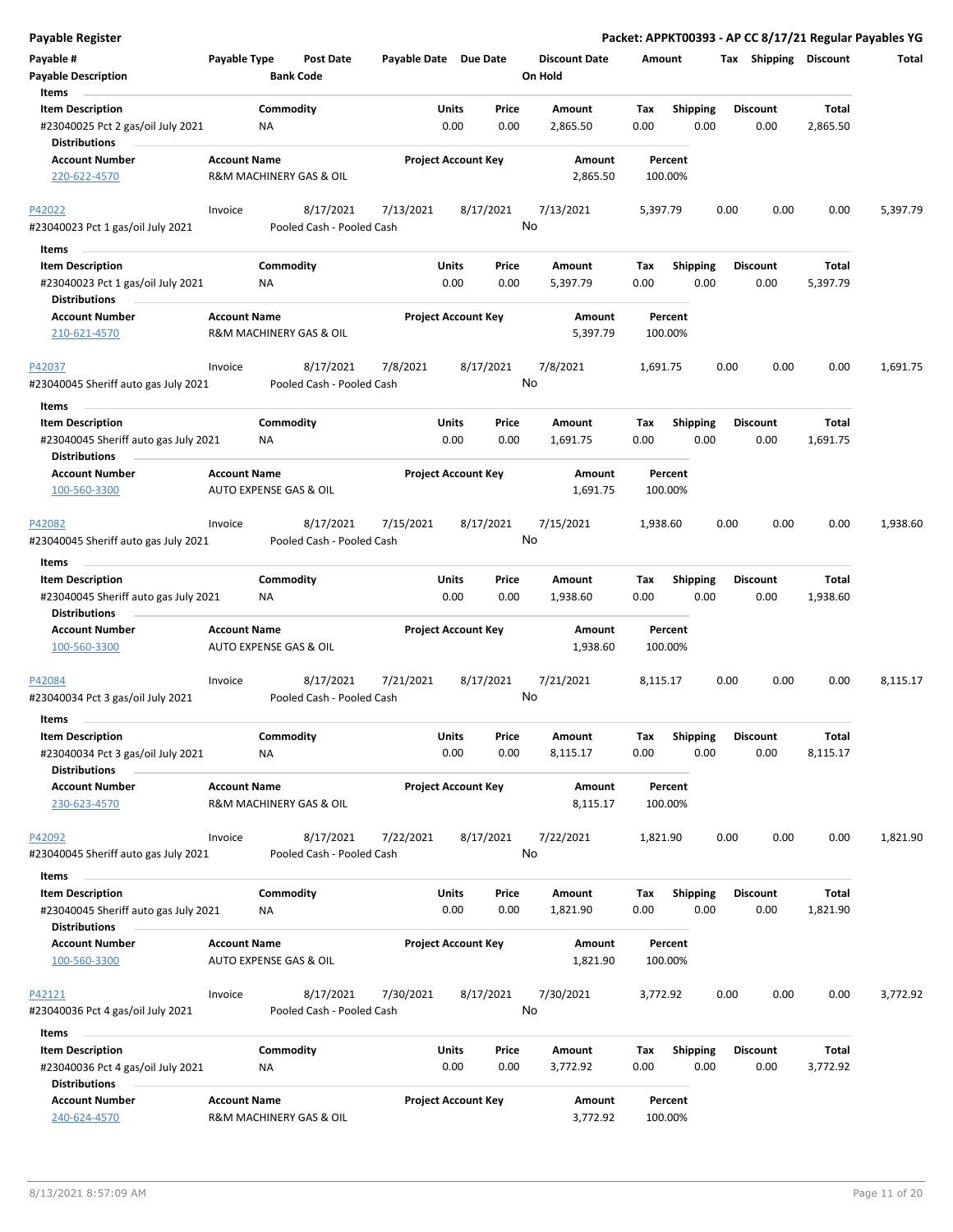| <b>Payable Register</b>                                                              |                                                |                    |                                        |                       |                            |                 |                                 |             |                         |      |                         | Packet: APPKT00393 - AP CC 8/17/21 Regular Payables YG |          |
|--------------------------------------------------------------------------------------|------------------------------------------------|--------------------|----------------------------------------|-----------------------|----------------------------|-----------------|---------------------------------|-------------|-------------------------|------|-------------------------|--------------------------------------------------------|----------|
| Payable #<br><b>Payable Description</b>                                              | Payable Type                                   | <b>Bank Code</b>   | Post Date                              | Payable Date Due Date |                            |                 | <b>Discount Date</b><br>On Hold | Amount      |                         |      | Tax Shipping Discount   |                                                        | Total    |
| P42344<br>#23040025 Pct 2 gas/oil July 2021                                          | Invoice                                        |                    | 8/17/2021<br>Pooled Cash - Pooled Cash | 7/22/2021             |                            | 8/17/2021       | 7/22/2021<br>No                 |             | 978.20                  | 0.00 | 0.00                    | 0.00                                                   | 978.20   |
|                                                                                      |                                                |                    |                                        |                       |                            |                 |                                 |             |                         |      |                         |                                                        |          |
| Items                                                                                |                                                |                    |                                        |                       |                            |                 |                                 |             |                         |      |                         |                                                        |          |
| <b>Item Description</b><br>#23040025 Pct 2 gas/oil July 2021<br><b>Distributions</b> |                                                | Commodity<br>ΝA    |                                        |                       | Units<br>0.00              | Price<br>0.00   | Amount<br>978.20                | Tax<br>0.00 | <b>Shipping</b><br>0.00 |      | <b>Discount</b><br>0.00 | Total<br>978.20                                        |          |
| <b>Account Number</b>                                                                | <b>Account Name</b>                            |                    |                                        |                       | <b>Project Account Key</b> |                 | Amount                          |             | Percent                 |      |                         |                                                        |          |
| 220-622-4570                                                                         |                                                |                    | R&M MACHINERY GAS & OIL                |                       |                            |                 | 978.20                          |             | 100.00%                 |      |                         |                                                        |          |
| P42379                                                                               | Invoice                                        |                    | 8/17/2021                              | 7/29/2021             |                            | 8/17/2021       | 7/29/2021<br>No                 | 1,529.62    |                         | 0.00 | 0.00                    | 0.00                                                   | 1,529.62 |
| #23040045 Sheriff auto gas July 2021                                                 |                                                |                    | Pooled Cash - Pooled Cash              |                       |                            |                 |                                 |             |                         |      |                         |                                                        |          |
| Items                                                                                |                                                |                    |                                        |                       |                            |                 |                                 |             |                         |      |                         |                                                        |          |
| <b>Item Description</b><br>#23040045 Sheriff auto gas July 2021                      |                                                | Commodity<br>ΝA    |                                        |                       | Units<br>0.00              | Price<br>0.00   | Amount<br>1,529.62              | Tax<br>0.00 | Shipping<br>0.00        |      | <b>Discount</b><br>0.00 | Total<br>1,529.62                                      |          |
| <b>Distributions</b><br><b>Account Number</b><br>100-560-3300                        | <b>Account Name</b><br>AUTO EXPENSE GAS & OIL  |                    |                                        |                       | <b>Project Account Key</b> |                 | Amount<br>1,529.62              |             | Percent<br>100.00%      |      |                         |                                                        |          |
| Vendor: VEN02728 - McWilliams, Dawn                                                  |                                                |                    |                                        |                       |                            |                 |                                 |             |                         |      | <b>Vendor Total:</b>    |                                                        | 171.68   |
|                                                                                      |                                                |                    | 8/17/2021                              |                       |                            |                 |                                 |             |                         |      |                         |                                                        |          |
| <b>INV0002820</b><br>8/23-24/21 Legislative update miles/meals                       | Invoice                                        |                    | Pooled Cash - Pooled Cash              | 8/5/2021              |                            | 8/17/2021       | 8/5/2021<br>No                  |             | 171.68                  | 0.00 | 0.00                    | 0.00                                                   | 171.68   |
| Items<br><b>Item Description</b>                                                     |                                                | Commodity          |                                        |                       | Units                      | Price           | Amount                          | Tax         | <b>Shipping</b>         |      | <b>Discount</b>         | Total                                                  |          |
| 8/23-24/21 Legislative update miles/meals NA<br><b>Distributions</b>                 |                                                |                    |                                        |                       | 0.00                       | 0.00            | 171.68                          | 0.00        | 0.00                    |      | 0.00                    | 171.68                                                 |          |
| <b>Account Number</b>                                                                | <b>Account Name</b>                            |                    |                                        |                       | <b>Project Account Key</b> |                 | Amount                          |             | Percent                 |      |                         |                                                        |          |
| 100-455-4270                                                                         |                                                |                    | OUT OF COUNTY TRAVEL/TRAINING          |                       |                            |                 | 171.68                          |             | 100.00%                 |      |                         |                                                        |          |
| Vendor: 00420 - NOBLE RESOURCES PEST CONTROL                                         |                                                |                    |                                        |                       |                            |                 |                                 |             |                         |      |                         | <b>Vendor Total:</b>                                   | 145.00   |
| 515                                                                                  | Invoice                                        |                    | 8/17/2021                              | 8/6/2021              |                            | 8/17/2021       | 8/6/2021                        |             | 145.00                  | 0.00 | 0.00                    | 0.00                                                   | 145.00   |
| Pest control 200 E 1st                                                               |                                                |                    | Pooled Cash - Pooled Cash              |                       |                            |                 | No                              |             |                         |      |                         |                                                        |          |
| Items<br><b>Item Description</b>                                                     |                                                | Commodity          |                                        |                       | Units                      | Price           | Amount                          | Тах         | <b>Shipping</b>         |      | Discount                | Total                                                  |          |
| Pest control 200 E 1st                                                               |                                                | ΝA                 |                                        |                       | 0.00                       | 0.00            | 145.00                          | 0.00        | 0.00                    |      | 0.00                    | 145.00                                                 |          |
| <b>Distributions</b>                                                                 |                                                |                    |                                        |                       |                            |                 |                                 |             |                         |      |                         |                                                        |          |
| <b>Account Number</b>                                                                | <b>Account Name</b>                            |                    |                                        |                       | Project Account Key        |                 | Amount                          |             | Percent                 |      |                         |                                                        |          |
| 100-518-4501                                                                         | PEST CONTROL                                   |                    |                                        |                       |                            |                 | 145.00                          |             | 100.00%                 |      |                         |                                                        |          |
| Vendor: 00006 - PARKER TIRE                                                          |                                                |                    |                                        |                       |                            |                 |                                 |             |                         |      |                         | <b>Vendor Total:</b>                                   | 960.00   |
| <u> 13236</u>                                                                        | Invoice                                        |                    | 8/17/2021                              | 7/13/2021             |                            | 8/17/2021       | 7/13/2021                       |             | 195.00                  | 0.00 | 0.00                    | 0.00                                                   | 195.00   |
| Pct 3 Firestone transforce tire                                                      |                                                |                    | Pooled Cash - Pooled Cash              |                       |                            |                 | No                              |             |                         |      |                         |                                                        |          |
| Items<br><b>Item Description</b>                                                     |                                                | Commodity          |                                        |                       | Units                      | Price           | Amount                          | Tax         | <b>Shipping</b>         |      | <b>Discount</b>         | Total                                                  |          |
| Pct 3 Firestone transforce tire<br><b>Distributions</b>                              |                                                | Goods              |                                        |                       | 1.00                       | 195.00          | 195.00                          | 0.00        | 0.00                    |      | 0.00                    | 195.00                                                 |          |
| <b>Account Number</b><br>230-623-4590                                                | <b>Account Name</b><br>R&M MACH. TIRES & TUBES |                    |                                        |                       | <b>Project Account Key</b> |                 | Amount<br>195.00                |             | Percent<br>100.00%      |      |                         |                                                        |          |
| 13286<br>Pct 3 Summitomo tire                                                        | Invoice                                        |                    | 8/17/2021<br>Pooled Cash - Pooled Cash | 7/28/2021             |                            | 8/17/2021       | 7/28/2021<br>No                 |             | 165.00                  | 0.00 | 0.00                    | 0.00                                                   | 165.00   |
| Items                                                                                |                                                |                    |                                        |                       |                            |                 |                                 |             |                         |      |                         |                                                        |          |
| <b>Item Description</b><br>Pct 3 Summitomo tire                                      |                                                | Commodity<br>Goods |                                        |                       | Units<br>1.00              | Price<br>165.00 | Amount<br>165.00                | Tax<br>0.00 | <b>Shipping</b><br>0.00 |      | <b>Discount</b><br>0.00 | Total<br>165.00                                        |          |
| <b>Distributions</b>                                                                 |                                                |                    |                                        |                       |                            |                 |                                 |             |                         |      |                         |                                                        |          |
| <b>Account Number</b><br>230-623-4590                                                | <b>Account Name</b>                            |                    | R&M MACH. TIRES & TUBES                |                       | <b>Project Account Key</b> |                 | Amount<br>165.00                |             | Percent<br>100.00%      |      |                         |                                                        |          |
| 13323<br>Pct 1 Mastercraft tires                                                     | Invoice                                        |                    | 8/17/2021<br>Pooled Cash - Pooled Cash | 8/6/2021              |                            | 8/17/2021       | 8/6/2021<br>No                  |             | 600.00                  | 0.00 | 0.00                    | 0.00                                                   | 600.00   |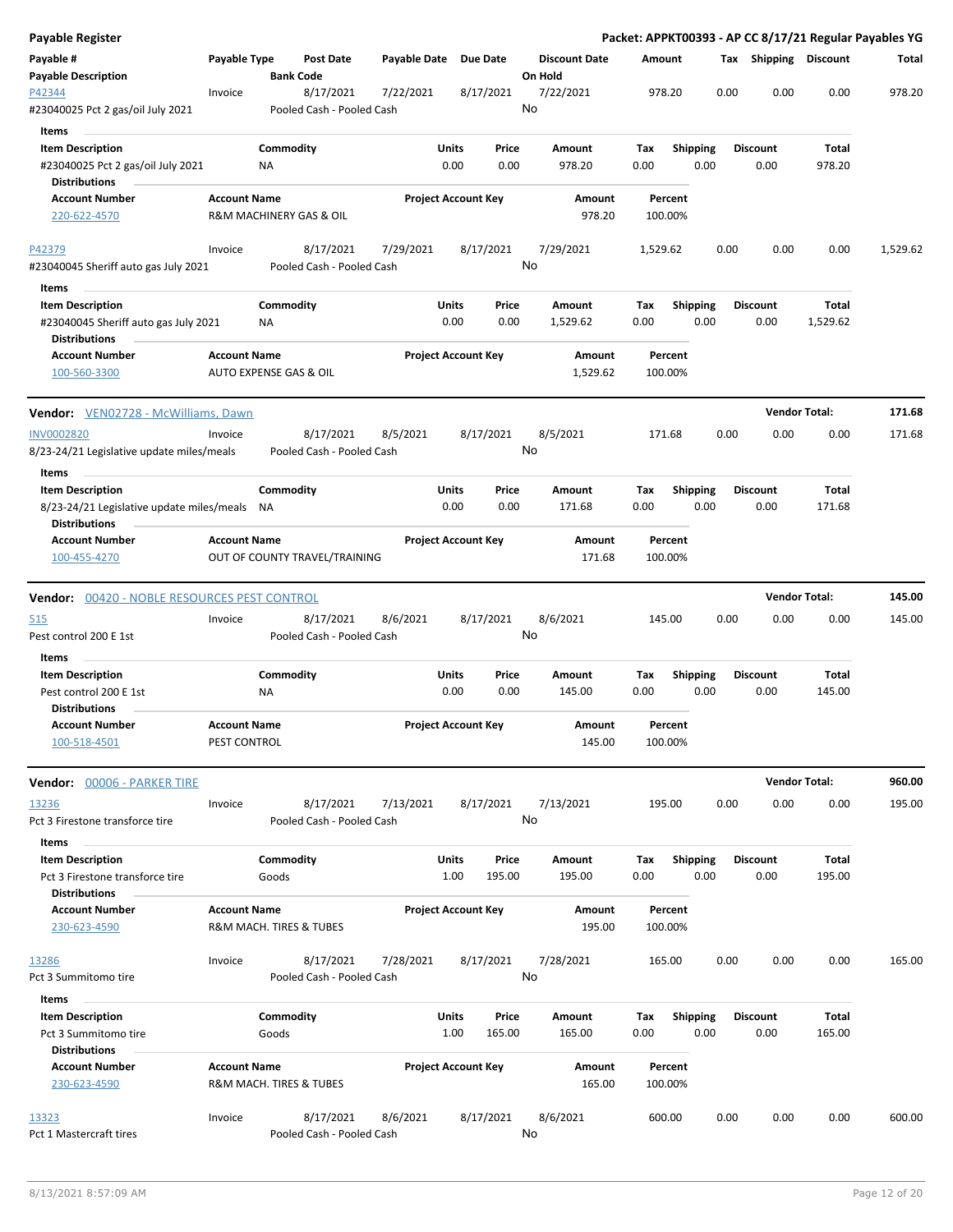| <b>Payable Register</b>                                              |                     |                                        |                            |       |           |                                 |           |                    |      |                       |                      | Packet: APPKT00393 - AP CC 8/17/21 Regular Payables YG |
|----------------------------------------------------------------------|---------------------|----------------------------------------|----------------------------|-------|-----------|---------------------------------|-----------|--------------------|------|-----------------------|----------------------|--------------------------------------------------------|
| Payable #<br><b>Payable Description</b>                              | Payable Type        | <b>Post Date</b><br><b>Bank Code</b>   | Payable Date Due Date      |       |           | <b>Discount Date</b><br>On Hold | Amount    |                    |      | Tax Shipping Discount |                      | Total                                                  |
| Items<br><b>Item Description</b>                                     |                     | Commodity                              |                            | Units | Price     | Amount                          | Tax       | <b>Shipping</b>    |      | <b>Discount</b>       | Total                |                                                        |
| Pct 1 Mastercraft tires                                              |                     | Goods                                  |                            | 4.00  | 150.00    | 600.00                          | 0.00      | 0.00               |      | 0.00                  | 600.00               |                                                        |
| <b>Distributions</b>                                                 |                     |                                        |                            |       |           |                                 |           |                    |      |                       |                      |                                                        |
| <b>Account Number</b>                                                | <b>Account Name</b> |                                        | <b>Project Account Key</b> |       |           | Amount                          |           | Percent            |      |                       |                      |                                                        |
| 210-621-4590                                                         |                     | <b>R&amp;M MACH. TIRES &amp; TUBES</b> |                            |       |           | 600.00                          |           | 100.00%            |      |                       |                      |                                                        |
| Vendor: 00589 - PERKINS, J. DANIEL                                   |                     |                                        |                            |       |           |                                 |           |                    |      |                       | <b>Vendor Total:</b> | 432.00                                                 |
| <b>INV0002840</b>                                                    | Invoice             | 8/17/2021                              | 8/9/2021                   |       | 8/17/2021 | 8/9/2021                        |           | 432.00             | 0.00 | 0.00                  | 0.00                 | 432.00                                                 |
| FA-20-44560 MD/KD/LB/DD Dst Ct 5/15-8/9/21 Pooled Cash - Pooled Cash |                     |                                        |                            |       |           | No                              |           |                    |      |                       |                      |                                                        |
| Items                                                                |                     |                                        |                            |       |           |                                 |           |                    |      |                       |                      |                                                        |
| <b>Item Description</b>                                              |                     | Commodity                              |                            | Units | Price     | Amount                          | Tax       | <b>Shipping</b>    |      | <b>Discount</b>       | Total                |                                                        |
| FA-20-44560 MD/KD/LB/DD Dst Ct 5/15-8 NA<br><b>Distributions</b>     |                     |                                        |                            | 0.00  | 0.00      | 432.00                          | 0.00      | 0.00               |      | 0.00                  | 432.00               |                                                        |
| <b>Account Number</b>                                                | <b>Account Name</b> |                                        | <b>Project Account Key</b> |       |           | Amount                          |           | Percent            |      |                       |                      |                                                        |
| 100-435-4360                                                         |                     | ATTORNEY FEES- CPS CASES               |                            |       |           | 432.00                          |           | 100.00%            |      |                       |                      |                                                        |
| <b>Vendor:</b> 00638 - R.K. HALL, LLC                                |                     |                                        |                            |       |           |                                 |           |                    |      |                       | <b>Vendor Total:</b> | 22,191.12                                              |
| 298389                                                               | Invoice             | 8/17/2021                              | 7/21/2021                  |       | 8/17/2021 | 7/21/2021                       | 3,049.80  |                    | 0.00 | 0.00                  | 0.00                 | 3,049.80                                               |
| #1475 Pct 2 oil sand                                                 |                     | Pooled Cash - Pooled Cash              |                            |       |           | No                              |           |                    |      |                       |                      |                                                        |
| Items                                                                |                     |                                        |                            |       |           |                                 |           |                    |      |                       |                      |                                                        |
| <b>Item Description</b>                                              |                     | Commodity                              |                            | Units | Price     | Amount                          | Tax       | <b>Shipping</b>    |      | <b>Discount</b>       | Total                |                                                        |
| #1475 Pct 2 oil sand                                                 |                     | ΝA                                     |                            | 0.00  | 0.00      | 3,049.80                        | 0.00      | 0.00               |      | 0.00                  | 3,049.80             |                                                        |
| Distributions                                                        |                     |                                        |                            |       |           |                                 |           |                    |      |                       |                      |                                                        |
| <b>Account Number</b><br>220-622-3440                                | <b>Account Name</b> | R&B MAT. ASPHALT/RD OIL                | <b>Project Account Key</b> |       |           | Amount<br>3,049.80              |           | Percent<br>100.00% |      |                       |                      |                                                        |
|                                                                      |                     |                                        |                            |       |           |                                 |           |                    |      |                       |                      |                                                        |
| 298632                                                               | Invoice             | 8/17/2021                              | 7/22/2021                  |       | 8/17/2021 | 7/22/2021                       | 12,619.86 |                    | 0.00 | 0.00                  | 0.00                 | 12,619.86                                              |
| #1475 Pct 2 oil sand                                                 |                     | Pooled Cash - Pooled Cash              |                            |       |           | No                              |           |                    |      |                       |                      |                                                        |
| Items                                                                |                     |                                        |                            |       |           |                                 |           |                    |      |                       |                      |                                                        |
| <b>Item Description</b>                                              |                     | Commodity                              |                            | Units | Price     | Amount                          | Tax       | <b>Shipping</b>    |      | <b>Discount</b>       | Total                |                                                        |
| #1475 Pct 2 oil sand                                                 |                     | NA                                     |                            | 0.00  | 0.00      | 12,619.86                       | 0.00      | 0.00               |      | 0.00                  | 12,619.86            |                                                        |
| <b>Distributions</b>                                                 |                     |                                        |                            |       |           |                                 |           |                    |      |                       |                      |                                                        |
| <b>Account Number</b><br>220-622-3440                                | <b>Account Name</b> | R&B MAT. ASPHALT/RD OIL                | <b>Project Account Key</b> |       |           | Amount<br>12,619.86             |           | Percent<br>100.00% |      |                       |                      |                                                        |
|                                                                      |                     |                                        |                            |       |           |                                 |           |                    | 0.00 |                       | 0.00                 |                                                        |
| 299334<br>#1475 Pct 2 oil sand                                       | Invoice             | 8/17/2021<br>Pooled Cash - Pooled Cash | 7/27/2021                  |       | 8/17/2021 | 7/27/2021<br>No                 | 5,643.00  |                    |      | 0.00                  |                      | 5,643.00                                               |
| Items                                                                |                     |                                        |                            |       |           |                                 |           |                    |      |                       |                      |                                                        |
| <b>Item Description</b>                                              |                     | Commodity                              |                            | Units | Price     | Amount                          | Tax       | <b>Shipping</b>    |      | <b>Discount</b>       | Total                |                                                        |
| #1475 Pct 2 oil sand                                                 |                     | NA                                     |                            | 0.00  | 0.00      | 5,643.00                        | 0.00      | 0.00               |      | 0.00                  | 5,643.00             |                                                        |
| <b>Distributions</b>                                                 |                     |                                        |                            |       |           |                                 |           |                    |      |                       |                      |                                                        |
| <b>Account Number</b>                                                | <b>Account Name</b> |                                        | <b>Project Account Key</b> |       |           | Amount                          |           | Percent            |      |                       |                      |                                                        |
| 220-622-3440                                                         |                     | R&B MAT. ASPHALT/RD OIL                |                            |       |           | 5,643.00                        |           | 100.00%            |      |                       |                      |                                                        |
| 299538                                                               | Invoice             | 8/17/2021                              | 7/28/2021                  |       | 8/17/2021 | 7/28/2021                       | 878.46    |                    | 0.00 | 0.00                  | 0.00                 | 878.46                                                 |
| #1475 Pct 2 oil sand                                                 |                     | Pooled Cash - Pooled Cash              |                            |       |           | No                              |           |                    |      |                       |                      |                                                        |
| Items                                                                |                     |                                        |                            |       |           |                                 |           |                    |      |                       |                      |                                                        |
| <b>Item Description</b>                                              |                     | Commodity                              |                            | Units | Price     | Amount                          | Tax       | <b>Shipping</b>    |      | <b>Discount</b>       | Total                |                                                        |
| #1475 Pct 2 oil sand<br><b>Distributions</b>                         |                     | NA                                     |                            | 0.00  | 0.00      | 878.46                          | 0.00      | 0.00               |      | 0.00                  | 878.46               |                                                        |
| <b>Account Number</b>                                                | <b>Account Name</b> |                                        | <b>Project Account Key</b> |       |           | Amount                          |           | Percent            |      |                       |                      |                                                        |
| 220-622-3440                                                         |                     | R&B MAT. ASPHALT/RD OIL                |                            |       |           | 878.46                          |           | 100.00%            |      |                       |                      |                                                        |
| Vendor: 00353 - RDO EQUIPMENT CO                                     |                     |                                        |                            |       |           |                                 |           |                    |      |                       | <b>Vendor Total:</b> | 223.21                                                 |
| P8247624                                                             | Invoice             | 8/17/2021                              | 8/5/2021                   |       | 8/17/2021 | 8/5/2021                        |           | 208.21             | 0.00 | 15.00                 | 0.00                 | 223.21                                                 |
| #7451002 Pct 3 cutting ed/bolt/nut                                   |                     | Pooled Cash - Pooled Cash              |                            |       |           | No                              |           |                    |      |                       |                      |                                                        |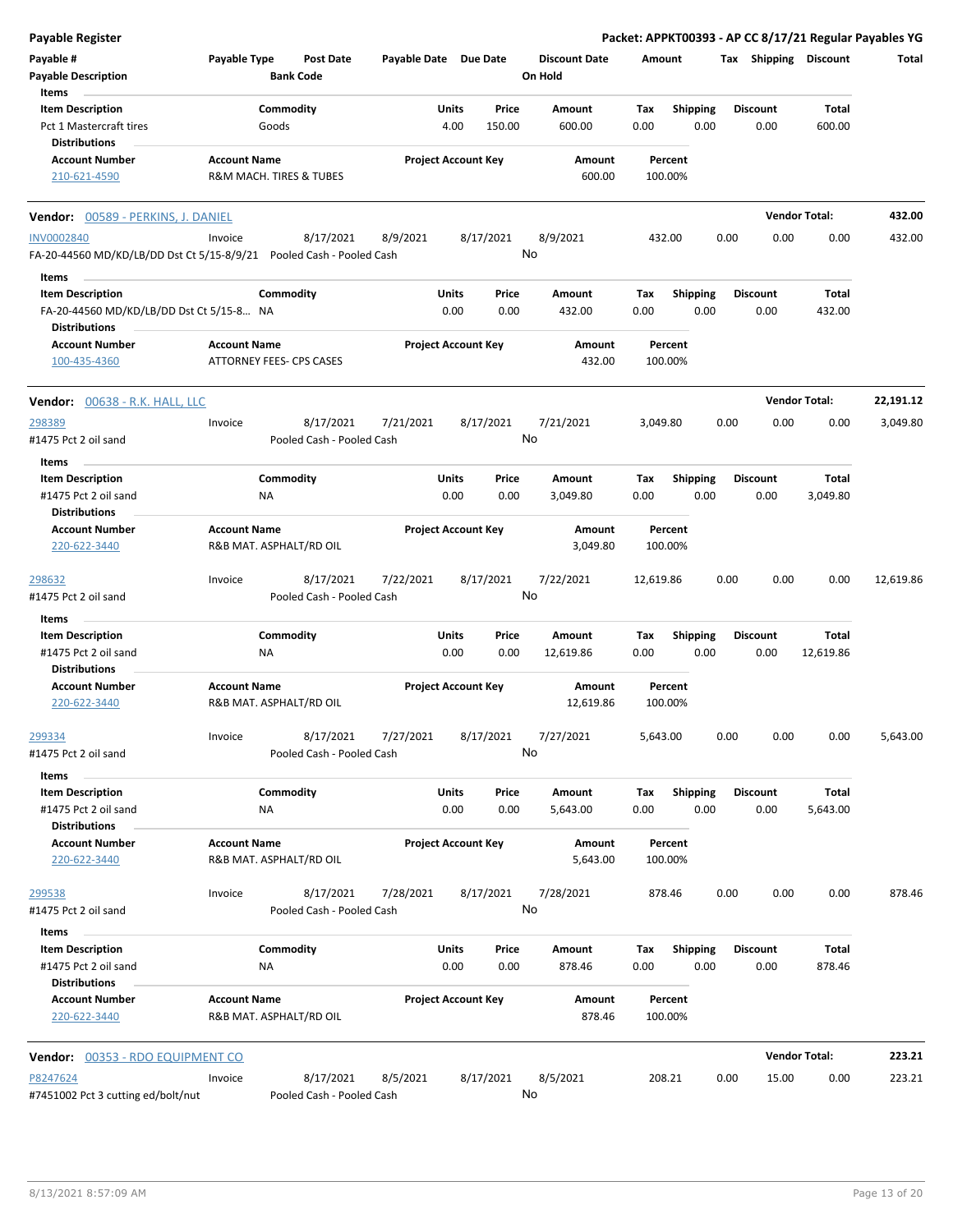| Payable Register                                                                      |                                            |                                        |                       |                            |                 |                                 |             |                          |      |                         | Packet: APPKT00393 - AP CC 8/17/21 Regular Payables YG |          |
|---------------------------------------------------------------------------------------|--------------------------------------------|----------------------------------------|-----------------------|----------------------------|-----------------|---------------------------------|-------------|--------------------------|------|-------------------------|--------------------------------------------------------|----------|
| Payable #<br><b>Payable Description</b>                                               | Payable Type                               | Post Date<br><b>Bank Code</b>          | Payable Date Due Date |                            |                 | <b>Discount Date</b><br>On Hold | Amount      |                          |      | Tax Shipping Discount   |                                                        | Total    |
| Items                                                                                 |                                            |                                        |                       |                            |                 |                                 |             |                          |      |                         |                                                        |          |
| <b>Item Description</b><br>#7451002 Pct 3 cutting ed/bolt/nut<br><b>Distributions</b> |                                            | Commodity<br>ΝA                        |                       | Units<br>0.00              | Price<br>0.00   | Amount<br>208.21                | Tax<br>0.00 | <b>Shipping</b><br>15.00 |      | <b>Discount</b><br>0.00 | <b>Total</b><br>223.21                                 |          |
| <b>Account Number</b>                                                                 | <b>Account Name</b>                        |                                        |                       | <b>Project Account Key</b> |                 | Amount                          |             | Percent                  |      |                         |                                                        |          |
| 230-623-4580                                                                          |                                            | <b>R&amp;M MACHINERY PARTS</b>         |                       |                            |                 | 223.21                          | 100.00%     |                          |      |                         |                                                        |          |
| Vendor: 00289 - RELIANT                                                               |                                            |                                        |                       |                            |                 |                                 |             |                          |      |                         | <b>Vendor Total:</b>                                   | 115.69   |
| 112 013 065 397 0                                                                     | Invoice                                    | 8/17/2021                              | 8/11/2021             |                            | 8/17/2021       | 8/11/2021                       | 115.69      |                          | 0.00 | 0.00                    | 0.00                                                   | 115.69   |
| #2 533 972-2 Pct 2 7/9-8/9/21                                                         |                                            | Pooled Cash - Pooled Cash              |                       |                            | No              |                                 |             |                          |      |                         |                                                        |          |
| Items                                                                                 |                                            |                                        |                       |                            |                 |                                 |             |                          |      |                         |                                                        |          |
| <b>Item Description</b>                                                               |                                            | Commodity                              |                       | Units                      | Price           | Amount                          | Tax         | <b>Shipping</b>          |      | <b>Discount</b>         | Total                                                  |          |
| #2 533 972-2 Pct 2 7/9-8/9/21<br><b>Distributions</b>                                 |                                            | <b>NA</b>                              |                       | 0.00                       | 0.00            | 115.69                          | 0.00        | 0.00                     |      | 0.00                    | 115.69                                                 |          |
| <b>Account Number</b><br>220-622-4400                                                 | <b>Account Name</b><br>UTILITY ELECTRICITY |                                        |                       | <b>Project Account Key</b> |                 | Amount<br>115.69                | 100.00%     | Percent                  |      |                         |                                                        |          |
| <b>Vendor: 00756 - RICHARD DRAKE CONSTRUCTION CO. L.P.</b>                            |                                            |                                        |                       |                            |                 |                                 |             |                          |      |                         | <b>Vendor Total:</b>                                   | 1,824.36 |
| 181130                                                                                | Invoice                                    | 8/17/2021                              | 8/3/2021              |                            | 8/17/2021       | 8/3/2021                        | 923.84      |                          | 0.00 | 0.00                    | 0.00                                                   | 923.84   |
| #F006 Pct 4 oil sand                                                                  |                                            | Pooled Cash - Pooled Cash              |                       |                            | No              |                                 |             |                          |      |                         |                                                        |          |
| Items                                                                                 |                                            |                                        |                       |                            |                 |                                 |             |                          |      |                         |                                                        |          |
| <b>Item Description</b>                                                               |                                            | Commodity                              |                       | Units                      | Price           | Amount                          | Tax         | <b>Shipping</b>          |      | <b>Discount</b>         | Total                                                  |          |
| #F006 Pct 4 oil sand<br><b>Distributions</b>                                          |                                            | Goods                                  |                       | 13.83                      | 66.80           | 923.84                          | 0.00        | 0.00                     |      | 0.00                    | 923.84                                                 |          |
| <b>Account Number</b>                                                                 | <b>Account Name</b>                        |                                        |                       | <b>Project Account Key</b> |                 | Amount                          |             | Percent                  |      |                         |                                                        |          |
| 240-624-3440                                                                          |                                            | R&B MAT. ASPHALT/RD OIL                |                       |                            |                 | 923.84                          | 100.00%     |                          |      |                         |                                                        |          |
| 181144<br>#F006 Pct 4 cold mix                                                        | Invoice                                    | 8/17/2021<br>Pooled Cash - Pooled Cash | 8/3/2021              |                            | 8/17/2021<br>No | 8/3/2021                        | 900.52      |                          | 0.00 | 0.00                    | 0.00                                                   | 900.52   |
| Items                                                                                 |                                            |                                        |                       |                            |                 |                                 |             |                          |      |                         |                                                        |          |
| <b>Item Description</b><br>#F006 Pct 4 cold mix                                       |                                            | Commodity<br>Goods                     |                       | <b>Units</b><br>13.07      | Price<br>68.90  | Amount<br>900.52                | Tax<br>0.00 | <b>Shipping</b><br>0.00  |      | <b>Discount</b><br>0.00 | Total<br>900.52                                        |          |
| <b>Distributions</b>                                                                  |                                            |                                        |                       |                            |                 |                                 |             |                          |      |                         |                                                        |          |
| <b>Account Number</b><br>240-624-3440                                                 | <b>Account Name</b>                        | R&B MAT. ASPHALT/RD OIL                |                       | <b>Project Account Key</b> |                 | Amount<br>900.52                | 100.00%     | Percent                  |      |                         |                                                        |          |
| Vendor: VEN02563 - Richards, M. Kim                                                   |                                            |                                        |                       |                            |                 |                                 |             |                          |      |                         | <b>Vendor Total:</b>                                   | 171.68   |
| <b>INV0002824</b><br>8/23-24/21 Legislative update miles/meals                        | Invoice                                    | 8/17/2021<br>Pooled Cash - Pooled Cash | 8/5/2021              |                            | 8/17/2021       | 8/5/2021<br>No                  | 171.68      |                          | 0.00 | 0.00                    | 0.00                                                   | 171.68   |
| Items                                                                                 |                                            |                                        |                       |                            |                 |                                 |             |                          |      |                         |                                                        |          |
| <b>Item Description</b>                                                               |                                            | Commodity                              |                       | Units                      | Price           | Amount                          | Тах         | <b>Shipping</b>          |      | <b>Discount</b>         | Total                                                  |          |
| 8/23-24/21 Legislative update miles/meals<br><b>Distributions</b>                     |                                            | ΝA                                     |                       | 0.00                       | 0.00            | 171.68                          | 0.00        | 0.00                     |      | 0.00                    | 171.68                                                 |          |
| <b>Account Number</b>                                                                 | <b>Account Name</b>                        |                                        |                       | <b>Project Account Key</b> |                 | Amount                          |             | Percent                  |      |                         |                                                        |          |
| 100-455-4270                                                                          |                                            | OUT OF COUNTY TRAVEL/TRAINING          |                       |                            |                 | 171.68                          | 100.00%     |                          |      |                         |                                                        |          |
| <b>Vendor:</b> VEN02094 - Robinson, Laura                                             |                                            |                                        |                       |                            |                 |                                 |             |                          |      |                         | <b>Vendor Total:</b>                                   | 89.60    |
| <b>INV0002842</b>                                                                     | Invoice                                    | 8/17/2021                              | 7/30/2021             |                            | 8/17/2021       | 7/30/2021                       |             | 89.60                    | 0.00 | 0.00                    | 0.00                                                   | 89.60    |
| Windom travel - 160 miles                                                             |                                            | Pooled Cash - Pooled Cash              |                       |                            | No              |                                 |             |                          |      |                         |                                                        |          |
| Items                                                                                 |                                            |                                        |                       |                            |                 |                                 |             |                          |      |                         |                                                        |          |
| <b>Item Description</b>                                                               |                                            | Commodity                              |                       | Units                      | Price           | Amount                          | Tax         | <b>Shipping</b>          |      | <b>Discount</b>         | Total                                                  |          |
| Windom travel - 160 miles<br><b>Distributions</b>                                     |                                            | ΝA                                     |                       | 0.00                       | 0.00            | 89.60                           | 0.00        | 0.00                     |      | 0.00                    | 89.60                                                  |          |
| <b>Account Number</b><br>100-403-4270                                                 | <b>Account Name</b>                        | OUT OF COUNTY TRAVEL/TRAINING          |                       | <b>Project Account Key</b> |                 | Amount<br>89.60                 | 100.00%     | Percent                  |      |                         |                                                        |          |

**Vendor:** 00269 - ROMCO EQUIPMENT CO. **Vendor Total: 1,214.80**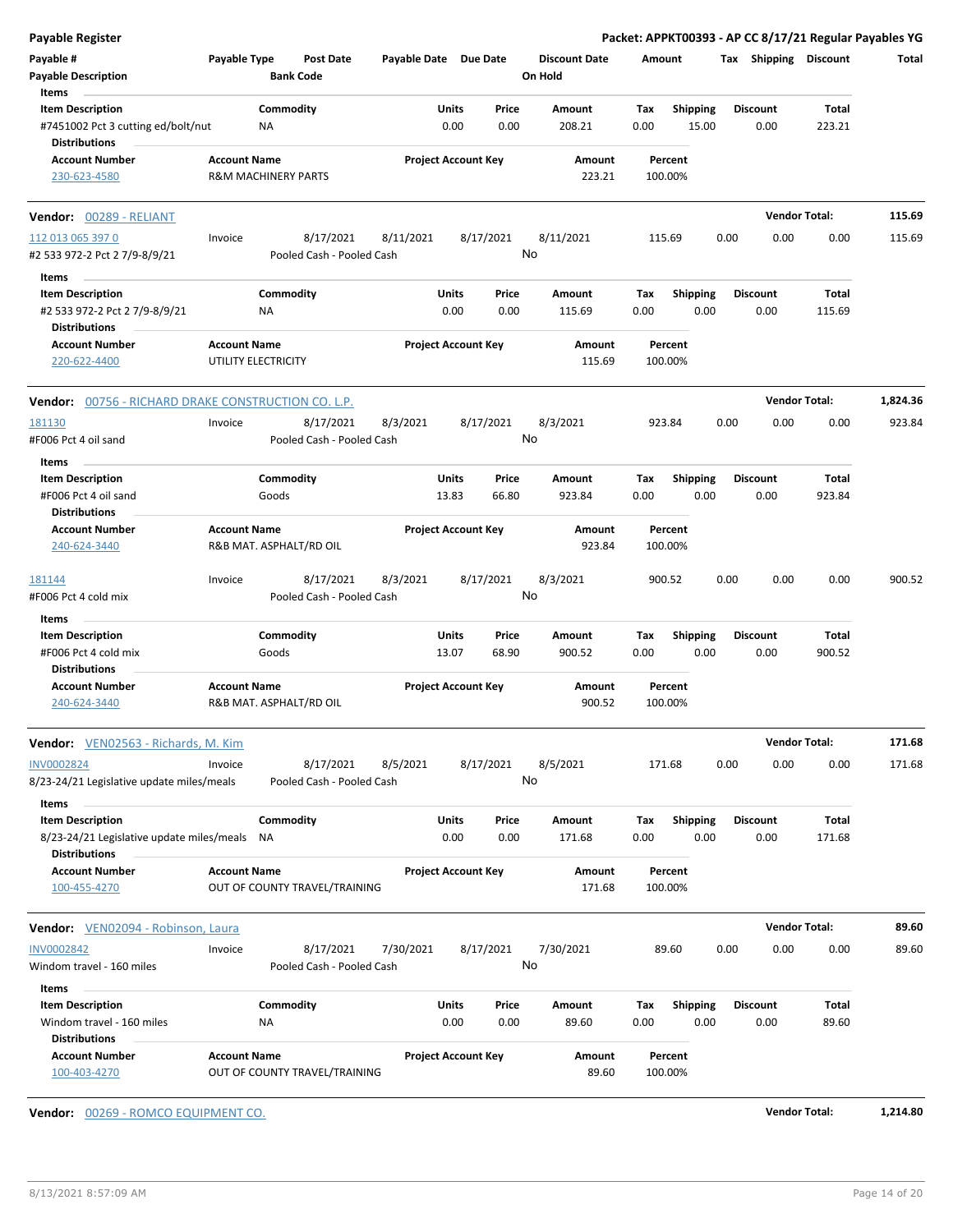| <b>Payable Register</b>                                           |                      |                                |                                        |                       |              |                            |                 |                      |          |                 |      |                       | Packet: APPKT00393 - AP CC 8/17/21 Regular Payables YG |          |
|-------------------------------------------------------------------|----------------------|--------------------------------|----------------------------------------|-----------------------|--------------|----------------------------|-----------------|----------------------|----------|-----------------|------|-----------------------|--------------------------------------------------------|----------|
| Payable #<br><b>Payable Description</b>                           | Payable Type         | <b>Bank Code</b>               | <b>Post Date</b>                       | Payable Date Due Date |              |                            | On Hold         | <b>Discount Date</b> | Amount   |                 |      | Tax Shipping Discount |                                                        | Total    |
| 101130966<br>Pct 2 grader blades                                  | Invoice              |                                | 8/17/2021<br>Pooled Cash - Pooled Cash | 8/3/2021              |              | 8/17/2021                  | 8/3/2021<br>No  |                      | 1,214.80 |                 | 0.00 | 0.00                  | 0.00                                                   | 1,214.80 |
| Items                                                             |                      |                                |                                        |                       |              |                            |                 |                      |          |                 |      |                       |                                                        |          |
| <b>Item Description</b>                                           |                      | Commodity                      |                                        |                       | <b>Units</b> | Price                      |                 | Amount               | Tax      | <b>Shipping</b> |      | <b>Discount</b>       | Total                                                  |          |
| Pct 2 grader blades                                               |                      | Goods                          |                                        |                       | 10.00        | 121.48                     |                 | 1,214.80             | 0.00     | 0.00            |      | 0.00                  | 1,214.80                                               |          |
| <b>Distributions</b>                                              |                      |                                |                                        |                       |              |                            |                 |                      |          |                 |      |                       |                                                        |          |
| Account Number                                                    | <b>Account Name</b>  |                                |                                        |                       |              | <b>Project Account Key</b> |                 | Amount               | Percent  |                 |      |                       |                                                        |          |
| 220-622-4580                                                      |                      | <b>R&amp;M MACHINERY PARTS</b> |                                        |                       |              |                            |                 | 1,214.80             | 100.00%  |                 |      |                       |                                                        |          |
| <b>Vendor:</b> VEN02612 - Securitas Security Services USA, Inc.   |                      |                                |                                        |                       |              |                            |                 |                      |          |                 |      |                       | <b>Vendor Total:</b>                                   | 4,451.36 |
| 10455573                                                          | Invoice              |                                | 8/17/2021                              | 7/31/2021             |              | 8/17/2021                  | 7/31/2021       |                      | 4,451.36 |                 | 0.00 | 0.00                  | 0.00                                                   | 4,451.36 |
| July 2021 J Davidson Security                                     |                      |                                | Pooled Cash - Pooled Cash              |                       |              |                            | No              |                      |          |                 |      |                       |                                                        |          |
| Items                                                             |                      |                                |                                        |                       |              |                            |                 |                      |          |                 |      |                       |                                                        |          |
| <b>Item Description</b>                                           |                      | Commodity                      |                                        |                       | Units        | Price                      |                 | Amount               | Tax      | <b>Shipping</b> |      | <b>Discount</b>       | Total                                                  |          |
| July 2021 J Davidson Security                                     |                      | ΝA                             |                                        |                       | 0.00         | 0.00                       |                 | 4,451.36             | 0.00     | 0.00            |      | 0.00                  | 4,451.36                                               |          |
| <b>Distributions</b>                                              |                      |                                |                                        |                       |              |                            |                 |                      |          |                 |      |                       |                                                        |          |
| <b>Account Number</b>                                             | <b>Account Name</b>  |                                |                                        |                       |              | <b>Project Account Key</b> |                 | Amount               | Percent  |                 |      |                       |                                                        |          |
| 110-541-1070                                                      |                      | SALARY PART-TIME               |                                        |                       |              |                            |                 | 4,451.36             | 100.00%  |                 |      |                       |                                                        |          |
| Vendor: VEN02727 - Smith, Jonell                                  |                      |                                |                                        |                       |              |                            |                 |                      |          |                 |      |                       | <b>Vendor Total:</b>                                   | 48.00    |
| INV0002821                                                        | Invoice              |                                | 8/17/2021                              | 6/10/2021             |              | 8/17/2021                  | 6/10/2021       |                      | 48.00    |                 | 0.00 | 0.00                  | 0.00                                                   | 48.00    |
| 8/25-27/21 Probate conf meals                                     |                      |                                | Pooled Cash - Pooled Cash              |                       |              |                            | No              |                      |          |                 |      |                       |                                                        |          |
| Items                                                             |                      |                                |                                        |                       |              |                            |                 |                      |          |                 |      |                       |                                                        |          |
| <b>Item Description</b>                                           |                      | Commodity                      |                                        |                       | Units        | Price                      |                 | Amount               | Tax      | <b>Shipping</b> |      | <b>Discount</b>       | Total                                                  |          |
| 8/25-27/21 Probate conf meals                                     |                      | ΝA                             |                                        |                       | 0.00         | 0.00                       |                 | 48.00                | 0.00     | 0.00            |      | 0.00                  | 48.00                                                  |          |
| <b>Distributions</b>                                              |                      |                                |                                        |                       |              |                            |                 |                      |          |                 |      |                       |                                                        |          |
| <b>Account Number</b>                                             | <b>Account Name</b>  |                                |                                        |                       |              | <b>Project Account Key</b> |                 | Amount               | Percent  |                 |      |                       |                                                        |          |
| 100-403-4270                                                      |                      |                                | OUT OF COUNTY TRAVEL/TRAINING          |                       |              |                            |                 | 48.00                | 100.00%  |                 |      |                       |                                                        |          |
| <b>Vendor:</b> VEN02561 - Smith, Kristina                         |                      |                                |                                        |                       |              |                            |                 |                      |          |                 |      |                       | <b>Vendor Total:</b>                                   | 243.36   |
| <b>INV0002823</b>                                                 | Invoice              |                                | 8/17/2021                              | 7/28/2021             |              | 8/17/2021                  | 7/28/2021       |                      | 243.36   |                 | 0.00 | 0.00                  | 0.00                                                   | 243.36   |
| 8/22-23/21 Legislative update miles/meals                         |                      |                                | Pooled Cash - Pooled Cash              |                       |              |                            | No              |                      |          |                 |      |                       |                                                        |          |
| Items                                                             |                      |                                |                                        |                       |              |                            |                 |                      |          |                 |      |                       |                                                        |          |
| <b>Item Description</b>                                           |                      | Commodity                      |                                        |                       | Units        | Price                      |                 | Amount               | Tax      | <b>Shipping</b> |      | <b>Discount</b>       | Total                                                  |          |
| 8/22-23/21 Legislative update miles/meals<br><b>Distributions</b> |                      | ΝA                             |                                        |                       | 0.00         | 0.00                       |                 | 243.36               | 0.00     | 0.00            |      | 0.00                  | 243.36                                                 |          |
| <b>Account Number</b>                                             | <b>Account Name</b>  |                                |                                        |                       |              | <b>Project Account Key</b> |                 | Amount               | Percent  |                 |      |                       |                                                        |          |
| 100-456-4270                                                      |                      |                                | OUT OF COUNTY TRAVEL/TRAINING          |                       |              |                            |                 | 243.36               | 100.00%  |                 |      |                       |                                                        |          |
| <b>Vendor:</b> VEN02552 - Southern Source Industries              |                      |                                |                                        |                       |              |                            |                 |                      |          |                 |      |                       | <b>Vendor Total:</b>                                   | 677.72   |
|                                                                   |                      |                                |                                        |                       |              |                            |                 |                      |          |                 |      |                       |                                                        |          |
| SO967-04<br>Pct 2 multi-purpose hand towels                       | Invoice              |                                | 8/17/2021<br>Pooled Cash - Pooled Cash | 6/20/2021             |              | 8/17/2021                  | 6/20/2021<br>No |                      | 599.50   |                 | 0.00 | 78.22                 | 0.00                                                   | 677.72   |
| Items                                                             |                      |                                |                                        |                       |              |                            |                 |                      |          |                 |      |                       |                                                        |          |
| <b>Item Description</b>                                           |                      | Commodity                      |                                        |                       | Units        | Price                      |                 | Amount               | Tax      | Shipping        |      | <b>Discount</b>       | Total                                                  |          |
| Pct 2 multi-purpose hand towels                                   |                      | Goods                          |                                        |                       | 1.00         | 599.50                     |                 | 599.50               | 0.00     | 78.22           |      | 0.00                  | 677.72                                                 |          |
| <b>Distributions</b>                                              |                      |                                |                                        |                       |              |                            |                 |                      |          |                 |      |                       |                                                        |          |
| <b>Account Number</b>                                             | <b>Account Name</b>  |                                |                                        |                       |              | <b>Project Account Key</b> |                 | Amount               | Percent  |                 |      |                       |                                                        |          |
| 220-622-3400                                                      | <b>SHOP SUPPLIES</b> |                                |                                        |                       |              |                            |                 | 677.72               | 100.00%  |                 |      |                       |                                                        |          |
| Vendor: 00707 - SPARKLIGHT                                        |                      |                                |                                        |                       |              |                            |                 |                      |          |                 |      |                       | <b>Vendor Total:</b>                                   | 1,833.98 |
| <b>INV0002844</b>                                                 | Invoice              |                                | 8/17/2021                              | 8/13/2021             |              | 8/17/2021                  | 8/13/2021       |                      | 1,833.98 |                 | 0.00 | 0.00                  | 0.00                                                   | 1,833.98 |
| Internet service 8/11-9/10/21                                     |                      |                                | Pooled Cash - Pooled Cash              |                       |              |                            | No              |                      |          |                 |      |                       |                                                        |          |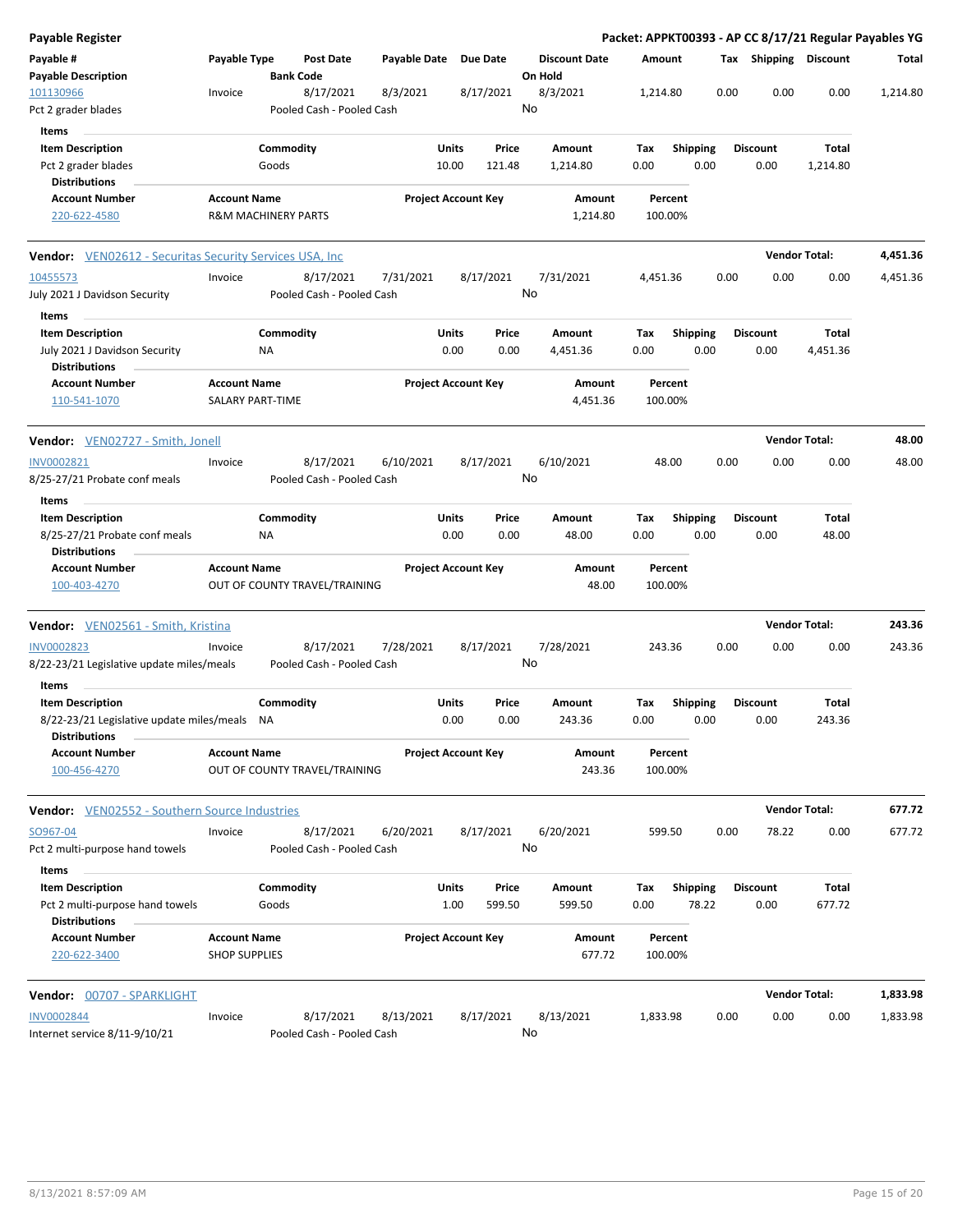### **Payable Register Packet: APPKT00393 - AP CC 8/17/21 Regular Payables YG**

| Payable #<br><b>Payable Description</b><br>Items                          | Payable Type                                          | <b>Post Date</b><br><b>Bank Code</b> | Payable Date Due Date      |       |           | <b>Discount Date</b><br>On Hold | Amount  |                 |      | Tax Shipping Discount |          | Total  |
|---------------------------------------------------------------------------|-------------------------------------------------------|--------------------------------------|----------------------------|-------|-----------|---------------------------------|---------|-----------------|------|-----------------------|----------|--------|
| <b>Item Description</b>                                                   |                                                       | Commodity                            |                            | Units | Price     | Amount                          | Tax     | <b>Shipping</b> |      | <b>Discount</b>       | Total    |        |
| Internet service 8/11-9/10/21                                             | ΝA                                                    |                                      |                            | 0.00  | 0.00      | 1,833.98                        | 0.00    | 0.00            |      | 0.00                  | 1,833.98 |        |
| <b>Distributions</b>                                                      |                                                       |                                      |                            |       |           |                                 |         |                 |      |                       |          |        |
| <b>Account Number</b>                                                     | <b>Account Name</b>                                   |                                      | <b>Project Account Key</b> |       |           | Amount                          |         | Percent         |      |                       |          |        |
| 100-518-4210                                                              | <b>INTERNET</b>                                       |                                      |                            |       |           | 231.43                          |         | 12.62%          |      |                       |          |        |
| 100-665-4210                                                              | <b>INTERNET</b>                                       |                                      |                            |       |           | 64.99                           |         | 3.54%           |      |                       |          |        |
| 100-513-4210                                                              | <b>INTERNET</b>                                       |                                      |                            |       |           | 231.43                          |         | 12.62%          |      |                       |          |        |
| 100-518-4210                                                              | <b>INTERNET</b>                                       |                                      |                            |       |           | 443.93                          |         | 24.21%          |      |                       |          |        |
| 100-518-4210                                                              | <b>INTERNET</b>                                       |                                      |                            |       |           | 139.39                          |         | 7.60%           |      |                       |          |        |
| 100-518-4210                                                              | <b>INTERNET</b>                                       |                                      |                            |       |           | 231.43                          |         | 12.62%          |      |                       |          |        |
| 100-645-4210                                                              | <b>INTERNET</b>                                       |                                      |                            |       |           | 93.94                           |         | 5.12%           |      |                       |          |        |
| 100-514-4210                                                              | <b>INTERNET</b>                                       |                                      |                            |       |           | 82.69                           |         | 4.51%           |      |                       |          |        |
| 240-624-4210                                                              | <b>INTERNET</b>                                       |                                      |                            |       |           | 93.94                           |         | 5.12%           |      |                       |          |        |
| 100-560-4210                                                              | <b>INTERNET SERVICE</b>                               |                                      |                            |       |           | 220.81                          |         | 12.04%          |      |                       |          |        |
| <b>Vendor:</b> 00297 - TEXAS A&M AGRILIFE EXTENSION                       |                                                       |                                      |                            |       |           |                                 |         |                 |      | <b>Vendor Total:</b>  |          | 35.00  |
| 149035                                                                    | Invoice                                               | 8/17/2021                            | 8/6/2021                   |       | 8/17/2021 | 8/6/2021                        |         | 17.50           | 0.00 | 0.00                  | 0.00     | 17.50  |
| J Richards Dst 4 program planning workshop re Pooled Cash - Pooled Cash   |                                                       |                                      |                            |       | No        |                                 |         |                 |      |                       |          |        |
| Items<br><b>Item Description</b>                                          |                                                       | Commodity                            |                            | Units | Price     | Amount                          | Tax     | <b>Shipping</b> |      | <b>Discount</b>       | Total    |        |
| J Richards Dst 4 program planning worksh NA                               |                                                       |                                      |                            | 0.00  | 0.00      | 17.50                           | 0.00    | 0.00            |      | 0.00                  | 17.50    |        |
| <b>Distributions</b>                                                      |                                                       |                                      |                            |       |           |                                 |         |                 |      |                       |          |        |
| <b>Account Number</b><br>100-665-4290                                     | <b>Account Name</b>                                   | IN/OUT CO.TRAVEL/TRAINING-4-H        | <b>Project Account Key</b> |       |           | Amount<br>17.50                 | 100.00% | Percent         |      |                       |          |        |
| 149158                                                                    | Invoice                                               | 8/17/2021                            | 8/12/2021                  |       | 8/17/2021 | 8/12/2021                       |         | 17.50           | 0.00 | 0.00                  | 0.00     | 17.50  |
| B Arie Dst 4 program planning workshop regist.  Pooled Cash - Pooled Cash |                                                       |                                      |                            |       | No        |                                 |         |                 |      |                       |          |        |
| Items                                                                     |                                                       |                                      |                            |       |           |                                 |         |                 |      |                       |          |        |
| <b>Item Description</b>                                                   |                                                       | Commodity                            |                            | Units | Price     | Amount                          | Tax     | <b>Shipping</b> |      | <b>Discount</b>       | Total    |        |
| B Arie Dst 4 program planning workshop r NA<br><b>Distributions</b>       |                                                       |                                      |                            | 0.00  | 0.00      | 17.50                           | 0.00    | 0.00            |      | 0.00                  | 17.50    |        |
| <b>Account Number</b>                                                     | <b>Account Name</b>                                   |                                      | <b>Project Account Key</b> |       |           | Amount                          |         | Percent         |      |                       |          |        |
| 100-665-4280                                                              |                                                       | IN/OUT CO.TRAVEL/TRAINING-F.C.S.     |                            |       |           | 17.50                           | 100.00% |                 |      |                       |          |        |
| <b>Vendor:</b> 00767 - TEXAS DEPT. OF STATE HEALTH SERVICE                |                                                       |                                      |                            |       |           |                                 |         |                 |      | <b>Vendor Total:</b>  |          | 228.75 |
| <u>2014127</u>                                                            | Invoice                                               | 8/17/2021                            | 8/3/2021                   |       | 8/17/2021 | 8/3/2021                        | 228.75  |                 | 0.00 | 0.00                  | 0.00     | 228.75 |
| July 2021 remote birth access                                             |                                                       | Pooled Cash - Pooled Cash            |                            |       |           | No                              |         |                 |      |                       |          |        |
| Items<br><b>Item Description</b>                                          |                                                       | Commodity                            |                            | Units | Price     | Amount                          | Tax     | Shipping        |      | <b>Discount</b>       | Total    |        |
| July 2021 remote birth access<br><b>Distributions</b>                     | <b>NA</b>                                             |                                      |                            | 0.00  | 0.00      | 228.75                          | 0.00    | 0.00            |      | 0.00                  | 228.75   |        |
| <b>Account Number</b><br>100-409-4890                                     | <b>Account Name</b><br><b>COURT COSTS/ARREST FEES</b> |                                      | <b>Project Account Key</b> |       |           | Amount<br>228.75                | 100.00% | Percent         |      |                       |          |        |
| <b>Vendor:</b> 00180 - THOMSON REUTERS - WEST PAYMENT CTR                 |                                                       |                                      |                            |       |           |                                 |         |                 |      | <b>Vendor Total:</b>  |          | 372.37 |
| 844831172                                                                 | Invoice                                               | 8/17/2021                            | 8/1/2021                   |       | 8/17/2021 | 8/1/2021                        | 372.37  |                 | 0.00 | 0.00                  | 0.00     | 372.37 |
| July 2021 DA online<br>Items                                              |                                                       | Pooled Cash - Pooled Cash            |                            |       |           | No                              |         |                 |      |                       |          |        |
| <b>Item Description</b>                                                   |                                                       | Commodity                            |                            | Units | Price     | Amount                          | Tax     | <b>Shipping</b> |      | <b>Discount</b>       | Total    |        |
| July 2021 DA online<br><b>Distributions</b>                               | ΝA                                                    |                                      |                            | 0.00  | 0.00      | 372.37                          | 0.00    | 0.00            |      | 0.00                  | 372.37   |        |
| <b>Account Number</b><br>100-475-5910                                     | <b>Account Name</b><br><b>ONLINE RESEARCH</b>         |                                      | <b>Project Account Key</b> |       |           | Amount<br>372.37                | 100.00% | Percent         |      |                       |          |        |
| Vendor: 00498 - TOWN OF WINDOM                                            |                                                       |                                      |                            |       |           |                                 |         |                 |      | <b>Vendor Total:</b>  |          | 41.50  |
| INV0002818                                                                | Invoice                                               | 8/17/2021                            | 8/3/2021                   |       | 8/17/2021 | 8/3/2021                        |         | 41.50           | 0.00 | 0.00                  | 0.00     | 41.50  |
| Windom water 6/15-7/15/21                                                 |                                                       | Pooled Cash - Pooled Cash            |                            |       |           | No                              |         |                 |      |                       |          |        |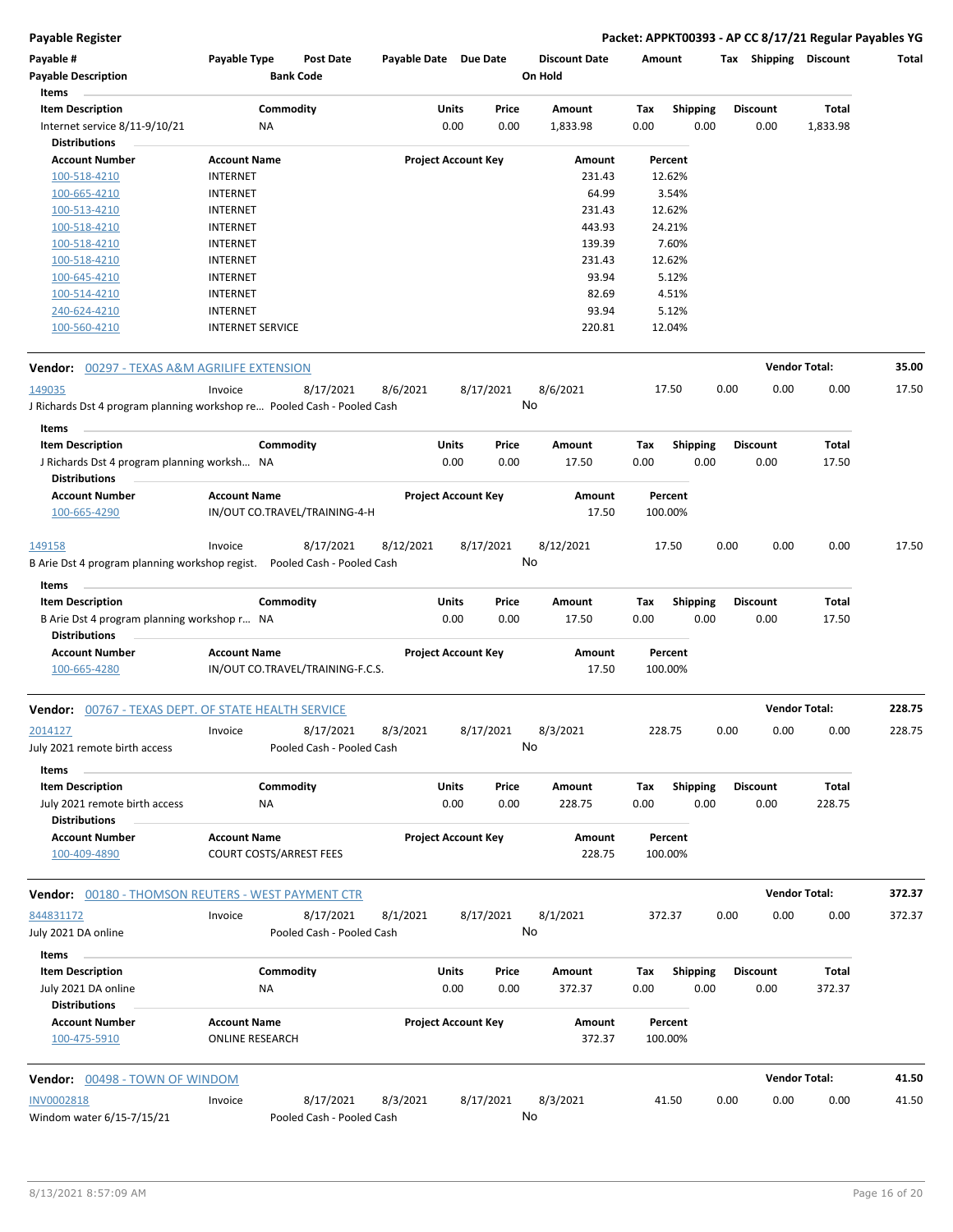### **Payable Register Packet: APPKT00393 - AP CC 8/17/21 Regular Payables YG**

| Payable #                                         | Payable Type        | <b>Post Date</b> | <b>Pavable Date</b> | Due Date                   | <b>Discount Date</b> |       | Amount                 | Tax | <b>Shipping</b> | <b>Discount</b> | Total |
|---------------------------------------------------|---------------------|------------------|---------------------|----------------------------|----------------------|-------|------------------------|-----|-----------------|-----------------|-------|
| <b>Pavable Description</b>                        | <b>Bank Code</b>    |                  |                     |                            |                      |       |                        |     |                 |                 |       |
| <b>Items</b><br><b>Item Description</b>           |                     | Commodity        | Units               | Price                      | Amount               |       | <b>Shipping</b><br>Tax |     | <b>Discount</b> | Total           |       |
| Windom water 6/15-7/15/21<br><b>Distributions</b> | <b>NA</b>           |                  | 0.00                | 0.00                       | 41.50                | 0.00  | 0.00                   |     | 0.00            | 41.50           |       |
| <b>Account Number</b>                             | <b>Account Name</b> |                  |                     | <b>Project Account Key</b> | Amount               |       | Percent                |     |                 |                 |       |
| 100-515-4420                                      | UTILITIES WATER     |                  |                     |                            |                      | 41.50 | 100.00%                |     |                 |                 |       |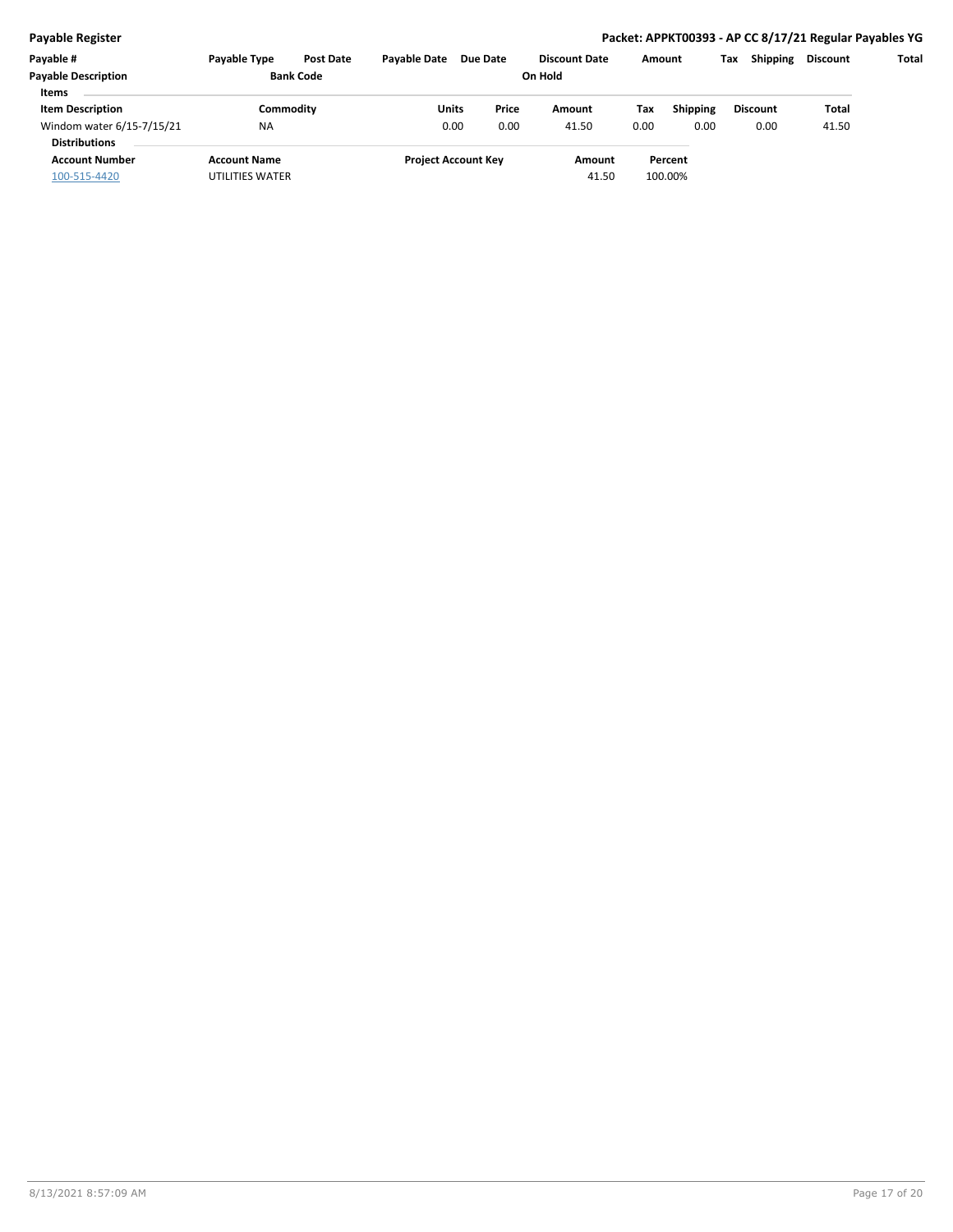## Payable Summary

| Type    | Count               | Gross      | Tax  | <b>Shipping</b> | <b>Discount</b> | <b>Total</b> | <b>Manual Payment</b> | <b>Balance</b> |
|---------|---------------------|------------|------|-----------------|-----------------|--------------|-----------------------|----------------|
| Invoice | 83                  | 464.686.23 | 0.00 | 93.22           | 0.00            | 464.779.45   | 0.00                  | 464.779.45     |
|         | <b>Grand Total:</b> | 464.686.23 | 0.00 | 93.22           | 0.00            | 464.779.45   | 0.00                  | 464.779.45     |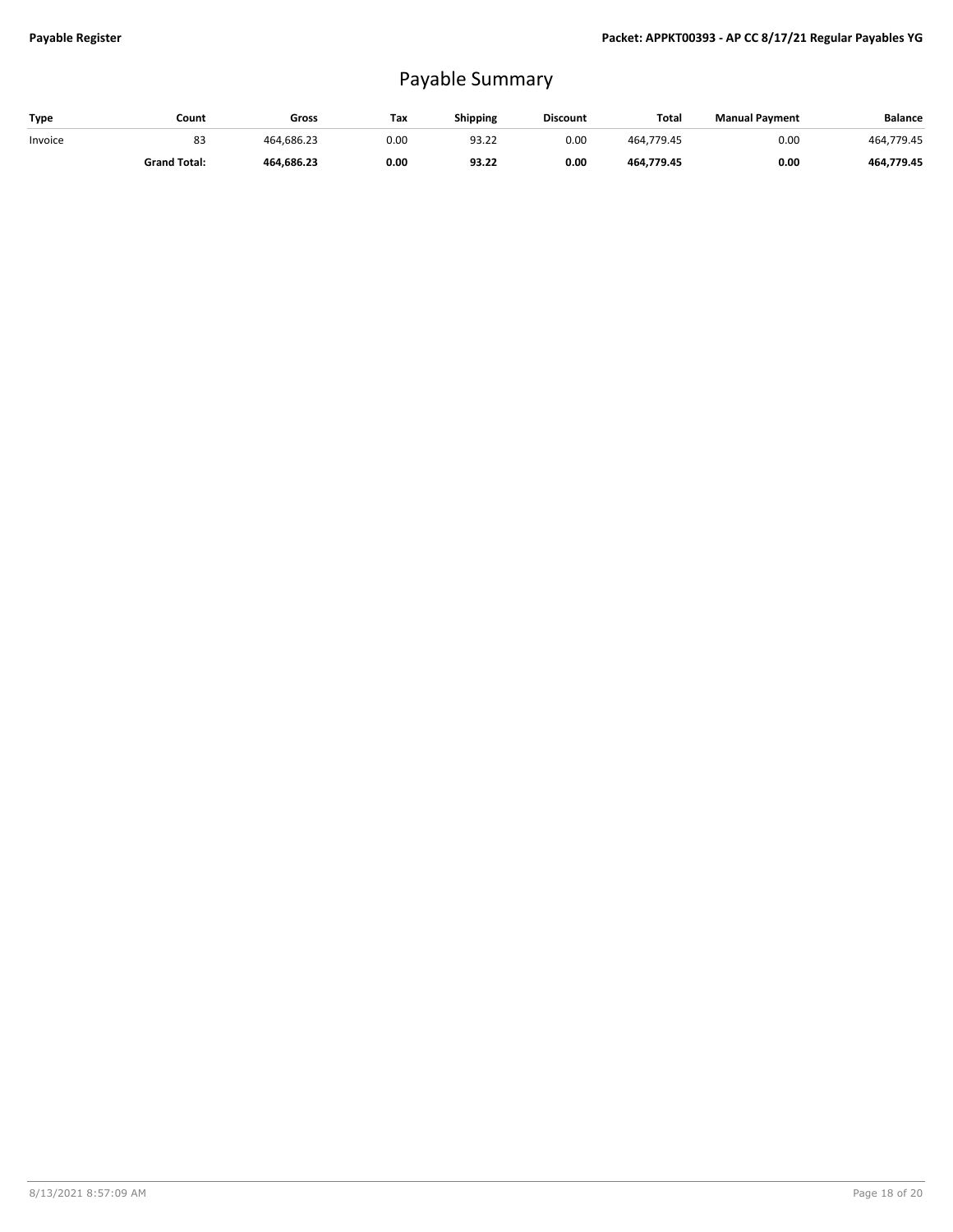## **Account Summary**

| <b>Account</b> | Name                               |        | Amount    |
|----------------|------------------------------------|--------|-----------|
| 100-403-4270   | OUT OF COUNTY TRAVEL/TRAINING      |        | 570.88    |
| 100-404-3110   | <b>POSTAGE</b>                     |        | 36.00     |
| 100-409-4080   | <b>COUNTY WELLNESS PROGRAM</b>     |        | 897.15    |
| 100-409-4260   | PROFESSIONAL FEES                  |        | 51.00     |
| 100-409-4890   | <b>COURT COSTS/ARREST FEES</b>     |        | 228.75    |
| 100-410-3150   | <b>COPIER RENTAL</b>               |        | 97.72     |
| 100-425-4660   | <b>AUTOPSIES</b>                   |        | 5,577.75  |
| 100-435-4360   | ATTORNEY FEES- CPS CASES           |        | 532.00    |
| 100-435-4370   | <b>ATTORNEY FEES</b>               |        | 909.50    |
| 100-435-4420   | OTHER PROFESSIONAL SERV.           |        | 345.00    |
| 100-450-4270   | OUT OF COUNTY TRAVEL/TRAINING      |        | 291.54    |
| 100-455-4270   | OUT OF COUNTY TRAVEL/TRAINING      |        | 343.36    |
| 100-456-4270   | OUT OF COUNTY TRAVEL/TRAINING      |        | 390.40    |
| 100-475-3150   | <b>COPIER EXPENSE</b>              |        | 101.52    |
| 100-475-5910   | <b>ONLINE RESEARCH</b>             |        | 372.37    |
| 100-495-4270   | OUT OF COUNTY TRAVEL/TRAINING      |        | 275.00    |
| 100-499-3150   | <b>COPIER EXPENSE</b>              |        | 89.75     |
| 100-503-5740   | COMPUTER/WEB SOFTWARE              |        | 3.00      |
| 100-510-3150   | <b>COPIER RENTAL</b>               |        | 314.27    |
| 100-513-3150   | <b>COPIER RENTAL</b>               |        | 97.72     |
| 100-513-4210   | <b>INTERNET</b>                    |        | 231.43    |
| 100-513-4500   | <b>R&amp;M BUILDING</b>            |        | 141.50    |
| 100-514-4210   | <b>INTERNET</b>                    |        | 82.69     |
| 100-515-4420   | UTILITIES WATER                    |        | 41.50     |
| 100-515-4502   | LAWN MAINTENANCE                   |        | 60.00     |
| 100-518-4210   | <b>INTERNET</b>                    |        | 1,046.18  |
| 100-518-4400   | UTILITIES ELECTRICITY              |        | 1,550.34  |
| 100-518-4410   | UTILITIES GAS                      |        | 276.40    |
| 100-518-4420   | UTILITIES WATER                    |        | 318.96    |
| 100-518-4430   | <b>TRASH PICKUP SERVICE</b>        |        | 203.97    |
| 100-518-4501   | PEST CONTROL                       |        | 145.00    |
| 100-540-4170   | <b>EMS SERVICE</b>                 |        | 61,666.67 |
| 100-559-4950   | VINE AUTOMATED VICTIM NOTIF. SERV. |        | 4,642.78  |
| 100-560-3300   | AUTO EXPENSE GAS & OIL             |        | 6,981.87  |
| 100-560-4210   | <b>INTERNET SERVICE</b>            |        | 220.81    |
| 100-560-4270   | OUT OF COUNTY TRAVEL/TRAINING      |        | 120.00    |
| 100-560-4280   | PRISONER TRANSPORT                 |        | 224.24    |
| 100-560-4540   | <b>R &amp; M AUTOMOBILES</b>       |        | 4,044.23  |
| 100-575-3150   | <b>COPIER RENTAL</b>               |        | 24.43     |
| 100-590-3150   | <b>COPIER RENTAL</b>               |        | 73.29     |
| 100-645-4210   | INTERNET                           |        | 93.94     |
| 100-665-3150   | <b>COPIER RENTAL</b>               |        | 89.75     |
| 100-665-4210   | <b>INTERNET</b>                    |        | 64.99     |
| 100-665-4280   | IN/OUT CO.TRAVEL/TRAINING-F.C.S.   |        | 17.50     |
| 100-665-4290   | IN/OUT CO.TRAVEL/TRAINING-4-H      |        | 17.50     |
|                |                                    | Total: | 93,904.65 |
|                |                                    |        |           |
| Account        | Name                               |        | Amount    |
| 110-541-1070   | SALARY PART-TIME                   |        | 4,451.36  |
|                |                                    | Total: | 4,451.36  |
| Account        | Name                               |        | Amount    |
| 210-621-4570   | R&M MACHINERY GAS & OIL            |        | 8,206.09  |
| 210-621-4590   | R&M MACH. TIRES & TUBES            |        | 600.00    |
|                |                                    | Total: | 8,806.09  |
|                |                                    |        |           |